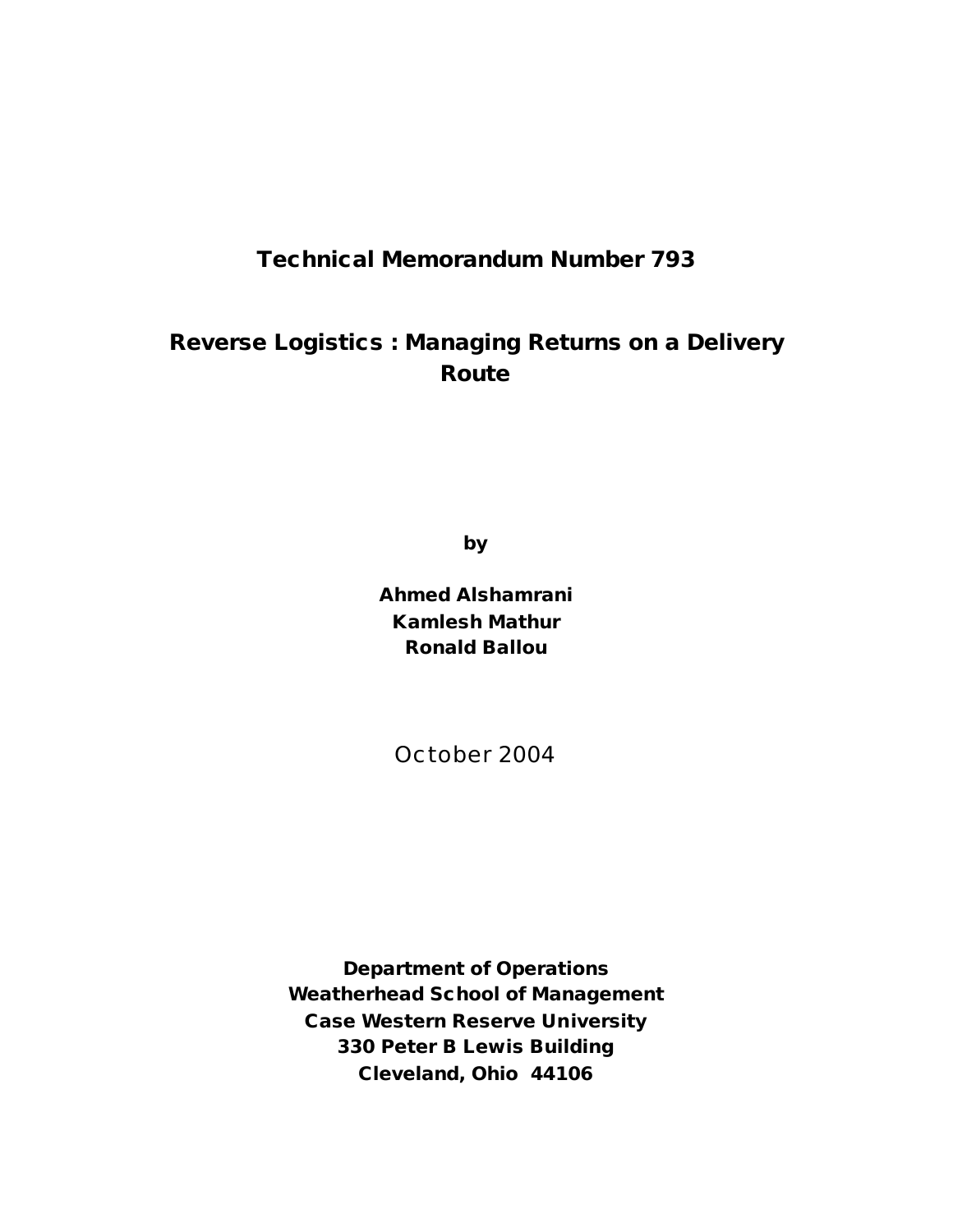# Reverse Logistics: Managing Returns on a Delivery Route

June 7, 2004

#### Abstract

Designing pickup protocols for materials returning on a delivery route is the focus of this paper. Pickup strategies on a fixed route are influenced by variables such as the number of stops on the route, the variability of stop demand, delivery vehicle capacity, the use of outside carriers to supplement delivery vehicle capacity, the number of periods for planning, the penalty cost for not picking up returning materials promptly. Three special cases are identified where the problem is analytically tractable. For the general problem where customers have different penalty costs for materials not returned promptly, an efficient heuristic procedure is proposed. Several insightful rules for route management resulting from this analysis are offered.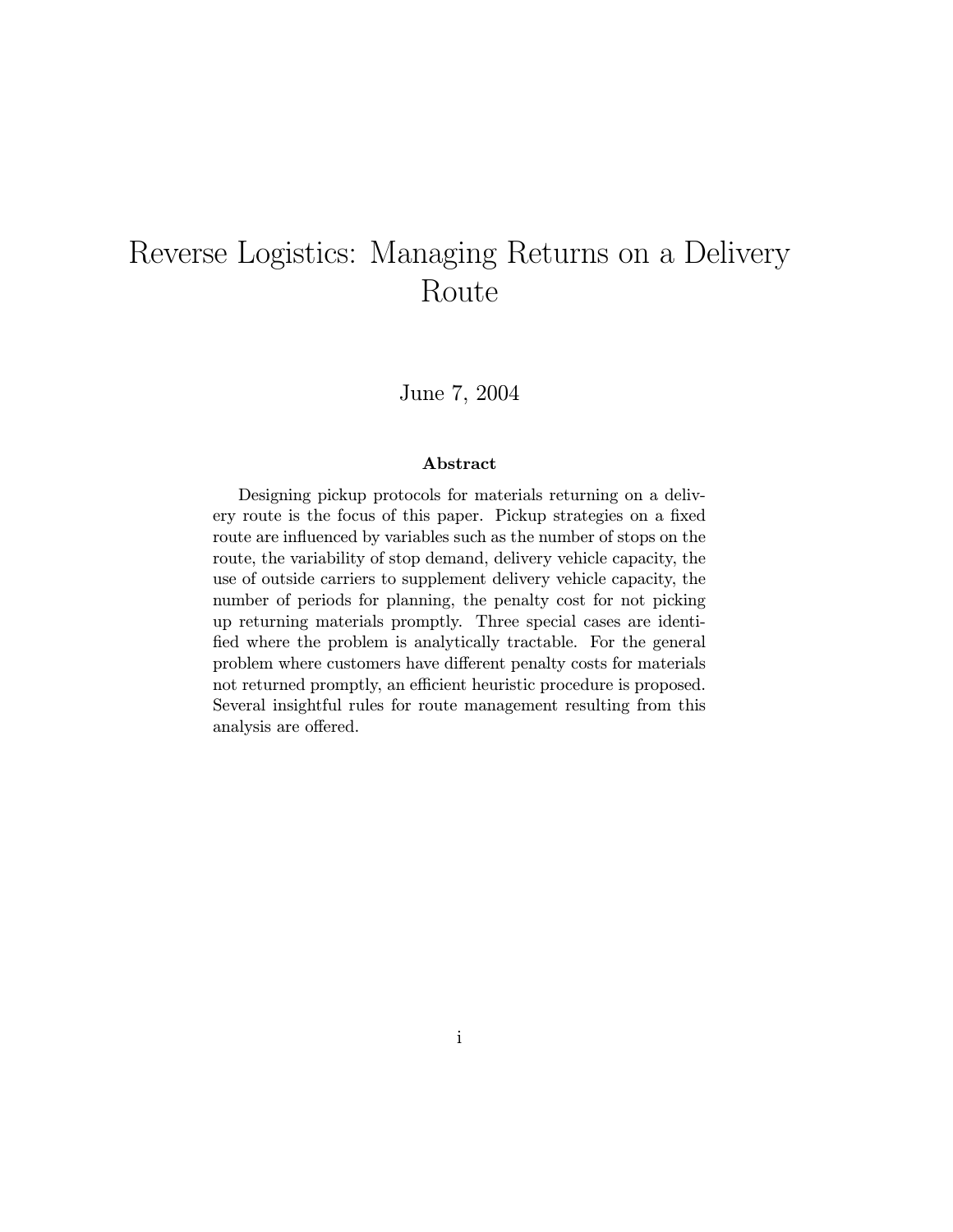# 1 Introduction

Reverse logistics issues are emerging concerns within supply chain management. For economic, environmental, and regulatory reasons, companies must manage to efficiently and effectively recover some or all parts of previously shipped products for possible reuse, recycling, reprocessing, or disposal. Planning the integrated flow of returning materials with deliveries is a more complex problem than planning each separately. This simultaneous decision problem frequently occurs in practice and is the subject of this work. A motivating example comes from the American Red Cross (ARC): Blood Services, which is the largest processor of volunteer blood donations in the country. Regional blood centers are the major blood suppliers to local hospitals. Depending on the size of the hospital, deliveries of blood products are made up to several times per week. Blood is delivered by vans in insulated boxes that are valuable enough to be recycled. They cannot be knocked down due to the rigidity of the insulation material, so the return boxes are as bulky as the delivered ones. Boxes cannot be returned immediately upon delivery due to the time required for unpacking but normally are available for pickup the following day. Ideally, the returning boxes are placed on the vans as deliveries are made, but space limitations of the vans and the imbalance between the delivery quantities and the quantities to be returned can cause returns not always to be made in a timely manner.

There are many additional examples throughout the economy where the type of reverse logistics described above exists. For example, firms delivering product on pallets often recover the pallets for reuse. Beer and soft drink bottlers mix deliveries with returning empty containers with the aid of specially designed rack trucks. Retail appliance stores pick up old appliances at the time of new appliance deliveries. Similarly, office leasing equipment firms delivering new equipment may pick up and recycle used equipment for refurbishing and resale. Products experiencing quality problems may need to be returned for inspection, rework, and possible resale, and they are picked up at the time that deliveries are made. Thus, it is good economic practice that recovered materials are handled in conjunction with deliveries since it is generally understood that combining delivery with pickups results in lower transportation costs when compared with handling them separately. In fact some 3PLs (Third Party Logistics providers) such as Roadway Transportation have set up separate divisions to efficiently handle returning products.

In addition to economical concerns, the volume of returning materials is growing because of increasing environmental regulations, which add to the importance of the reverse logistics problem. For example, the German packaging ordinance of 1991,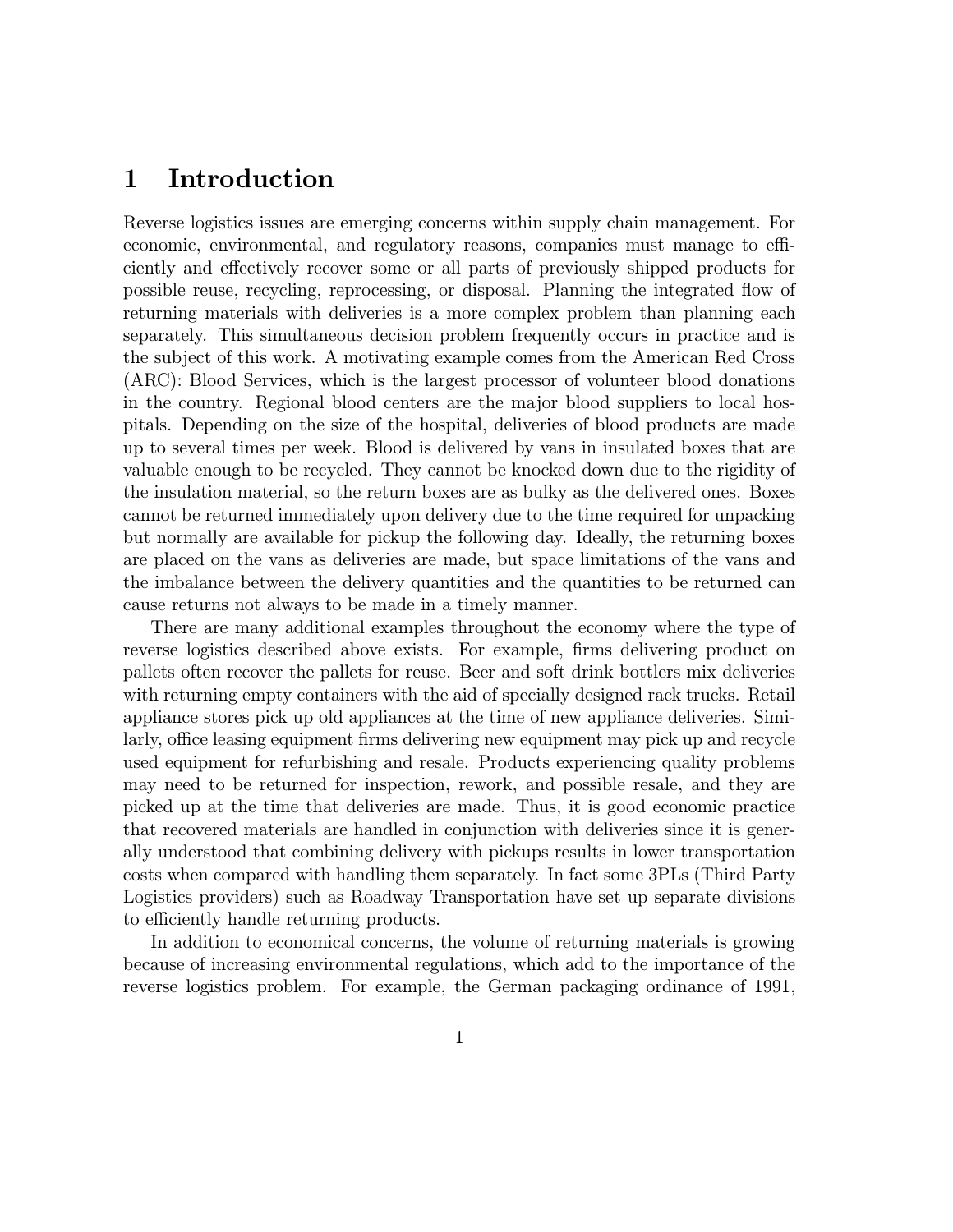motivated by environmental issues, requires industry to take back all sales packaging materials (see Fleischmann et al., 1997). Japan has similar legislation (see Jones, 1998) and in the USA with over 2000 bills on solid waste materials being introduced in Congress in the last decade.

Under these economic and environmental pressures requiring producers to take responsibility for their products throughout the whole product life cycle, the recovery of materials has increased significantly during the last decade. Recovered materials in general can be categorized depending on their recovery nature as follows.

- Reuse or repair. Products in their original structure are recovered, possibly for repair or direct reuse. Examples are defective products returned for repair or disposition and reusable shipping packages such as bottles, pallet, and containers.
- Remanufacturing. Only the valuable parts of products are returned after disassembly. Examples are aircraft and auto engine components, gold and other precious metals from products, and computer components.
- Material recovery (Recycling). The whole product or parts of it are returned without conserving the product structure. Examples are recyclable metal scrap, glass, plastic, and paper.

Some products such as pallets, reusable beverage bottles, and containers are returned quickly and are immediately reusable, possibly after minor processing such as cleaning. These products can be returned quickly since they are no longer required once the content has been delivered. In contrast to these examples, some products take a long time before recovery can occur. Examples are products returned due to failure, being at the end of product life cycle, the need for preventive maintenance, or being at the end of a lease contract. Products might be returned to original producers such as the reusable packaging material or to other places such as a paper waste processor.

### 1.1 Research Theme

Material recovery results in a reverse product flow from downstream channel locations to reprocessing points. An important part of reverse logistics is designing the logistics network in a way that efficiently incorporates this return flow of recovered products. The goal of this study is to integrate the forward and reverse material flows at the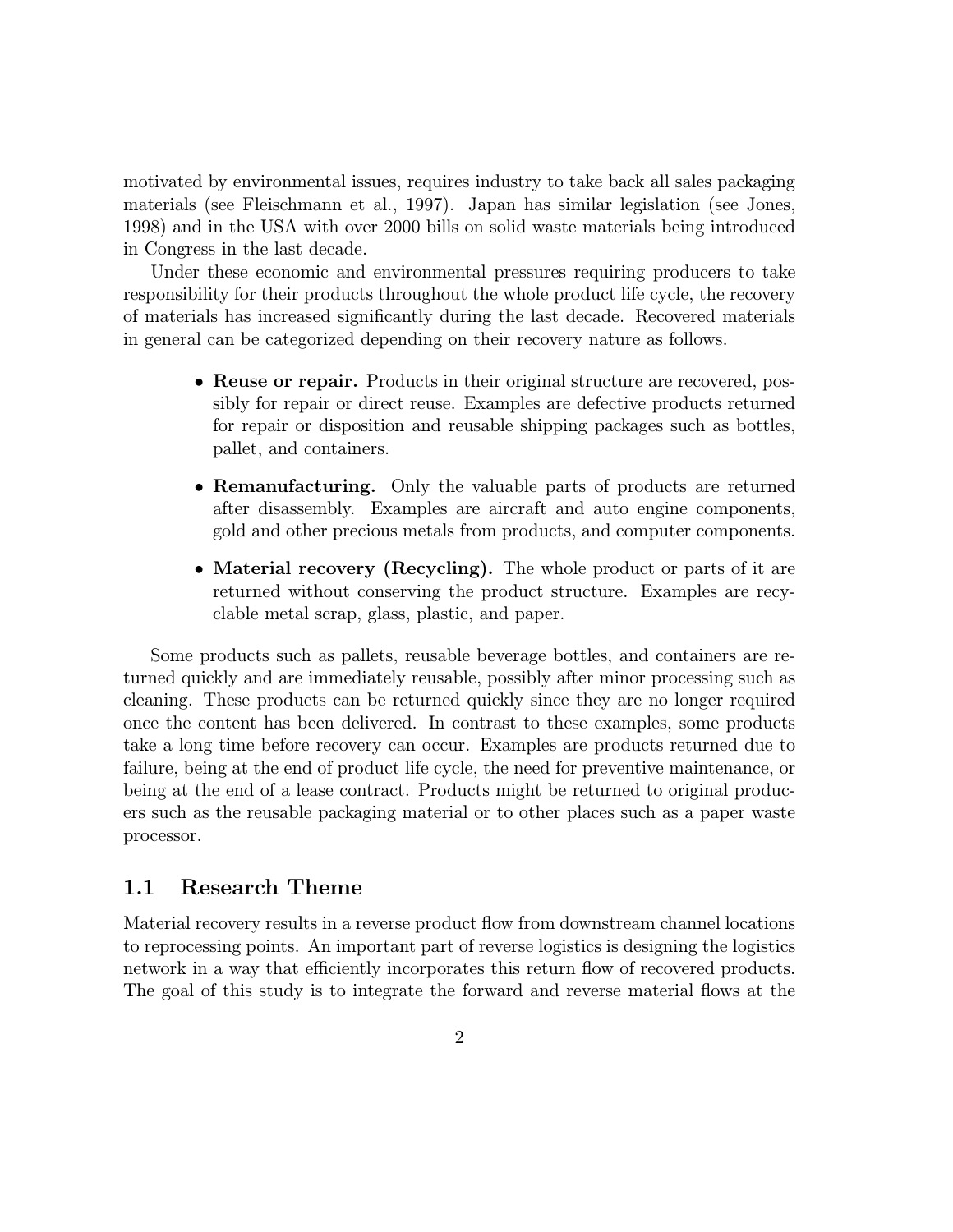routing level where products in their original form are recovered in a short time and returned to the point where deliveries originate. Instead of sending vehicles exclusively for collecting return materials, a logistics cost reduction might be obtained from efficiently utilizing the capacity of vehicles to deliver new products as well as to simultaneously collect returning materials. This research focuses on the situation where the returning materials from delivered products are available for return the day following their delivery. In case on a given day, when there is not enough space to accommodate all materials to be recovered, certain pick ups can be postponed to subsequent days but with a penalty cost. Hence, there are two interrelated concerns.

- The vehicle routing problem. From the depot, determine the sequence in which stops are to be visited during a delivery period.
- The returns strategy. To determine the quantity of the returning materials to pick up at each stop on the delivery route during a given delivery period.

The vehicle routing problem is well known to be NP-complete. The return problem is also difficult, especially in combination with the delivery problem. Therefore, it is not computationally reasonable to simultaneously solve both problems optimally. Alternately, an approach is to devise a procedure for finding an optimal pickup strategy for a given routing stops sequence. The procedure then can be incorporated into an iterative algorithm that finds the optimal, or near optimal, combined routingpickup strategy. With this approach in mind, it is assumed that the route is fixed from period to period and the focus is on finding pickup strategies for the returns problem. Limiting the research to this sub problem is necessary due to publication space restrictions while adequately presenting the research for a problem of this scope. However in the companion paper of Alshamrani et al. (2004), the work is extended to solving the combined delivery routing and pickup problem, wherein the results of this research provide the basis for dealing with this more complex problem.

### 1.2 Problem, Scope, and Limitations

A depot (distribution center, terminal, plant, etc.) serves a number of geographically dispersed stops to which deliveries are made. During a period (for example, a day), stops place orders requesting certain quantities (stop volume) of a product, termed delivery products, from the depot. These stop volumes must be delivered in the same period and cannot be postponed. Products in their original form (dimensions), termed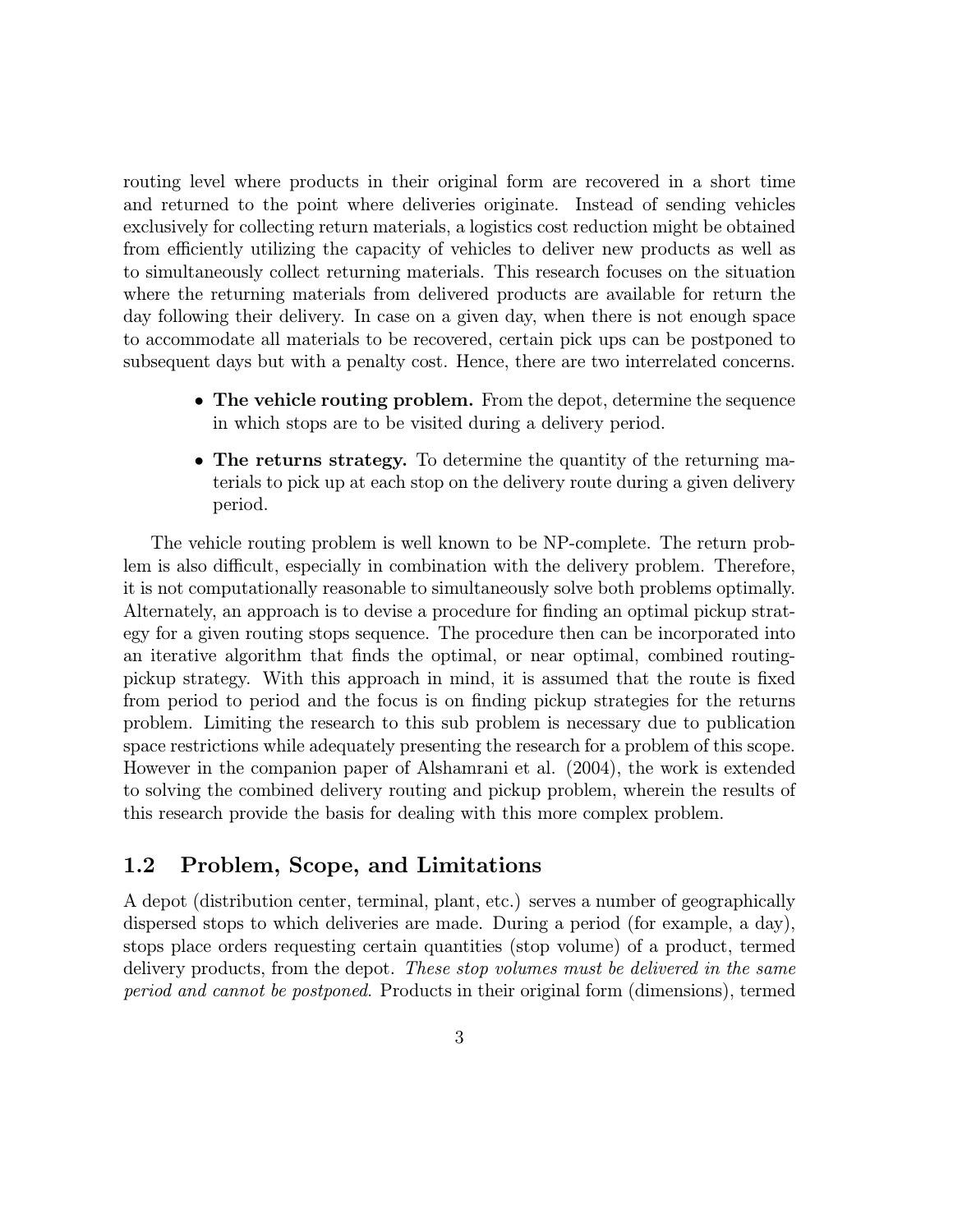returning materials, are recovered from delivery points and returned to the depot. A product delivered to a stop in one period is assumed to have its associated materials ready for recovery the following period.

A single company-owned vehicle of limited capacity is operated that performs a single combined delivery/pickup trip every period starting and ending at the depot and visiting each stop only once. Orders that cannot be accommodated in the vehicle or are received after the vehicle leaves the depot are delivered by some other means (henceforth termed for-hire carriers). However, the company-owned vehicle needs to collect all returning products regardless of how they are delivered. Materials that are ready for return can be delayed to subsequent periods but will incur a penalty cost per period.

In this research, only the single vehicle case is considered. As was the case with the American Red Cross: Blood Services, it is assumed, that based on geographical or other considerations, the stops have been partitioned into sectors. Each sector is served by a single vehicle. Beullens, et al. (2003) provides an excellent survey of sector design models in reverse logistics.

The reverse logistics problem is considered within a stochastic framework. At the beginning of a period, the company vehicle dispatcher knows only the delivery volume to be sent by the company-owned vehicle to each delivery point in that period and the quantities of returning materials ready to be picked up in that period, since the returns can be derived from past deliveries. Future stop volumes, which are the quantities of product to be delivered by the company-owned vehicle or a for-hire carrier in future periods, are uncertain. But the probabilistic behavior of both stop volumes is known and is the same in each period. For the ease of exposition, it is assumed that these two random variables for each stop are independent; however, all the results and the methodology of this paper are still valid when their behavior has a dependent joint distribution. The stochastic assumption pertains only to the stop volumes. Everything else is assumed deterministic and known: the travel time (distance) between any two points and the fixed time span of one period between delivering a product and its associated returning materials availability.

The problem is considered within a multi-period planning horizon. This raises the question of whether to use the same or a different stop routing sequence each period or to use the same stop sequence. For ease of implementation, some dispatchers prefer a fixed daily stop routing sequence. Fixed routing has the advantage of enhancing regularity of service and increasing driver performance through familiarity. Unless stated otherwise, the sequence of visited stops by a vehicle, once determined, is assumed the same each period. Also in a given period, one may choose not to visit a stop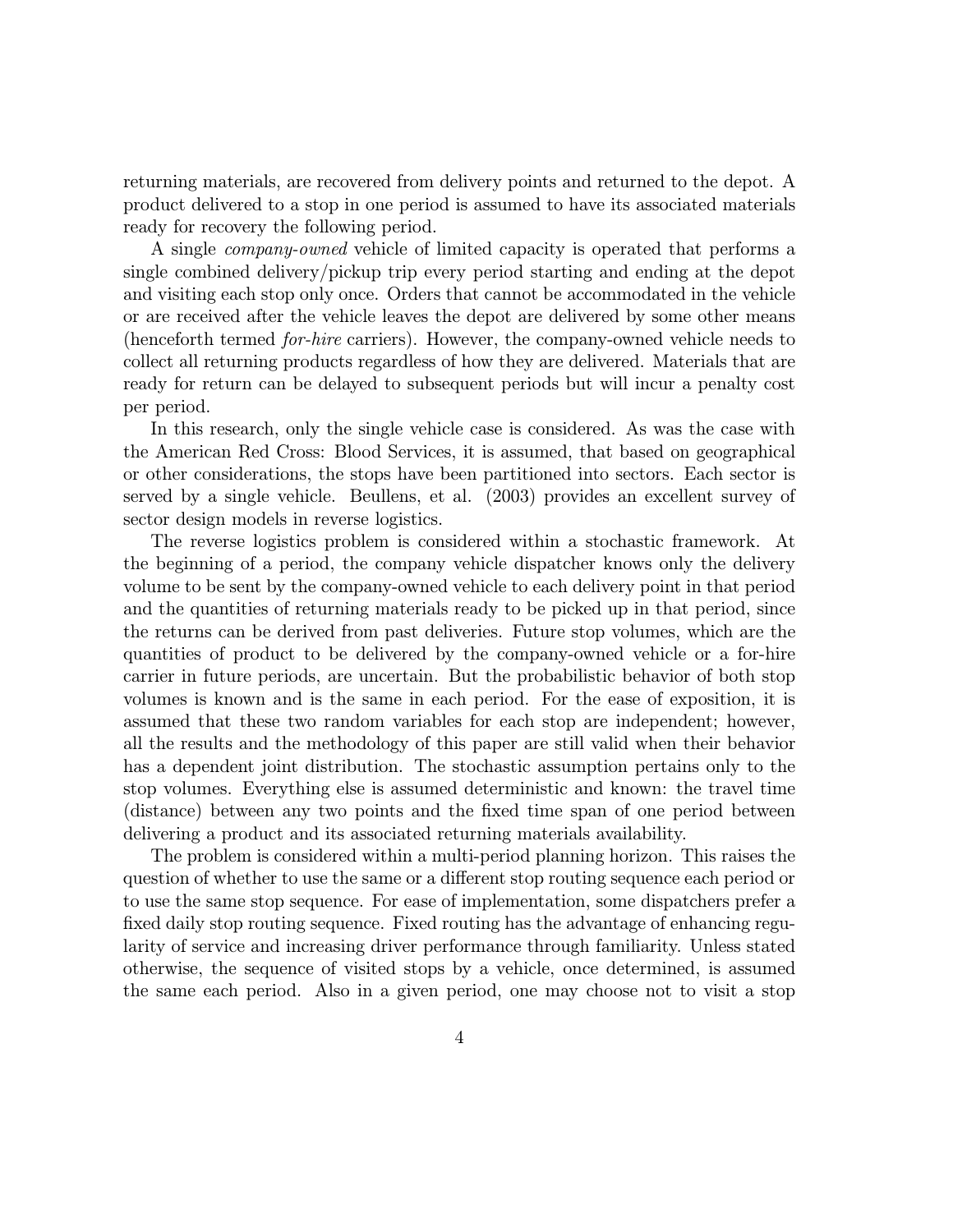even if there is no delivery volume but has some returning materials. This additional decision adds another level of complexity to an already difficult problem. To keep the problem tractable, it is assumed that each stop is visited every period. Moreover, in the motivating example (ARC), all hospitals have a positive demand most of the days. Hence for making the strategic policy, it is believed that not much is lost with this assumption. Operationally, one can simply skip a stop with no demand and no returning materials to be picked up.

The returns strategy depends on the cost of leaving returning materials at stops. The penalty cost is assumed linear, that is, the cost of leaving  $e_i$  returning materials at stop i for one period is  $a_i e_i$ , where the unit penalty cost  $a_i$  is estimated based on explicit as well as implicit factors. An obvious explicit factor is the direct charge for delaying material returns. Some of the implicit factors could be customer dissatisfaction with unreturned materials accumulating at the stop resulting in lost sales and the cost associated with damaged or stolen materials left at a stop.

The research problem is a strategic planning one that can now be stated precisely as: Given a sequence in which a vehicle of finite capacity visits n stops with known probabilistic behaviors of daily volume delivered by a company-owned vehicle as well as by a for-hire vehicle, design a return policy that specifies the number of returning materials (which are the delivered items in the previous periods) to pick up at each stop. The objective is to minimize over a finite planning horizon K, the cost of expected penalty cost for not picking up returning materials promptly.

### 1.3 Background

Much of the literature about reverse logistics is qualitative and exploratory in nature. It emphasizes the importance and need for reverse logistics planning and seeks to provide a general framework for it. Carter and Ellram (1998) and Fleischmann et al. (1997) provide surveys of recent literature in reverse logistics; the latter in particular reviews it from a quantitative point of view (distribution planning, inventory control, and production planning). Bloemhof-Ruwaard et al. (1999) review the distribution issues in reverse logistics such as the location of reverse channel activities, form of collection systems, and routing.

The quantitative models for reverse logistics are mostly for network design that consider location of joint facilities of forward and reverse networks and allocation of returning materials to open facilities. Jayaraman et al. (1999) proposed a 0-1 mixed integer-programming model giving the set of distribution/remanufacturing locations to open, the quantities of product to stock, the quantities of product to ship from an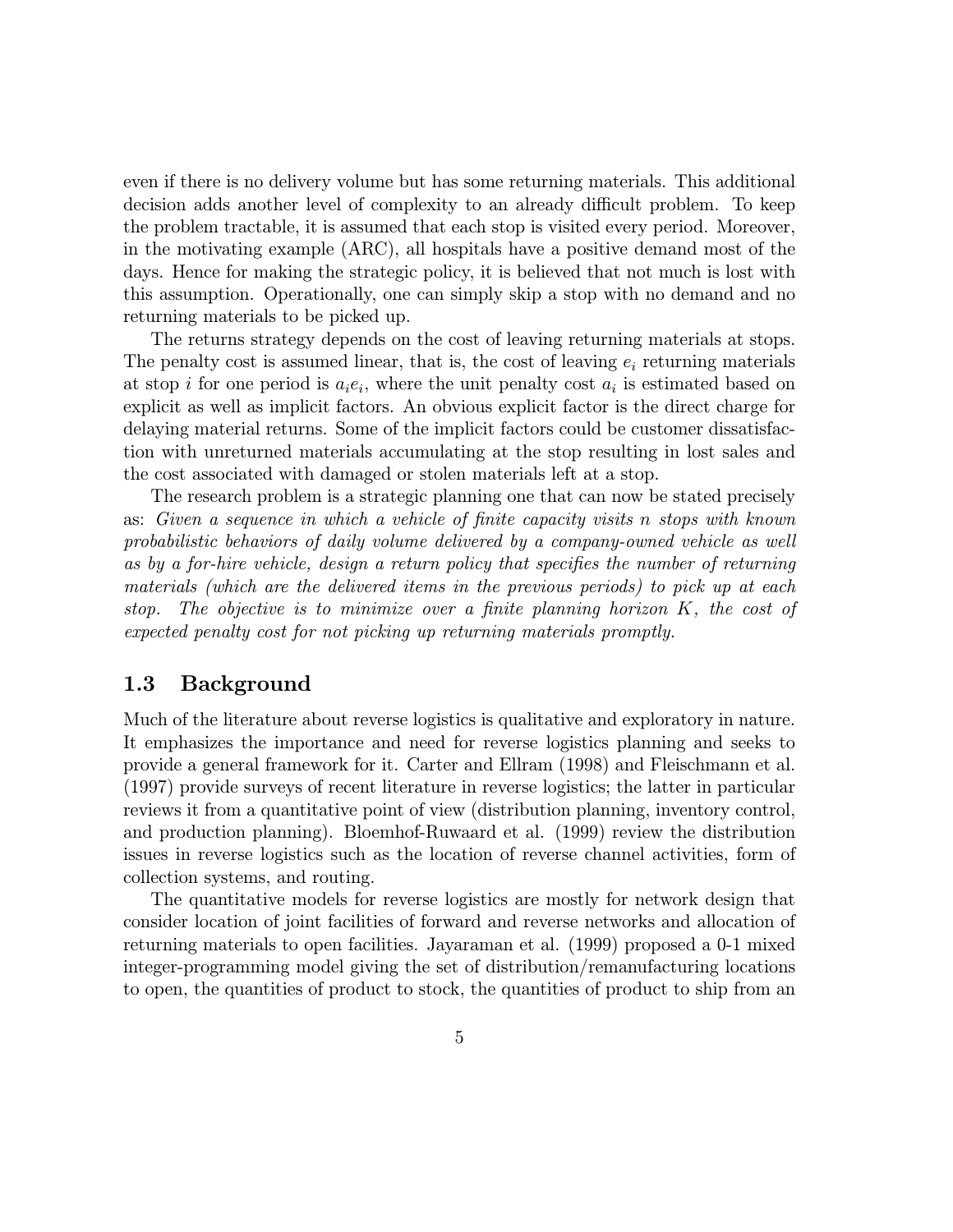open facility to a customer, and the quantities of recovered product to ship from a customer to an open facility. However, designing vehicle routes was not considered. A book by Dekker et al. (2003) provides a compilation of recent research that considers issues like collection and distribution, network design, inventory control, and routing in a reverse logistics systems context.

A problem similar to that studied in this research is the Vehicle Routing Problem with Backhauling (VRPB). In the VRPB, the customers are of two types: delivery customers who receive a given quantity of product from a company's depot, and backhaul customers who send a given quantity of product to a company's depot. There are two major variations of VRPB. The first is where the returning materials are picked up only after delivering products to all customers. The second type, Vehicle Routing Problem with Backhauling of Mixed Loads (VRPBM), is where pickup of returning materials can be performed before the last delivery is made thus resulting in a mixed load of pickups and deliveries in the vehicle. Compared with the pure delivery or pure pickup vehicle routing problem (VRP), there is scant literature about the VRPB. Moreover, most papers assume that the backhaul points are visited only after all deliveries have been made. A few papers [for example, Min (1989), Desaulniers et al. (2002), Dethloff (2001), and Toth and Vigo (1997)] consider mixed loads. See Casco, et al. (1988), Savelsbergh (1995), and Toth and Vigo (2002) for a survey of this and related problems. However, there are two characteristics of the proposed problem that distinguishes it from the VRPB. First, most of the published research has studied the VRPB under the assumption that demand is deterministic and the planning horizon is one period. Secondly, there is no correspondence between returning materials and delivery products, where as in the proposed research, today's delivery is tomorrow's pickup.

An outline of this work is as follows. In the next section, a general stochastic model is developed for finding the optimal pickup policy for a known fixed vehicle route. In Section 3, optimal solutions for some special cases solvable in polynomial time are derived. For the general case, a heuristic pickup policy is proposed in Section 4. Section 4 also contains the results of an extensive computational study designed to evaluate the solution quality of the heuristic procedure. The conclusion highlights some decision rules used for returns planning.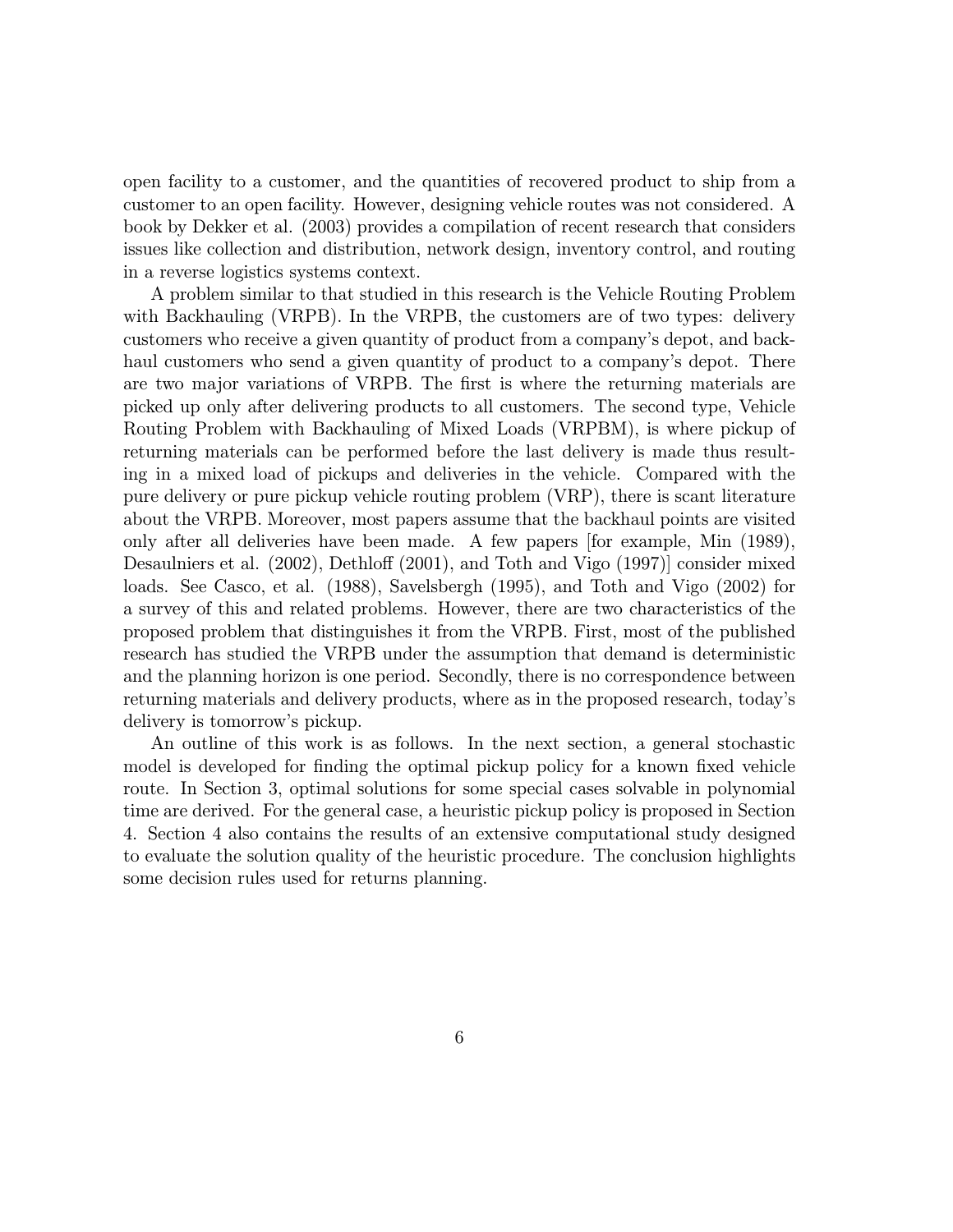# 2 Notation and Mathematical Model

Some general notation used throughout this paper and a model of the material returns problem is introduced, assumming that the vehicle route is known. Without loss of generality, it is assumed that  $0 \to 1 \to 2 \ldots \to n \to 0$  is a given vehicle route, where stop 0 represents the depot. At the beginning of a period, let

 $e = (e_1, e_2, \ldots, e_n)$  be the known (integer) vector representing amount of returning materials available at each stop and  $d = (d_1, d_2, \ldots, d_n)$  be the known (integer) vector of stop volumes to be delivered by the vehicle in this period.

The problem is to find a vector  $\underline{z} = (z_1, z_2, \ldots, z_n)$  representing the number of returning units to be picked up at each stop on a route so that the total penalty cost of postponed pickups over  $K$  periods is minimized. This problem can be modeled as a Markov Decision Process (MDP) as follows.

Let

| $D_i^c$ | $=$ the set of all permissible (integer) volumes for stop i to be de-                                                             |
|---------|-----------------------------------------------------------------------------------------------------------------------------------|
|         | livered by a company-owned vehicle,                                                                                               |
| $D_i^p$ | $=$ the set of all permissible (integer) volumes for stop i to be de-                                                             |
|         | livered by a for-hire carrier,                                                                                                    |
| $D^c$   | $= \{ \underline{d}^c = (d_1^c, d_2^c, \ldots, d_n^c) : d_i^c \in D_i^c, i = 1, 2, \ldots, n \},\$                                |
| $D^p$   | $=\{\underline{d}^p=(d_1^p,d_2^p,\ldots,d_n^p):d_i^p\in D_i^p, i=1,2,\ldots,n\},\$                                                |
| $\,E$   | $= \{e = (e_1, e_2, \ldots, e_n) \in R^n\},\$                                                                                     |
| S       | $= \{(\underline{e}, \underline{d}) : \underline{e} \in E \text{ and } \underline{d} \in D^c \},$                                 |
| $a_i$   | = the penalty cost of delaying pick up of one unit of returning                                                                   |
|         | material at stop $i$ for one period,                                                                                              |
| Q       | = capacity of a company-owned vehicle, and                                                                                        |
|         | $z_k^{(e,d)} = (z_{1,k}^{(e,d)}, z_{2,k}^{(e,d)}, \ldots, z_{n,k}^{(e,d)})$ , the decision vector, where $z_{j,k}^{(e,d)}$ is the |
|         | number of returning units to be picked up from the j <sup>th</sup> stop in                                                        |
|         | period k, given the state vector $(\underline{e}, \underline{d}) \in S$ .                                                         |
|         |                                                                                                                                   |

Defining:

 $f_k(\underline{e}, \underline{d}) =$  the minimum expected cost of returning units left at stops from period k to period K given the state vector  $(\underline{e}, \underline{d})$  at the beginning of period k.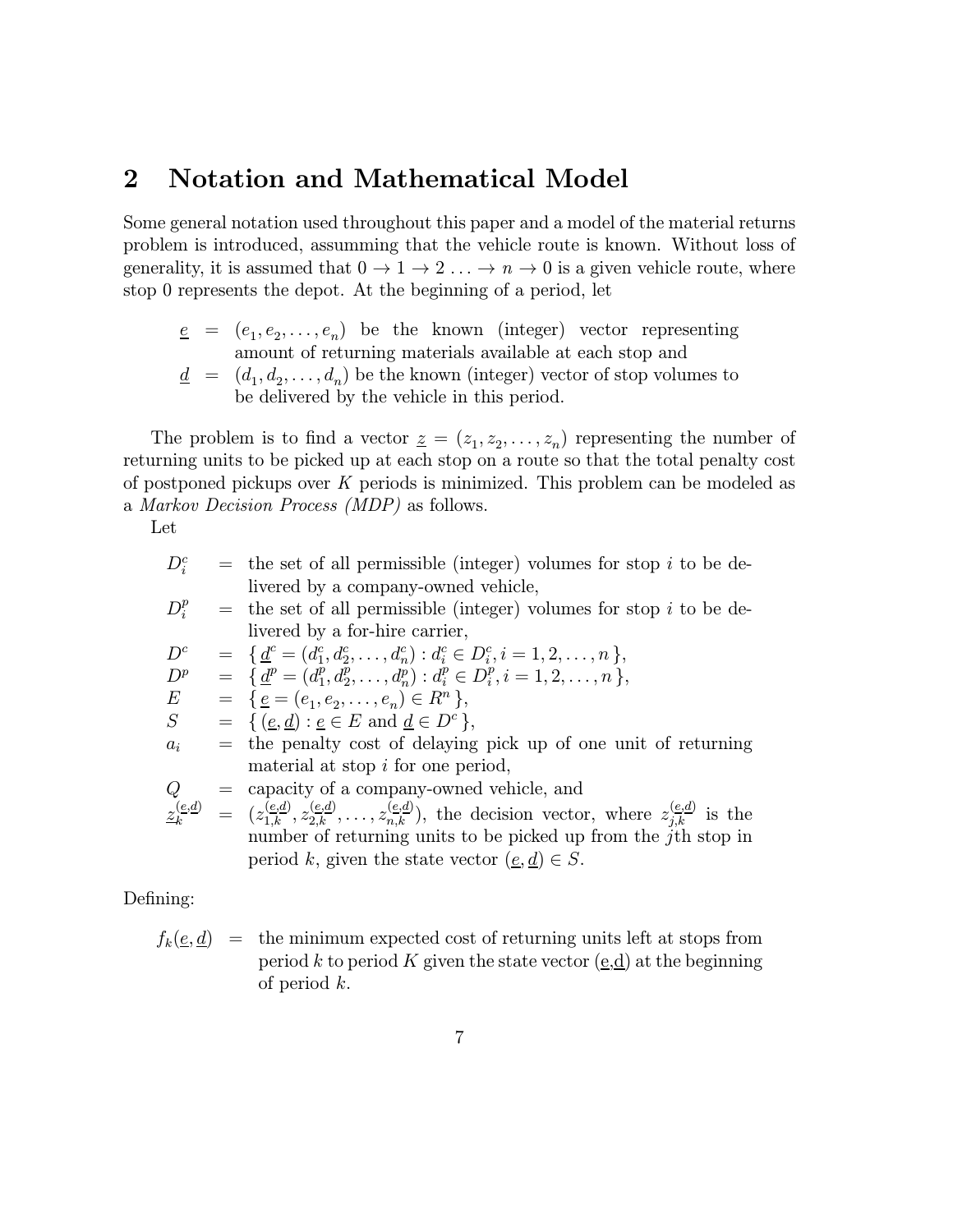The stochastic dynamic programming model is

$$
f_k(\underline{e}, \underline{d}) = \min_{\underline{z}_k^{(\underline{e}, \underline{d})} \in Z^{(\underline{e}, \underline{d})}} \left\{ \sum_{i=1}^n a_i \left( e_i - z_{i,k}^{(\underline{e}, \underline{d})} \right) + \sum_{\underline{d}^c \in D^c} P^{\underline{d}^p} P^{\underline{d}^c} f_{k+1} \left( \underline{e} - z_k^{(\underline{e}, \underline{d})} + \underline{d} + \underline{d}^p, \underline{d}^c \right) \right\}
$$

$$
\underline{d}^c \in D^c
$$

$$
\underline{d}^p \in D^p
$$

$$
k = 1, 2, \dots, K < \infty, \underline{e} \in E, \text{ and } \underline{d} \in D^c \tag{1}
$$

with boundary conditions

$$
f_{K+1}(\underline{e}, \underline{d}) = 0, \quad \forall (\underline{e}, \underline{d}) \in S \tag{2}
$$

where

$$
Z^{(\underline{e}, \underline{d})} = \begin{cases} \underline{z}: & z_1 \leq e_1, \ z_2 \leq e_2, \dots, \ z_n \leq e_n, \\ & z_1 \leq d_1 + C_{\underline{d}}, \ z_1 + z_2 \leq d_1 + d_2 + C_{\underline{d}}, \dots, \\ & \sum_{i=1}^n z_i \leq \sum_{i=1}^n d_i + C_{\underline{d}} \\ & \underline{z} \geq 0 \text{ and integer} \end{cases}
$$
\n
$$
C_{\underline{d}} = Q - \sum_{i=1}^n d_i,
$$
\n
$$
P^{\underline{d}^c} = \text{the probability of occurrence of the demand vector } \underline{d}^c, \text{ and}
$$
\n
$$
P^{\underline{d}^p} = \text{the probability of occurrence of the demand vector } \underline{d}^p.
$$

Note that boundary conditions in Equation (2) implies an inherent assumption that there is no cost of any returning items left after period  $K$ . The justification of this assumption is that if K is large, the one-time cost of picking up all the remaining returning units by any other practical means should be negligible compared to the total cost incurred over  $K$  periods. This cost should not have any significant influence in determining a pickup policy. However, it is worth mentioning that all results of this paper are still valid if the salvage cost is proportional to  $\sum_{i=1}^{n} a_i e_i$  rather than 0.

The solution to the MDP model, in general, is intractable due to the dimensionality of its state vectors. Moreover, even when an optimal or near optimal policy might be derived or conjectured, it is not easy to find the exact cost of this policy. The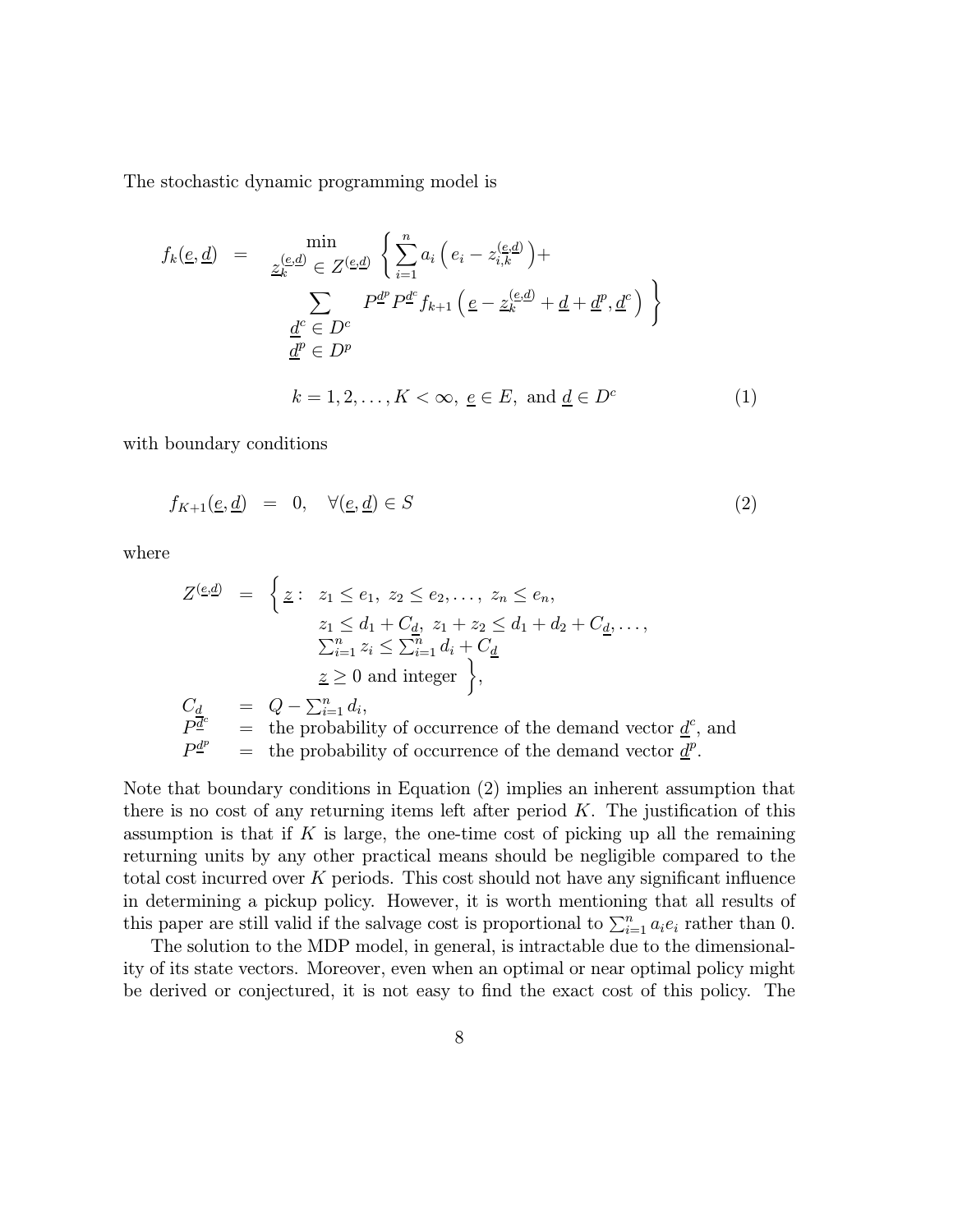focus was to develop the pickup (return) policies. For a given policy, the associated expected cost was estimated using simulation. In particular, the given policy was simulated for  $K$  periods and the associated penalty cost recorded. This simulation was replicated an appropriate number of times and the average cost was used as an estimate of the expected cost. In Section 3, some special cases are considered where the optimal policies can be easily derived.

# 3 Optimal Return Policies for Some Special Cases

Optimal pickup policies for three special cases are presented: (1) Stops with nonincreasing service priorities, (2) the dynamic routing case where routing cost is insignificant (hence, in each period, stops can be visited in a different sequence), and (3) the deterministic stop volume case where all future demand is known a priori.

### 3.1 Stops with Non-increasing Service Priorities

In this case, the penalties of postponing a pickup for one period are in non-increasing order along the vehicle route. That is,  $a_1 \ge a_2 \ge \ldots \ge a_n$ . To derive an optimal policy, following definition is needed.

**Definition** For any two non-negative integer *n*-vectors  $\underline{a}$  and  $\underline{b}$ , define

$$
\underline{a} \succ \underline{b} \quad \text{if} \quad \sum_{i=1}^{j} a_i \ge \sum_{i=1}^{j} b_i, \quad j = 1, 2, \dots, n
$$

Using this definition, the following Theorem 3.1 (see Appendix A for the proof) provides an optimal pickup policy.

**Theorem 3.1** Given a fixed delivery route, say,  $0 \rightarrow 1 \rightarrow 2, ..., \rightarrow n \rightarrow 0$ , and  $a_i \ge a_{i+1}, i = 1, 2, \ldots, (n-1),$  if  $Z^k$  is the decision space for pickup vector  $\underline{z}$  in period k, then there exists a vector  $\underline{z}^* \in \mathbb{Z}^k$  such that  $\underline{z}^* \succ \underline{z}$  for all  $\underline{z} \in \mathbb{Z}^k$ . Moreover, vector  $z^*$  represents the optimal pickup policy.

This theorem provides an intuitive optimal myopic policy: *Pick as many returning* units at each stop along the route as available vehicle space allows. A trivial corollory to the above theorem is the following result.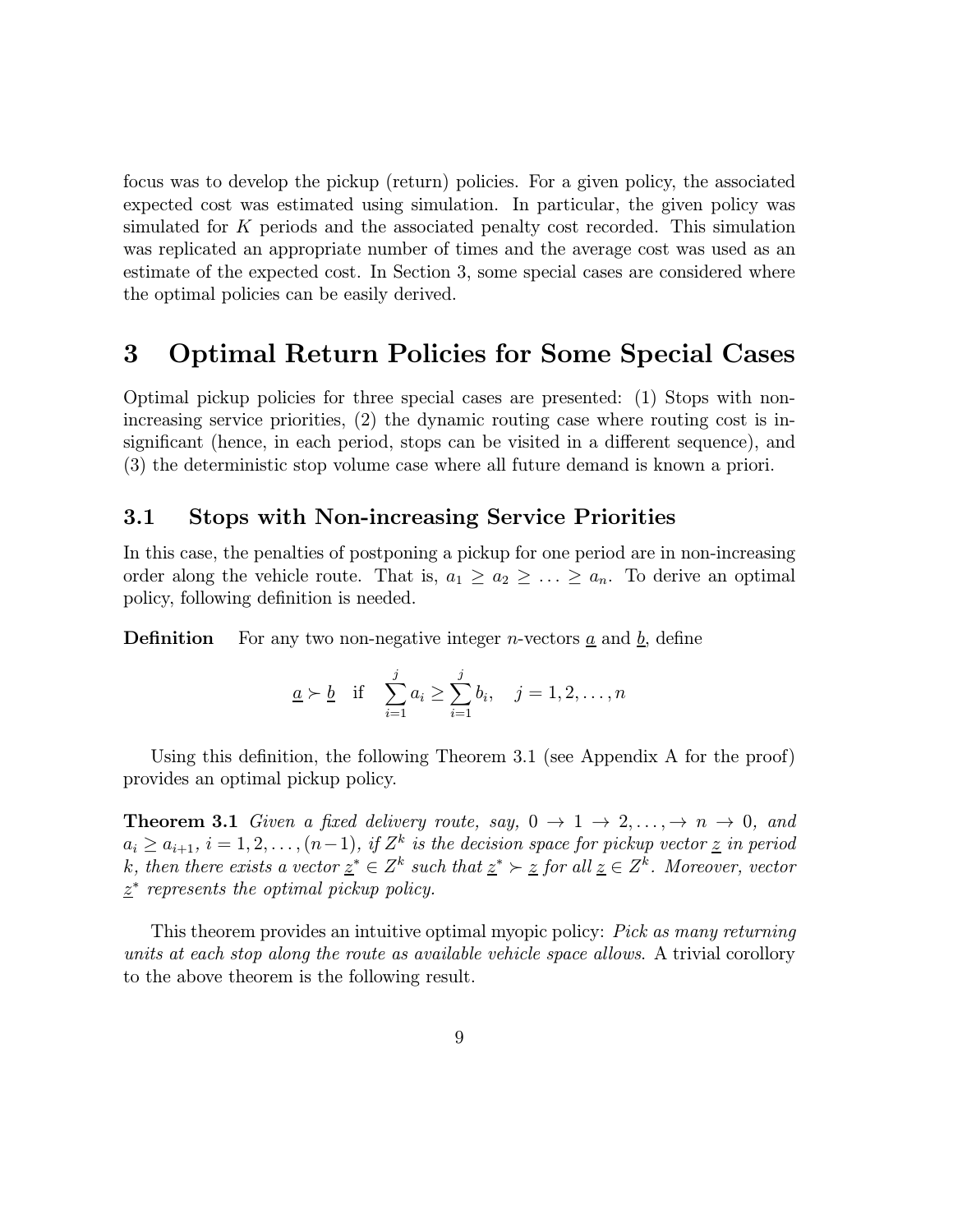**Corollary 3.1.1** Given a fixed delivery route, if  $a_1 = a_2 = \ldots = a_n$ , the optimal policy is myopic: Pick up as many returning units at each stop as available vehicle space allows.

### 3.2 Dynamic Routing

In this case, assume that in each period, a vehicle can visit stops in any desired sequence and the objective is simply to minimize the cost of delaying pick up of returning materials. This may be reasonable if the penalty cost of leaving returning units is much greater than the routing cost. For ease of notation, the stops are labeled in a decreasing order of their unit penalty costs, that is,  $a_1 \ge a_2 \ge \ldots \ge a_n$ . Consider a following two step myopic policy (Policy Dynamic) that determines, at the beginning of each period with state  $(\underline{e}, \underline{d})$ , first a vehicle route and then the number of returning units to be picked up at each stop on the route.

#### Policy Dynamic:

**Step 1:** (Vehicle Route) Given the state  $(\underline{e}, \underline{d})$ , partition all stops into following two sets:

$$
S_1 = \{i : d_i > e_i\} S_2 = \{i : d_i \le e_i\}
$$

The vehicle route for this period is first to visit the stops in set  $S_1$  in non-increasing order of  $a_i$  and then stops in set  $S_2$  in the non-decreasing order of  $a_i$ .

**Step 2: (Returns)** Given the route derived in Step 1, the pickup vector  $z$  is determined iteratively by first assigning the largest possible value to  $z_1$ (the number of units of returning materials to be picked up from the stop with highest unit penalty cost  $a_1$ ), then  $z_2$  (the number of units of returning materials to be picked up from the stop with second highest unit penalty cost  $a_2$ ), and so on.

The optimality of this policy is stated as Theorem 3.2. Appendix B contains a detailed proof.

**Theorem 3.2** When stops can be visited in any desired sequence in each period, the policy Dynamic described above is optimal. That is, it results in the least expected penalty cost of postponing pickups of returning materials.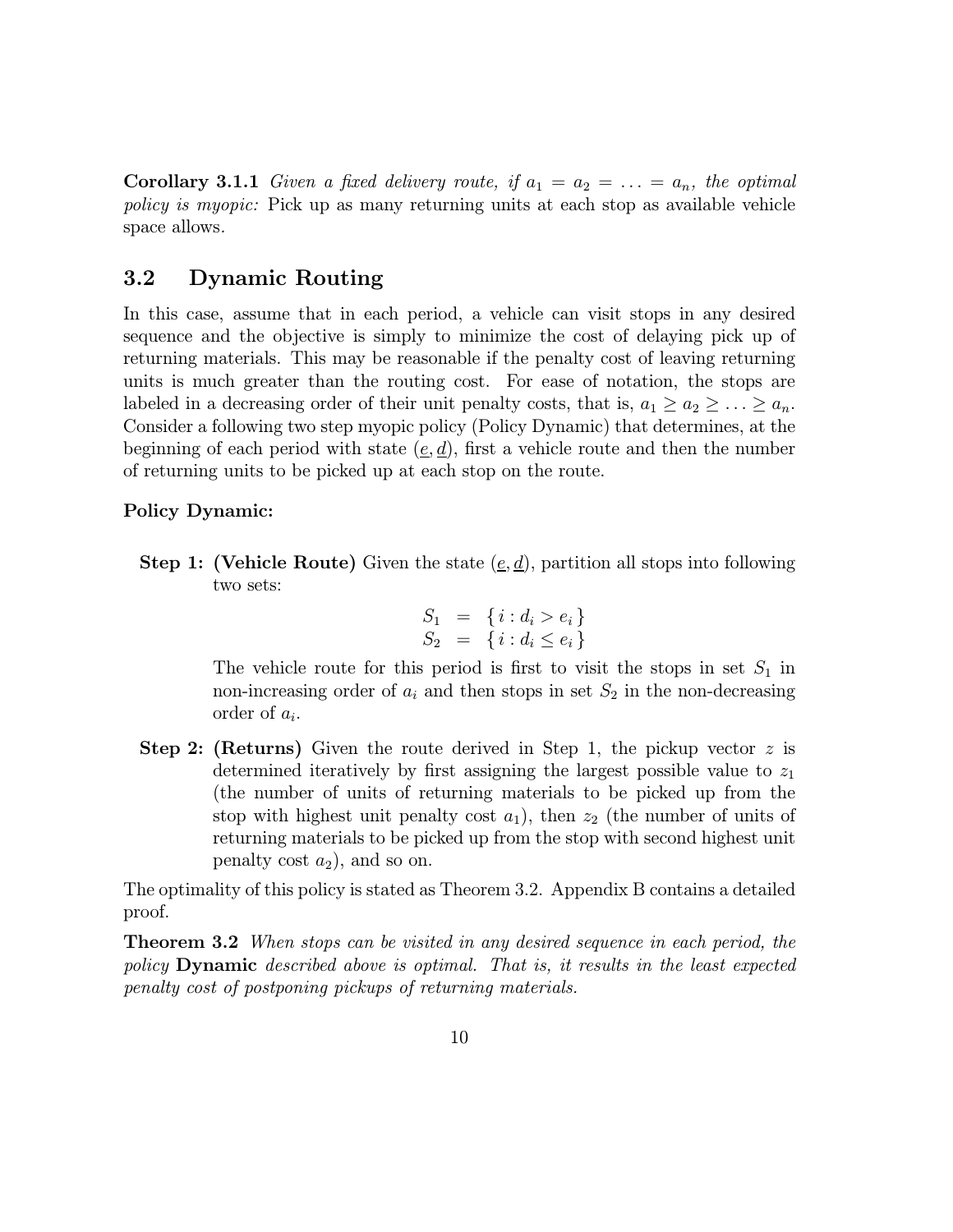### 3.3 Deterministic Stop Volumes

At the beginning of the planning horizon, all future stop volumes are assumed known. This includes products to be delivered by company-owned vehicles as well as for-hire carriers. This problem is important in its own right; however, the main motivation behind this special case is that it can be used to evaluate any heuristic procedure developed for the general stochastic problem. For any instance of the stochastic problem, the solution to the associated deterministic problem, assumming that all future demand is known at the beginning of period 1 provides a lower bound. To model the problem of finding the optimal pickup decisions over  $K$  periods, let

- $d_{ii}^c$  $\equiv$  the known volume for stop i in period j to be delivered by the company-owned vehicle,
- $d_{ii}^p$  $\equiv$  the known volume for stop i in period j to be delivered by a for-hire carrier,

$$
e_i
$$
 = the number of returning units ready for pick up at stop  $i$  at the beginning of the first period,

$$
C_{\underline{d}_j} = Q - \sum_{i=1}^n d_{ij}^c
$$
, is the available empty capacity when the company-  
owned vehicle leaves the depot in period j, and

$$
z_{ij} =
$$
 the decision variable representing the number of returning units to be picked up at stop *i* in period *j*.

Using this notation, the cost  $F_i$  of delaying pickup of returning materials at stop i over  $K$  periods is:

$$
F_i = a_i(e_i - z_{i1}) + a_i(e_i - z_{i1} + d_{i1}^c + d_{i1}^p - z_{i2}) +
$$
  
\n
$$
a_i(e_i - z_{i1} + d_{i1}^c + d_{i1}^p - z_{i2} + d_{i2}^c + d_{i2}^p - z_{i3}) + \dots +
$$
  
\n
$$
a_i\left(e_i - \sum_{j=1}^K z_{ij} + \sum_{j=1}^{K-1} d_{ij}^c + \sum_{j=1}^{K-1} d_{ij}^p\right)
$$
  
\n
$$
= -a_i\left(\sum_{j=1}^K (K-j+1)z_{ij} - Ke_i - \sum_{j=1}^{K-1} (K-j)d_{ij}^c - \sum_{j=1}^{K-1} (K-j)d_{ij}^p\right)
$$

Hence, minimizing the total cost  $\sum_{i=1}^{n} F_i$  is equivalent to maximizing

$$
\sum_{i=1}^{n} \sum_{j=1}^{K} a_i (K+1-j) z_{ij}
$$
 (3)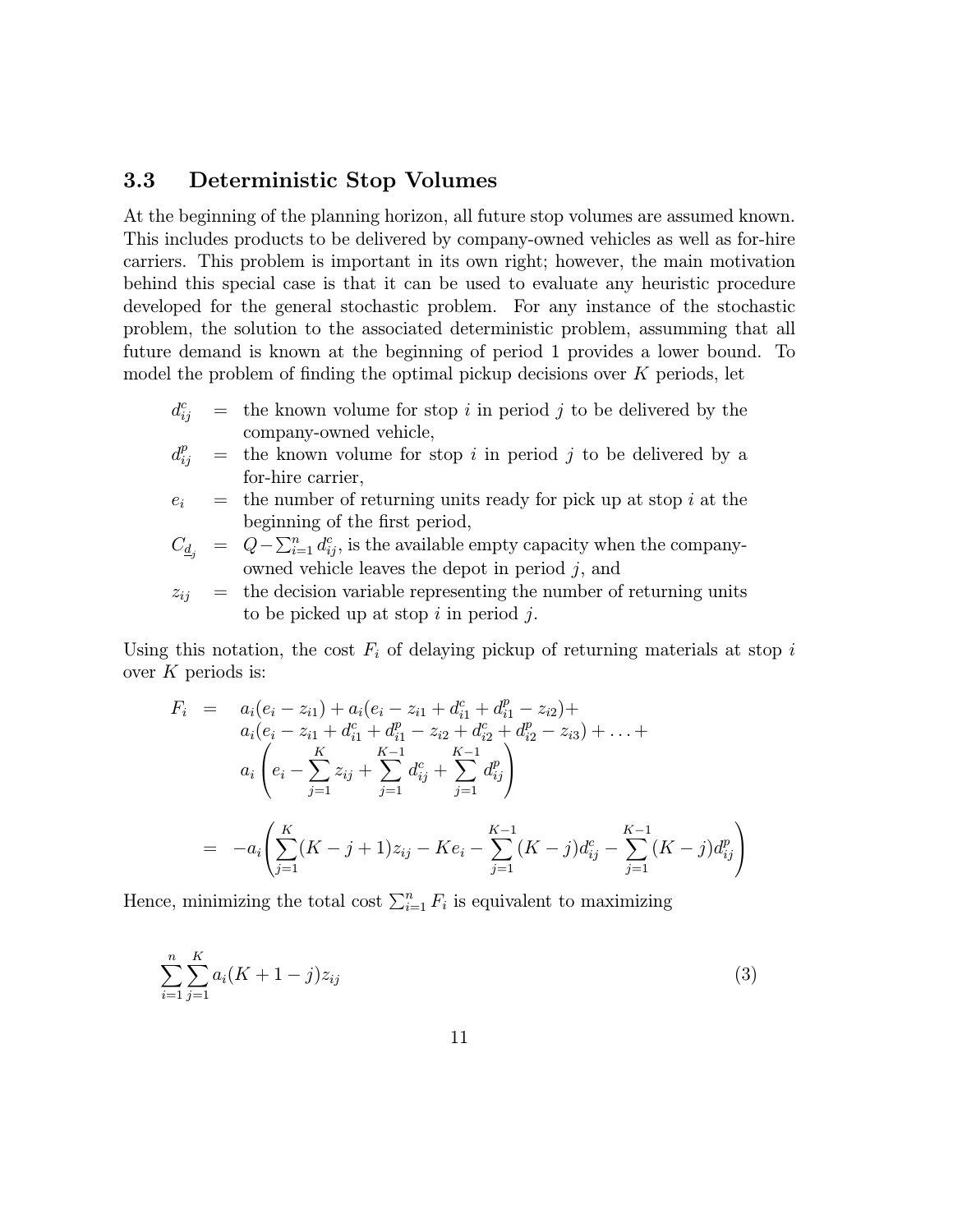The following pure integer linear program (ILP) finds the optimal decisions  $z_{ij}$ ,  $i = 1, 2, \ldots, n$ , and  $j = 1, 2, \ldots, K$ :

Maximize 
$$
\sum_{i=1}^{n} \sum_{j=1}^{K} a_i (K + 1 - j) z_{ij}
$$
 (4)

s.t.:

Availability Constraints:

$$
z_{r1} \le e_i \qquad \qquad r = 1, 2, \dots, n \tag{5}
$$

$$
\sum_{j=1}^{k} z_{rj} \le e_i + \sum_{j=1}^{k} \left( d_{rj}^c + d_{rj}^p \right), \quad r = 1, 2, \dots, n; \\
 l = 2, 3, \dots, K
$$
\n(6)

Capacity Constraints:

$$
\sum_{i=1}^{r} z_{il} \leq C_{\underline{d}_l} + \sum_{i=1}^{r} d_{il}^c, \qquad l = 1, 2, ..., K; \qquad (7)
$$
\n
$$
r = 1, 2, ..., n
$$

$$
z_{rl} \ge 0
$$
 and integers,  $r = 1, 2, ..., n$ ;  $l = 1, 2, ..., K$  (8)

In each period, the *availability* constraints guarantees that no more is picked up than is available. For example, consider stop  $r$ . In period 1,

$$
z_{r1} \leq e_r
$$

In period 2,

$$
z_{r2} \leq \left(\begin{array}{c} \text{Unpicked} \\ \text{Units from} \\ \text{Period 1} \end{array}\right) + \left(\begin{array}{c} \text{Delivered Units} \\ \text{in Period 1} \end{array}\right)
$$

That is,

$$
z_{r2} \le (e_r - z_{r1}) + (d_{r1}^c + d_{r1}^c)
$$
  
or  $z_{r1} + z_{r2} \le e_r + (d_{r1}^c + d_{r1}^c)$ 

Repeating this process for subsequent periods derives constraints (6) in (ILP).

The capacity constraints enforces the company-owned vehicle's capacity limitations at each stop. Consider period l. At stop 1,

$$
z_{1l} \leq \left( \begin{array}{c} \text{Space Available in Company-Owned} \\ \text{Vehicle After Delivering at Stop 1} \end{array} \right)
$$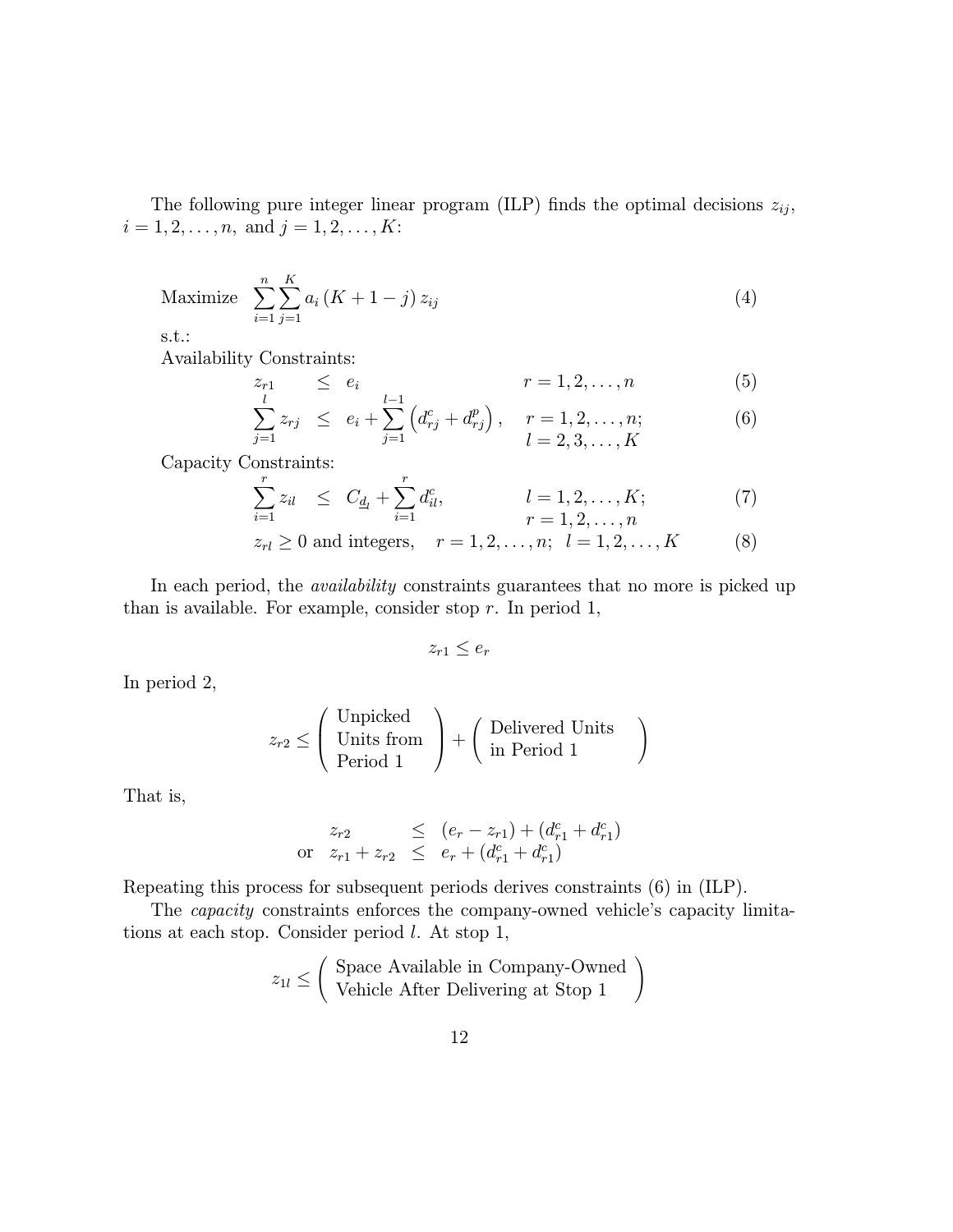$$
z_{1l} \leq C_{\underline{d}_l} + d_{1l}^c
$$

At stop 2,

$$
z_{2l} \leq \left(\begin{array}{c}\text{Empty Space} \\ \text{On Learning} \\ \text{Stop 1}\end{array}\right) + \left(\begin{array}{c}\text{Delivered Units} \\ \text{at Stop 2}\end{array}\right)
$$

That is,

$$
z_{2l} \leq (C_{\underline{d}_l} + d_{1l}^c - z_{1l}) + (d_{2l}^c)
$$
  
or  $z_{1l} + z_{2l} \leq C_{\underline{d}_l} + (d_{1l}^c + d_{2l}^c)$ 

Repeating this process for subsequent stops derives the constraints in Equation (7) in ILP.

In general, the above large scale integer linear program (ILP) cannot be solved efficiently. However, by exploiting the structure of the above ILP model, it can be solved in an efficient manner.

By adding slack variables  $x_{rl}$  and  $y_{rl}$  and a dummy constraint  $0 = 0$ , the ILP formulation can be rewritten as:

Maximize 
$$
\sum_{i=1}^{n} \sum_{j=1}^{K} a_i (K + 1 - j) z_{ij}
$$
 (9)

s.t.:

$$
z_{r1} + x_{r1} = e_r \t r = 1, 2, ..., n; \t (10)
$$
  

$$
\sum_{r=1}^{l} z_{r1} + x_{r2} = e_r \sum_{r=1}^{l-1} (d^c + d^p) \t r = 1, 2, ..., n; \t (11)
$$

$$
\sum_{j=1}^{N} z_{rj} + x_{rl} = e_r + \sum_{j=1}^{N} \left( d_{rj}^c + d_{rj}^p \right), \quad r = 1, 2, \dots, n; \quad (11)
$$
\n
$$
l = 2, 3, \dots, K
$$

$$
-\sum_{i=1}^{r} z_{il} - y_{rl} = -C_{\underline{d}_l} - \sum_{i=1}^{r} d_{il}^c, \qquad l = 1, 2, ..., K; \quad (12)
$$
  

$$
r = 1, 2, ..., n
$$

$$
0 = 0 \tag{13}
$$

$$
z_{rl} \ge 0
$$
 and integers,  $r = 1, 2, ..., n$ ;  $l = 1, 2, ..., K$  (14)

Now, perform the following elementary row operations on the constraints in Equations  $(10) - (13)$ :

or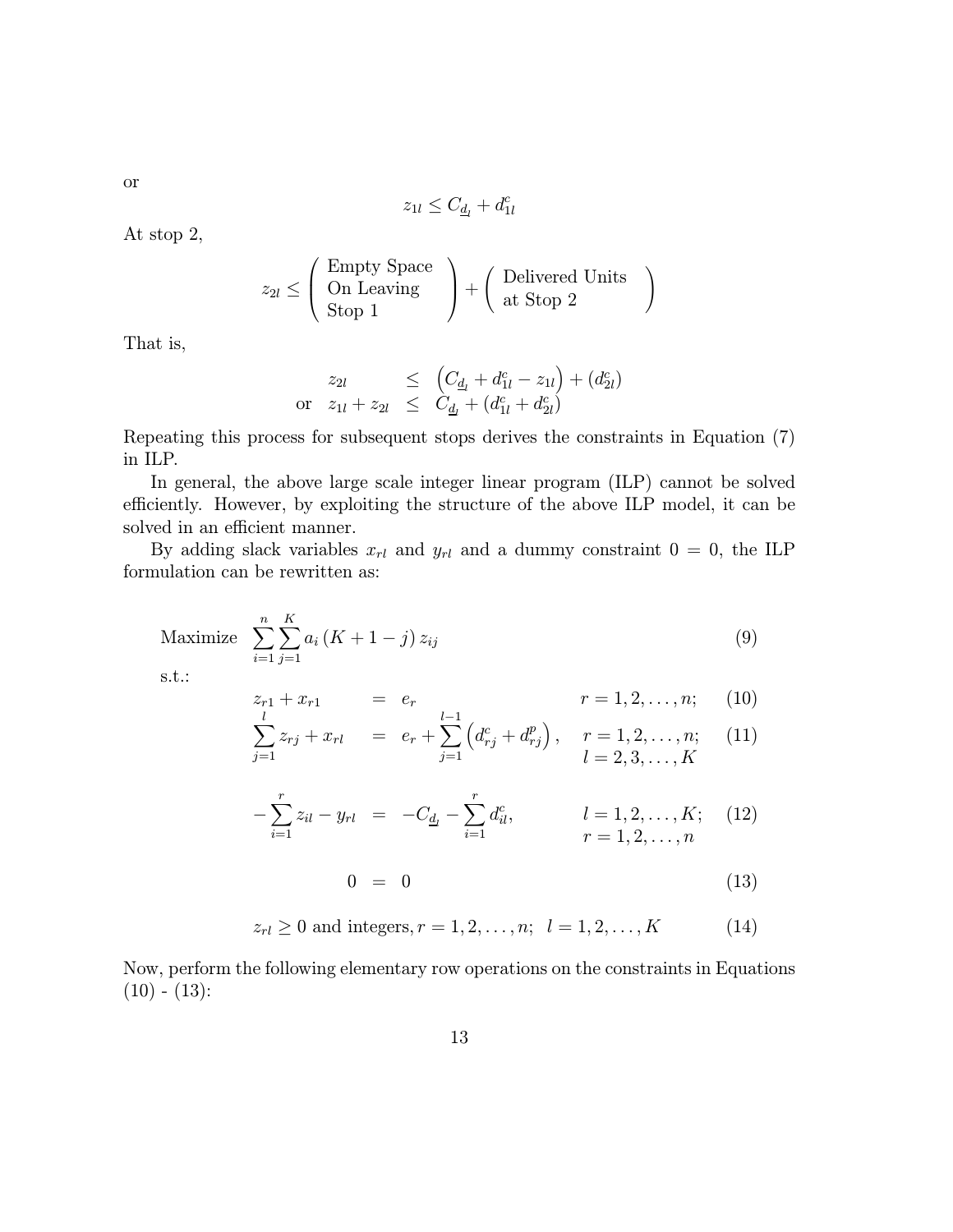1. From the dummy constraint in Equation (13), subtract constraints corresponding to  $l = K$  and  $r = 1, 2, ..., n$  in Equation (11) and  $r = n$ and  $l = 1, 2, \ldots, K$  in Equation (12). This transforms the constraints in Equation (13) to:

$$
-\sum_{r=1}^{n} x_{rK} + \sum_{l=1}^{K} y_{nl} = -\sum_{r=1}^{n} e_r - \sum_{r=1}^{n} \sum_{j=1}^{K-1} \left( d_{rj}^{c} + d_{rj}^{p} \right) + \sum_{l=1}^{K} C_{d_l} + \sum_{l=1}^{K} \sum_{i=1}^{n} d_{il}^{c}
$$

2. For each r in Equations (10) and (11), subtract constraint  $l-1$  from  $l$ , for  $l = 2, 3, \ldots, K$ . This results in:

$$
z_{r1} + x_{r1} = e_r \qquad r = 1, 2, ..., n
$$
  
\n
$$
z_{rl} - x_{r,l-1} + x_{rl} = d_{r,l-1}^c + d_{r,l-1}^p \qquad r = 1, 2, ..., n \quad l = 2, 3, ..., K
$$

3. For each l in Equation (12), subtract constraint  $r-1$  from r, for  $r =$  $2, 3, \ldots, n$ . This results in:

$$
-z_{1l} - y_{1l} = -C_{\underline{d}_l} - d_{1l}^c \quad l = 1, 2, ..., K
$$
  

$$
-z_{rl} + y_{r-1,l} - y_{rl} = -d_{rl}^c, \qquad r = 2, 3, ..., n; \quad l = 1, 2, ..., K
$$

Combining the above transformations, the ILP can be rewritten as: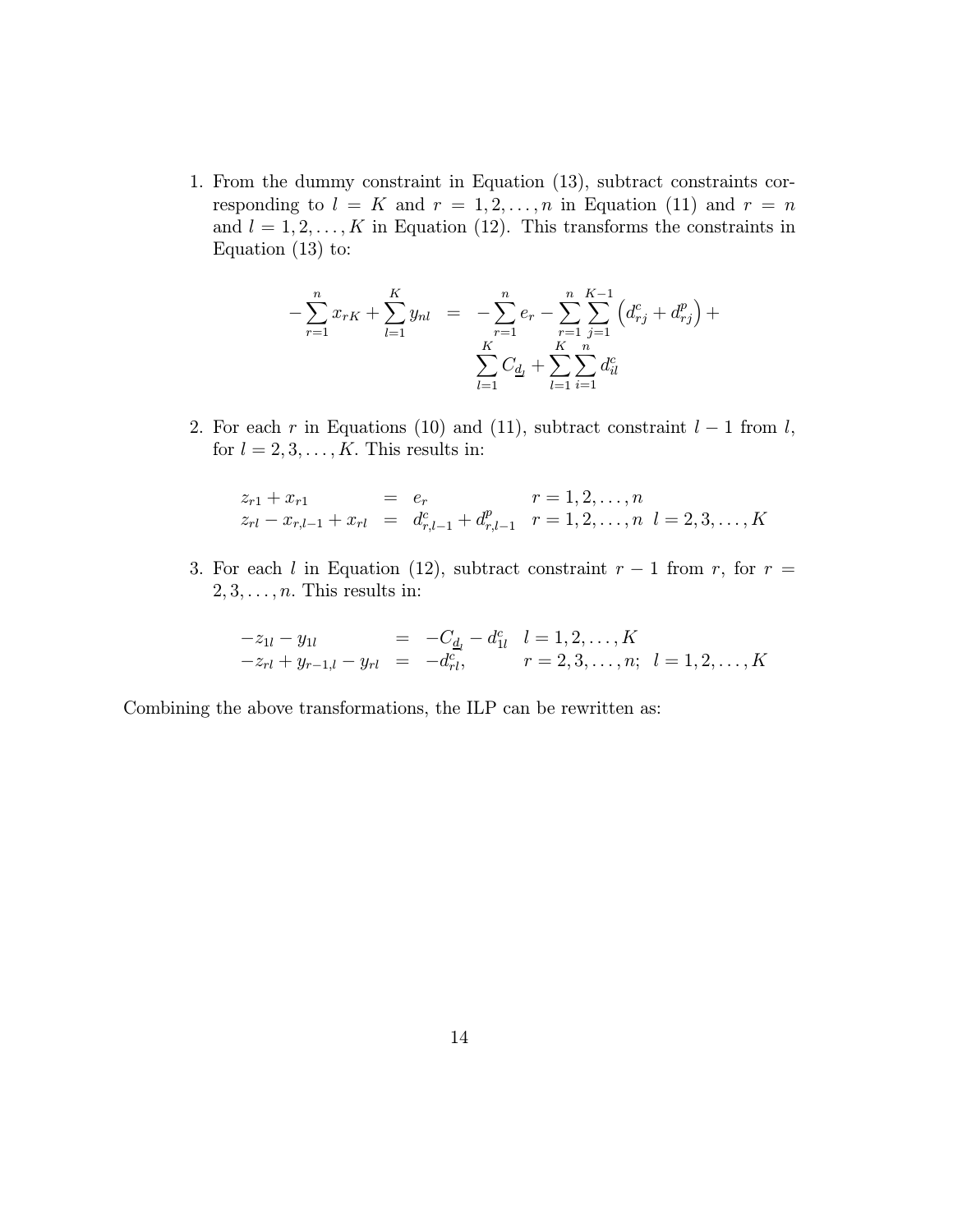Maximize  $\sum_{n=1}^{\infty}$  $i=1$  $\sum_{i=1}^K$  $\sum_{j=1}a_i\left(K+1-j\right)z_{ij}$  $z_{r1} + x_{r1} = e_r$   $r = 1, 2, ..., n$  $z_{rl} - x_{r,l-1} + x_{rl} = d_{r,l-1}^c + d_{r,l-1}^p$   $l = 2, 3, ..., K$  $r=1,2,\ldots,n$  $-z_{1l} - y_{1l} = -C_{\underline{d}_l} - d_{1l}^c \qquad l = 1, 2, \dots, K$  $-z_{rl} + y_{r-1,l} - y_{rl} = -d_{rl}^c$   $r = 2, 3, ..., n$  $l = 1, 2, \ldots, K$  $-\sum_{r=1}^n$  $x_{rK}+\sum\limits_{i=1}^{K}$  $\sum_{l=1}^{K} y_{nl}$  =  $-\sum_{r=1}^{n} e_r - \sum_{r=1}^{n}$  $\sum^{K-1}$  $j=1$  $\left(d_{rj}^c + d_{rj}^p\right) + \sum^K$  $_{l=1}$  $C_{\underline{d}_l} + \sum^K$  $_{l=1}$  $\sum_{n=1}^{\infty}$  $i=1$  $d_{il}^c$  $z_{rl} \geq 0$  and integers,  $r = 1, 2, ..., n, \quad l = 1, 2, ..., K$ 

It can be seen that in the above transformed model, each variable appears in exactly two constraints with coefficients of  $+1$  and  $-1$ . Hence this model represents a transshipment problem with  $2Kn+1$  nodes and  $3Kn$  arcs. This allows solving larger instances of this problem more efficiently than using a general purpose IP solver. The results of this section are summarized in the following theorem.

**Theorem 3.3** Let n be the number of customers and  $K$  be the number of periods in the planning horizon. For a fixed route, the deterministic and finite horizon case can be modeled as the Transshipment Problem with  $2Kn + 1$  nodes and  $3Kn$  arcs.

### 4 General Returns Problem

A study of the value function of MDP (cf. Section 2.1) for the general case where customers have different service priorities showed that this function is neither convex nor concave. Hence, it is not clear that a simple optimal pickup policy exists. Instead, in Section 4.1, a simple and easy to implement heuristic procedure is proposed. Computational results that evaluate the quality of this heuristic procedure are presented in Section 4.2.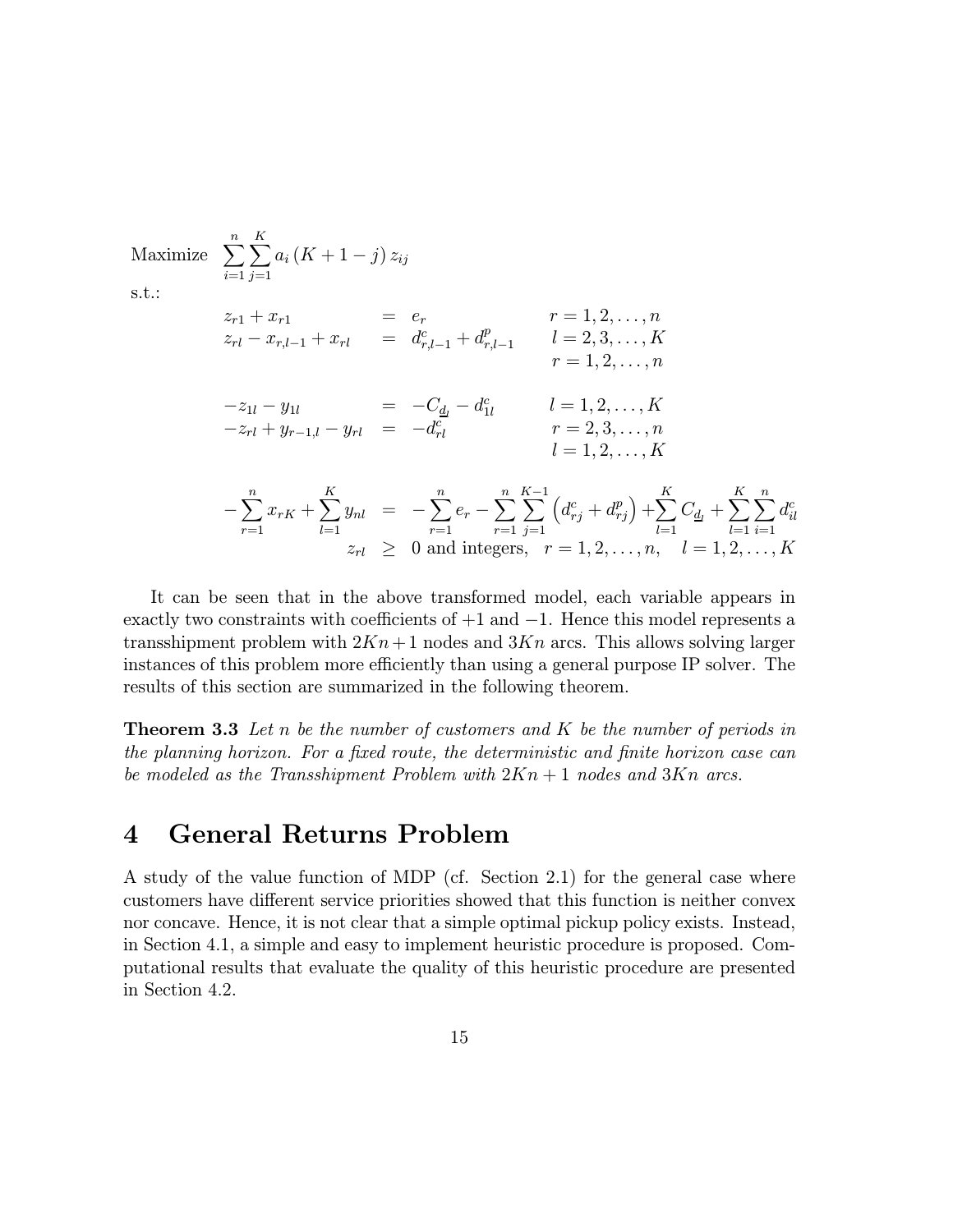### 4.1 The Weighted Leveling Heuristic:

The basic idea behind the weighted leveling heuristic procedure is to assign each stop i an appropriate weight  $w_i'$  and then in each period, determine the pickup vector  $\underline{z}$ so as to minimize  $\sum_{i=1}^n w_i'(e_i - z_i)$ . Based on intuition as well as some numerical experiments the values of weights  $w_i'$  depend on:

- 1. Penalty cost  $a_i$
- 2. Position of the stop along the route
- 3. Demand distributions
- 4. Number of returning units left at stop i

Item (4) suggests that rather than using a fixed value of  $w_i'$  in each period, its value should depend on the number of returning units left at each stop, where the weight is higher for more returning units. Use  $w'_i = w_i(e_i - z_i)$ , where  $w_i$  is a fixed number that captures the effect of list items (1) to (3) and the multiplier  $(e_i - z_i)$ captures the effect of list item (4). Thus at each period, if  $\underline{e}$  is the vector of returning units, and <u>d</u> is the demand vector, determine the pickup vector  $\underline{z} \in Z^{(\underline{e}, \underline{d})}$  so as to

Minimize 
$$
\sum_{i=1}^{n} w_i (e_i - z_i)^2
$$

Hence, the following one period problem (P1) needs to be solved.

$$
\begin{array}{lll}\n\text{(P1)} & \text{Minimize} & \sum_{i=1}^{n} w_i (e_i - z_i)^2 \\
& \text{subject to:} & z_i & \leq e_i & i = 1, 2, \dots, n \\
& \sum_{j=1}^{i} z_j & \leq C_{\underline{d}} + \sum_{j=1}^{i} d_j & i = 1, 2, \dots, n \\
& z_i & \geq 0 \text{ and integer}\n\end{array}
$$

A greedy heuristic approach to solving this problem is to start with  $\underline{z} = \underline{0}$  and iteratively increment by one the value of  $z_{i^*}$ . Among all stops where it is feasible to increment by one its pickup value  $z_i$ , stop  $i^*$  is the one that provides the maximum improvement in the objective function value. That is, this is the one that has maximum value of  $w_i(e_i - z_i)^2 - w_i(e_i - z_i - 1)^2$  (or equivalently a maximum value of  $2w_i(e_i - z_i) - w_i$ . The greedy approach results in the following algorithm.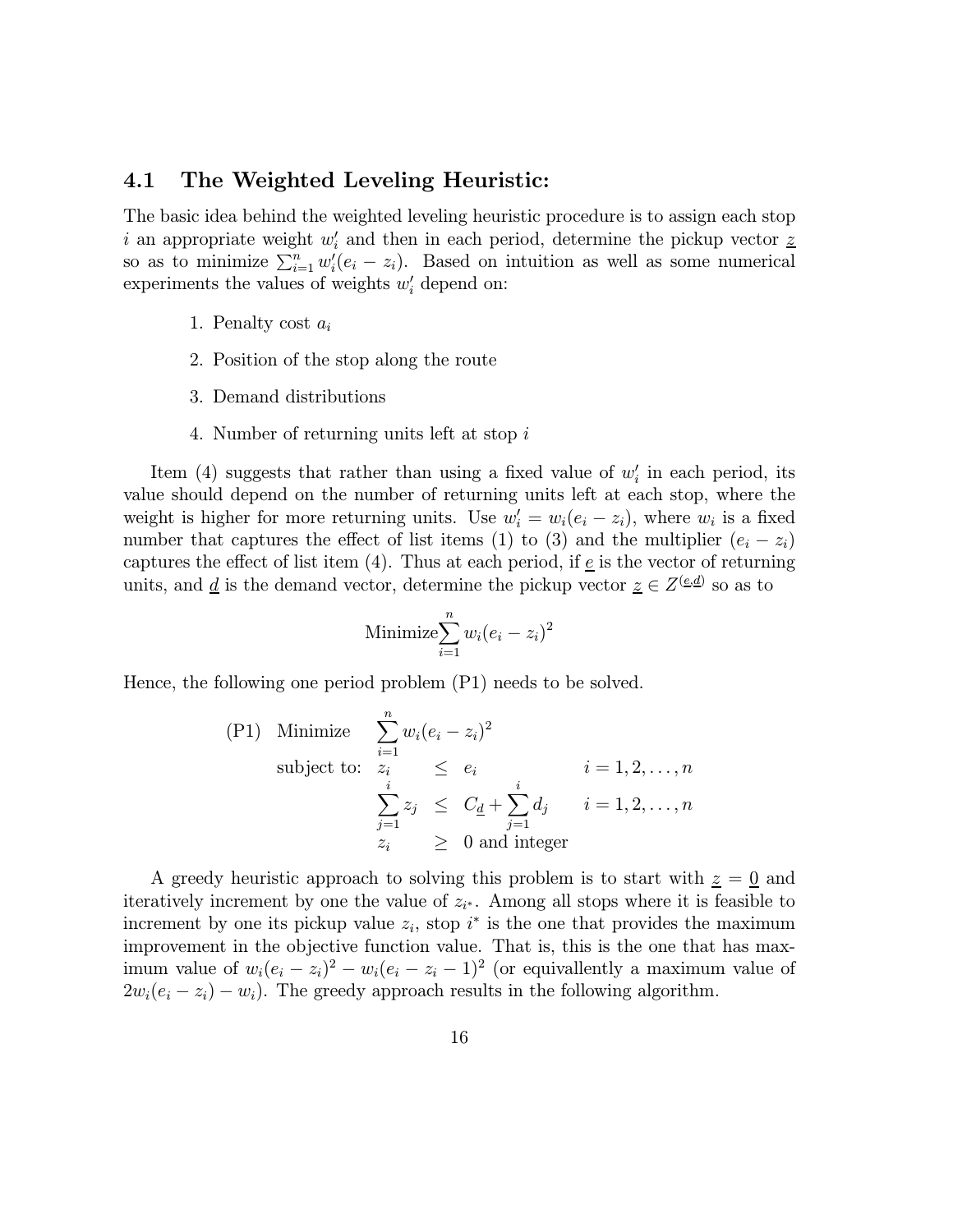#### Algorithm GREEDY

- **Step 1:** Let  $\underline{w} = (w_1, w_2, \dots, w_n)$  be a specified vector of weights.
- Step 2: For any period and a given state vector  $(\underline{e}, \underline{d}) \in S$ , start with  $\underline{z} =$  $(z_1, z_2,...,z_n) = (0,...,0)$  and perform the following steps.
	- **Step 2(a):** Let J be the set of stops where it is feasible to pick up an additional returning unit. If  $J = \phi$ , stop. Otherwise, find  $i^*$ , such that

$$
2w_{i^*} (e_i - z_i) - w_{i^*} = \max_{j \in J} \{ 2w_j (e_j - z_j) - w_j \}
$$

Break ties in favor of stops visited first.

**Step 2(b):** Set  $z_{i^*} = z_{i^*} + 1$ , and go to Step 2(a).

It should be pointed out that this greedy algorithm in fact solves the one period problem (P1) optimally. This claim is stated as Theorem 4.1. A detailed proof is in Appendix C.

**Theorem 4.1** Algorithm GREEDY finds an optimal solution to the quadratic one period problem (P1).

This procedure is termed the Weighted Leveling Heuristic since it determines the pickup vector z by attempting to level the value of  $2w_i(e_i - z_i) - w_i$  across all stops. The question is how to determine a weight vector  $\underline{w}$ . One possible choice is to define  $w_i = a_i$ . However, as stated earlier, the best value for <u>w</u> depends not only on penalty costs  $a_i$ , but also on the route sequence as well as the stop volume distribution. An appropriate weight vector  $\underline{w}$  was obtained through a simulation based search.

An obvious issue is how to evaluate the performance of this heuristic. Comparing its performance against an optimal solution is computationally prohibitive even for problems with only a few customers. One commonly used approach is to compare the heuristic against some known lower bound on the optimal cost. Based on the special cases discussed in Section 3, for each instance of the problem, two lower bounds can be computed. The first is the expected cost when customers can be visited in any desired sequence each period. Another is the cost of the associated deterministic problem where the instance is assumed to be known a priori. As discussed in Section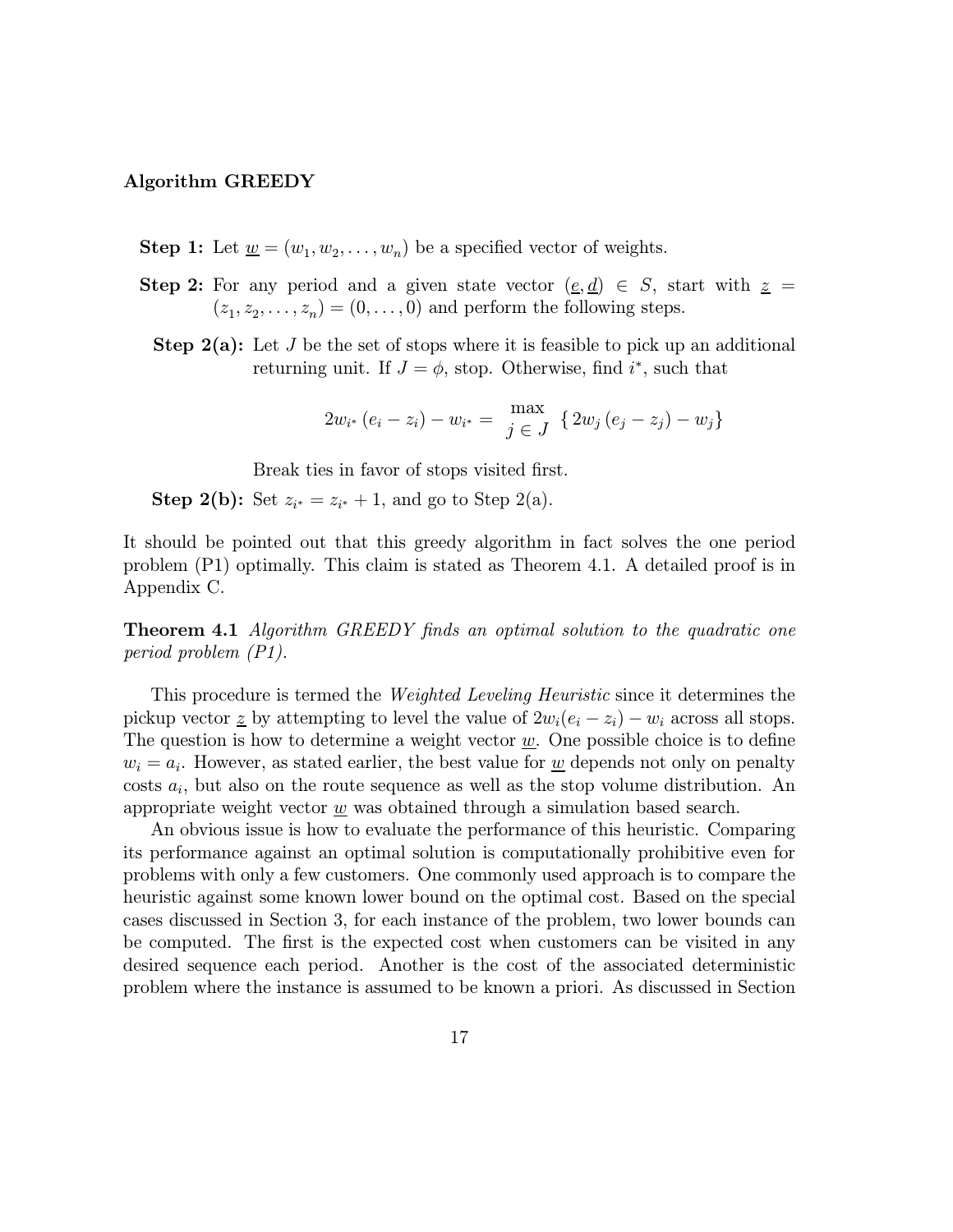3.1, this deterministic problem can be solved as a Transshipment Problem, which allows solving larger instances more efficiently. A preliminary computational study shows that among the two lower bounds, the one obtained by solving the deterministic instance is consistently tighter. In what follows, the weighted leveling heuristic is compared against the lower bound derived using a deterministic analog.

### 4.2 Computational Results

As mentioned above, the weight vector  $w$  needed in the weighted leveling heuristic is obtained through simulation. Two different search methods were used to find  $\underline{w}$ , the Simplex Search Method (Humphrey and Wilson, 2000) and the Pattern Search Method (Hooke and Jeeves, 1961). Barton and Ivey (1996) studied these two methods and reported that the simplex search method tends to perform better for problems with dimensions of 10 or less. Based on this observation, the simplex search method is used for problems with 10 or fewer stops and the pattern search method for problems with greater than 10 stops.

#### 4.2.1 Problem Generation

Creating test problems for this computational study, various parameters were generated as described below.

#### Number of stops  $(n)$  and number of periods  $(K)$

To study the influence of the n and K on the quality of the solution procedures, several values were used. These values were chosen based on what is generally common in practice as well as the limitation imposed by the computational effort needed.

#### Penalty cost  $(a_i)$

The penalty cost  $a_i$  of postponing the pick up of a returning materials unit at stop i for one period was a uniform random number generated in the interval  $[1, n]$ , where  $n$  is the number of stops.

#### Stop volume distribution for each customer

Stop volume was assumed to follow a triangular distribution as it allowed approximating different distribution patterns by varying its three parameters (minimum,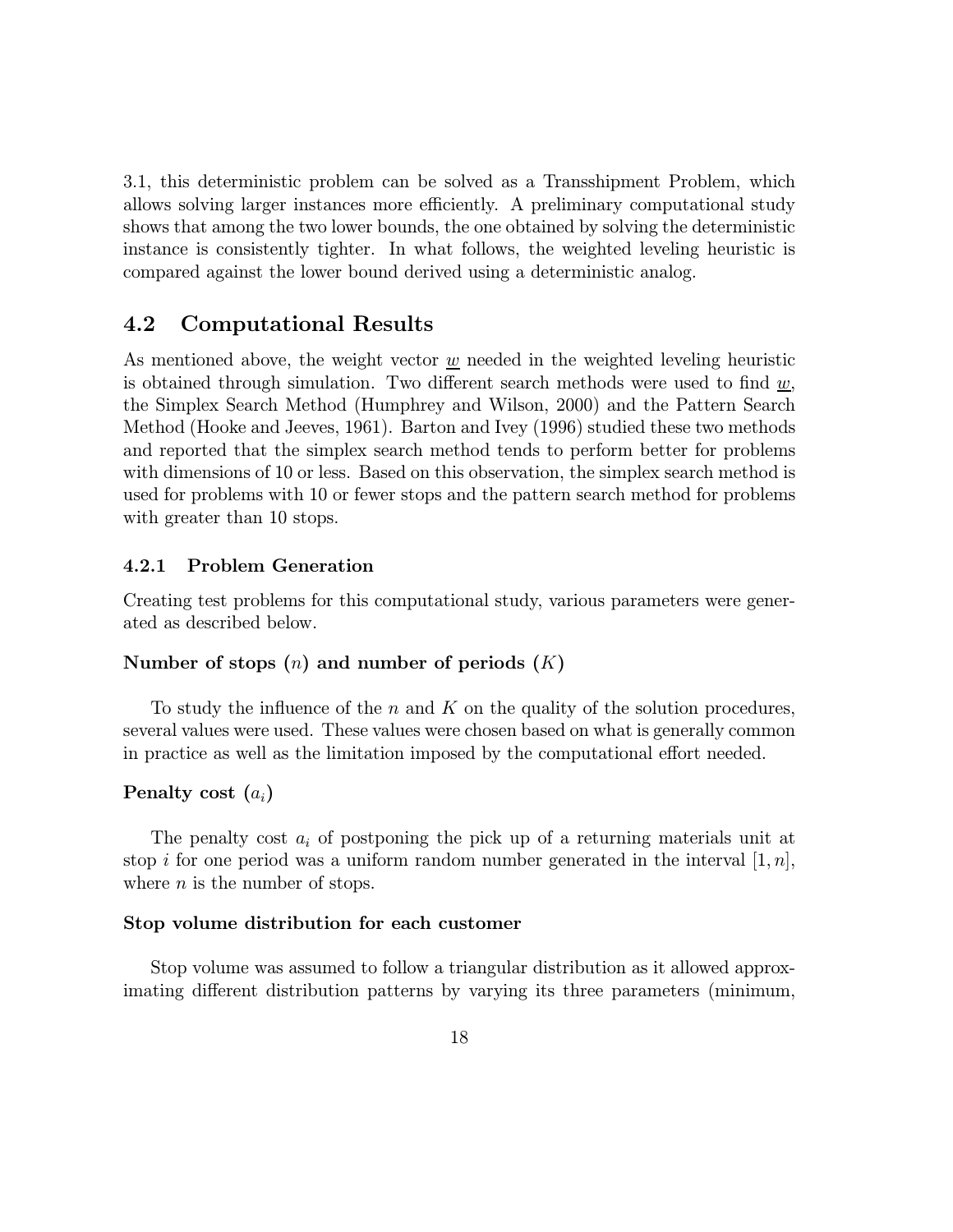maximum, and mode). Integer stop volume for a customer was generated by discretizing the triangular distribution. For stop i,  $min$ -dc<sub>i</sub>,  $max$ -dc<sub>i</sub>, and mode-dc<sub>i</sub> were the minimum, maximum and the mode, respectively, of the triangular distribution for the quantity of products delivered by the company-owned vehicle. Likewise,  $min\text{-}dp_i$ ,  $max-dp_i$ , and mode-dp<sub>i</sub> were the respective parameters of the triangular distribution for the stop volume delivered by for-hire carriers. These distribution parameters were generated as follows for three classes of stop volume patterns considered.

(a) Random Pattern The triangular distribution parameters were generated as follows:

| $min\text{-}dc_i = a$                      | $min\text{-}dp_i = a$                                       |
|--------------------------------------------|-------------------------------------------------------------|
| $max$ - $dc_i$ = Uniform[a, b]             | $max-dp_i = \alpha * Uniform[a, b]$                         |
| $mode$ - $dc_i$ = Uniform[a, max- $dc_i$ ] | $mode \text{-} dp_i = \text{Uniform}[a, max \text{-} dp_i]$ |

Unless otherwise stated, the values of  $a$  and  $b$  were fixed to 0 and 21 respectively. This choice of a and b was reasonable for the kind of problems investigated here. The delivered items were of large sizes, as small items were usually moved in storage boxes, containers, pallets, etc. For example, the American Red Cross Blood Services organization delivered blood items in special insulated boxes where hospitals' blood demand varied from 0 to 14 boxes per day.

Parameter  $\alpha$  controls the ratio of the units delivered by for-hire carriers to the units delivered by a company-owned vehicle. Several values of  $\alpha$ were used to investigate the effect of this factor on the performance of the algorithm.

(b) Symmetric Random Pattern Here the stop volume distribution parameters were generated as follows:

> $min$ - $dc_i = 0$ ,  $max$ - $dc_i = 21$ , and  $mode\text{-}dc_i = \text{Uniform}[5.25, 15.75].$

Values for the parameters  $min-dp_i$ ,  $max-dp_i$ , and  $mode-dp_i$  were generated in a similar way.

#### (c) Right-Skewed Random Pattern

The stop volume distribution parameters were generated as follows:  $min$ - $dc_i = 0$ ,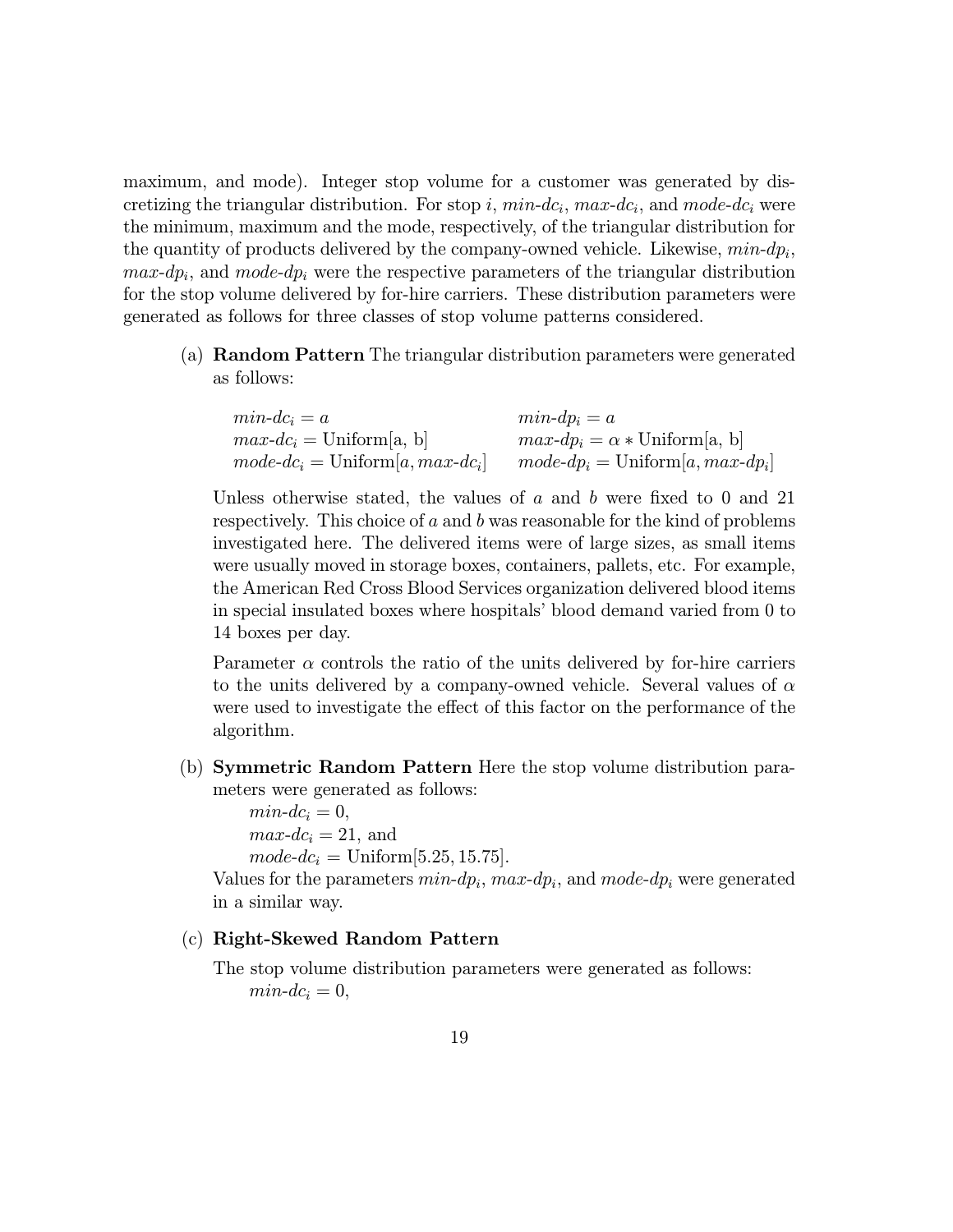$max$ -dc<sub>i</sub> = 21, and  $mode\text{-}dc_i = \text{Uniform}[15.75, 21].$ Values for the parameters  $min-dp_i$ ,  $max-dp_i$ , and  $mode-dp_i$  were generated in a similar way.

#### Vehicle capacity (Q)

For each problem situation, three increasing values of vehicle capacities  $Q^L$ ,  $Q^M$ , and  $Q<sup>H</sup>$  were considered. Relative to a given stop volume distribution, they represented low, medium, and high vehicle capacities respectively. First,  $Q^L$  was set to be the lowest possible value, which is the sum of the maximum stop volume values that might be delivered to stops by the company-owned vehicle. That is,

$$
Q^L = \sum_{i=1}^{n} max \cdot dc_i
$$

Based on computational experiments,  $Q^H$  (high) was chosen so that there were, on average, two returning units left per period per stop when the policy of picking up as much as possible was used. Value for  $Q^M$  (medium) was chosen to be the average of low and high capacities rounded to nearest integer.

#### Initial returning materials units  $(e)$  located at stops

At the beginning of the planning horizon, rather than starting with zero or an arbitrary positive number of returning units at each stop, a value that equals onedays random delivery quantity was used. These values were randomly generated from each stop's volume distribution.

#### Experimental Design

To know how the proposed heuristic procedure performs relative to the lower bound, following steps were used:

- (1) Generate a random instance of the problem, that is, the value of n,  $K$ ,  $a_i$ , and the parameters of the stop volume distributions.
- (2) Use simplex or pattern search to determine the appropriate weight vector  $\underline{w}$  for the leveling heuristic.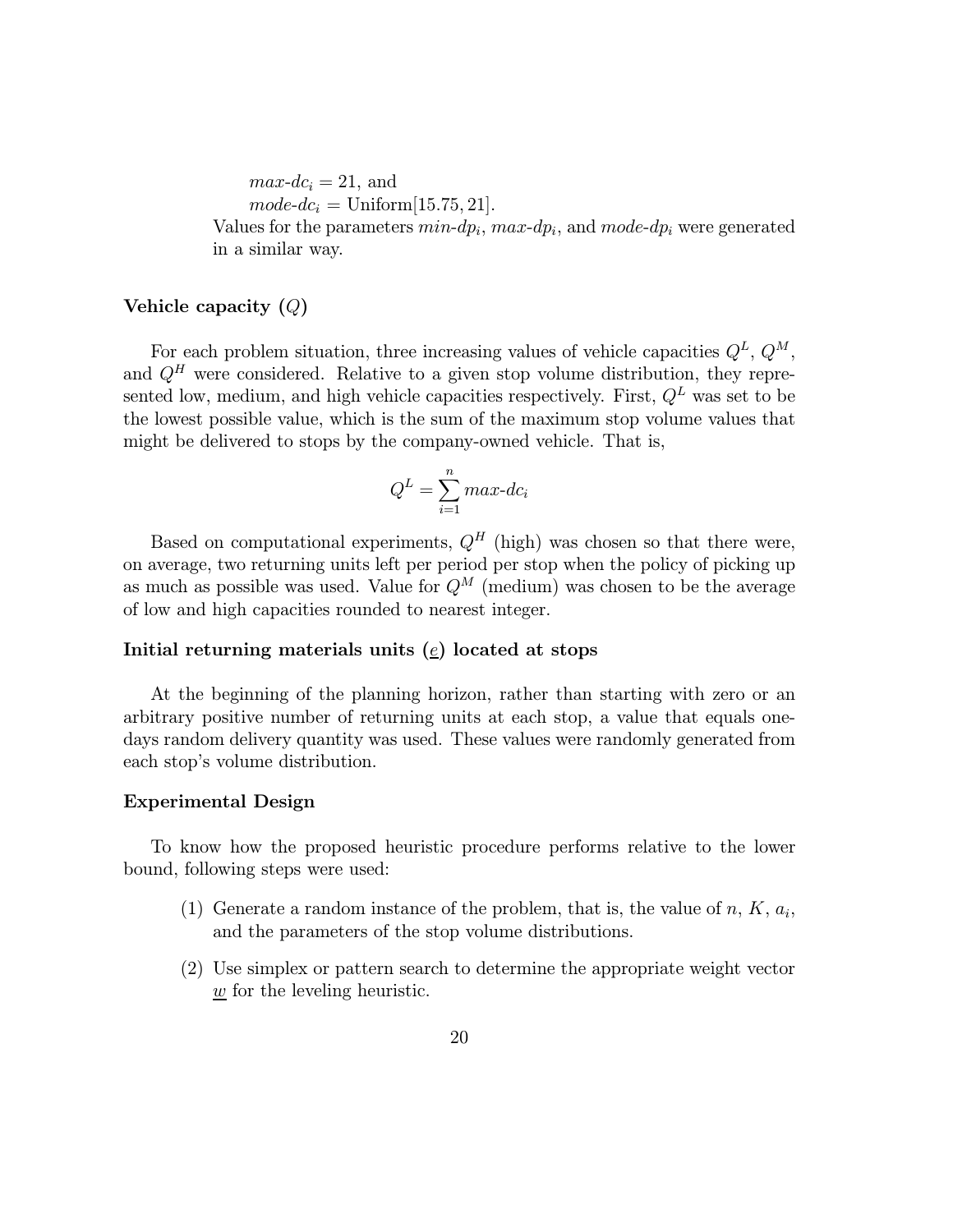(3) Based on the demand parameters in (1), simulate 100 replications. For each replication, compute the relative difference of the total cost using the weighted leveling policy and the lower bound obtained by assuming that the stop volume is known a priori. The average of these 100 relative differences is used as a measure of the quality of the proposed heuristic. In this study, relative difference is defined as:

$$
Relative Difference = \frac{\left\{ \begin{array}{c} \text{Total Cost of} \\ \text{Heuristic} \end{array} \right\} - \left\{ \begin{array}{c} \text{Total Cost of Deterministic} \\ \text{Solution} \end{array} \right\}}{\left\{ \begin{array}{c} \text{Total Cost of Deterministic} \\ \text{Solution} \end{array} \right\}}
$$

For a given class of the problem, Steps  $(1)-(3)$  are repeated 100 times to estimate the average relative cost difference and its 95% confidence interval.

#### 4.2.2 Computational Results

In the proposed heuristic, the most time consuming aspect is to determine the weight vector  $\underline{w}$  using the simplex or pattern search algorithm. This time grows exponentially as the number of stops increases. However, determining vector  $\underline{w}$  is a one time strategic decision and potential savings over  $K$  periods will more than justify spending a few minutes (or even an hour) of computer time to find its best value. Therefore in this study, the focus is on the quality of the heuristic solution rather than the computational efficiency. In this section, results of the computational study are summarized.

#### Effect of  $n$  and  $Q$

For various values of n and  $Q$ , Table 1 shows the confidence intervals for the average relative cost difference based on 100 test problems generated using the random demand pattern with  $\alpha = 1$ . It shows that the expected cost obtained using the weighted leveling policy is, on average, within 10% of the lower bound. The number of customers seems to have no affect on the performance of the heuristic. Increasing the vehicle capacity resulted in a solution farther from the lower bound; however, this should not be a concern as in such cases the total penalty cost is relatively small.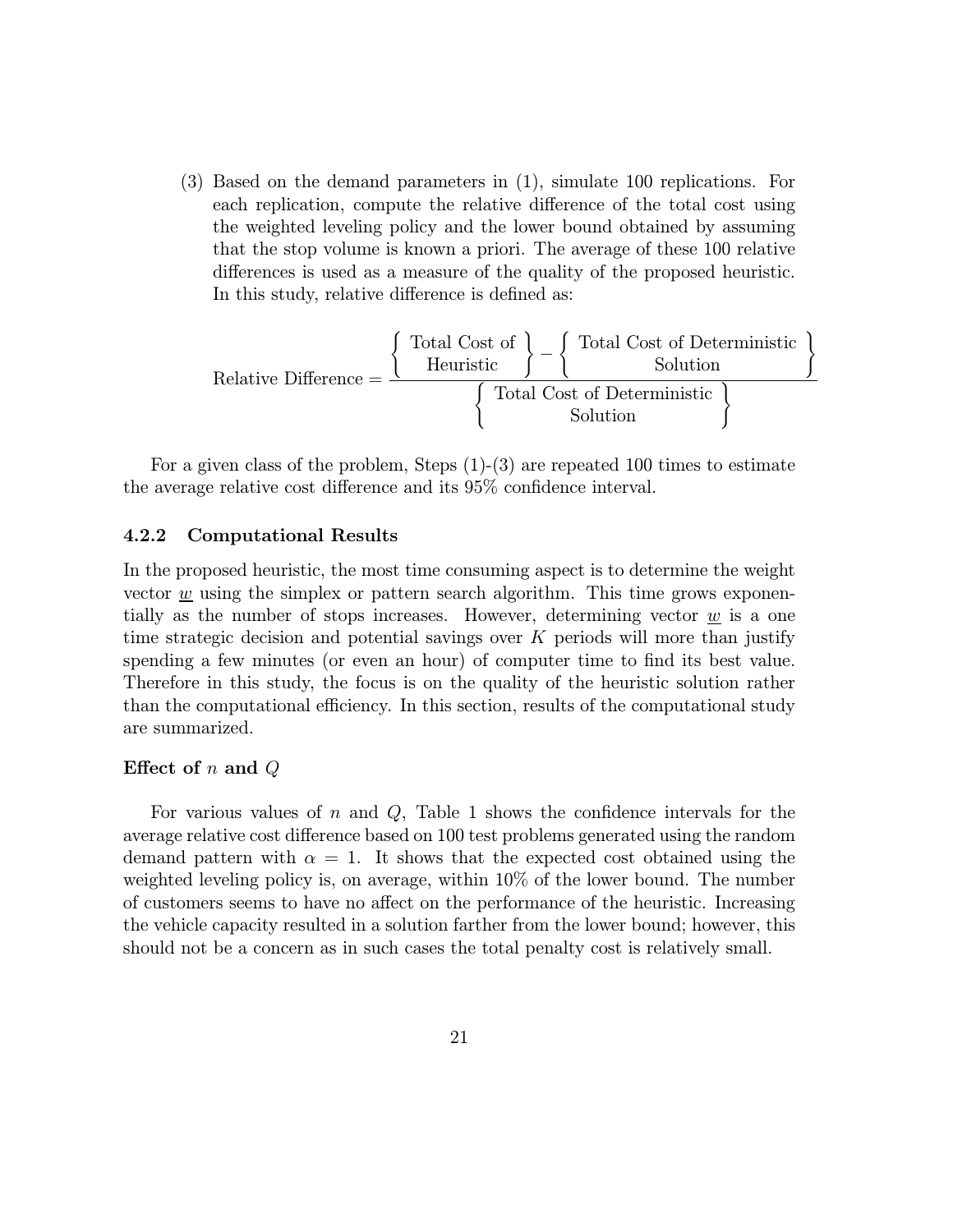| Number of   | Number of     | Vehicle        | Avg. Penalty |      | Relative Difference |
|-------------|---------------|----------------|--------------|------|---------------------|
| Stops $(n)$ | Periods $(K)$ | Capacity $(Q)$ | $Cost($ \$)  | Mean | 95% CI*             |
| 10          | 365           |                | 418.57       | 0.03 | $\pm 0.01$          |
|             |               | $Q^M$          | 134.38       | 0.07 | $\pm 0.02$          |
|             |               | $Q^H$          | 2.72         | 0.07 | $\pm 0.02$          |
| 20          | 365           | $Q^L$          | 388.47       | 0.03 | $\pm 0.02$          |
|             |               | $Q^M$          | 124.32       | 0.06 | $\pm 0.02$          |
|             |               | $Q^H$          | 2.93         | 0.07 | $\pm 0.02$          |
| 30          | 365           | $Q^L$          | 337.67       | 0.04 | $\pm 0.02$          |
|             |               | $Q^M$          | 97.78        | 0.06 | $\pm 0.02$          |
|             |               | $Q^H$          | 3.47         | 0.09 | $\pm 0.03$          |

∗ Confidence Interval

#### Effect of Planning Horizon  $(K)$

For various values of  $K$ , Table 2 shows the confidence intervals for the average relative difference based on 100 test problems generated with  $n = 10$  customers, each having the random demand pattern with  $\alpha = 1$ . The table shows that the length of the planning horizon seems to have no affect on the performance of the heuristic. As before, increasing the vehicle capacity causes a solution farther from the lower bound.

#### Effect of Stop Volume Patterns

Table 3 shows the confidence intervals for the average relative cost difference based on 100 test problems generated with  $n = 10, K = 365$ , and three different stop volume patterns (random with  $\alpha = 1$ , symmetric, and right skewed). The algorithm is seen to perform quite well with costs exceeding the deterministic lower bound by less than 10%. A closer look at the individual problem instances, where the heuristic solution was not close to the lower bound, revealed a common characteristic that the stop volume distributions towards the end of the vehicle route has higher variability. Hence, when designing a route, *stops with higher volume variability should be assigned* 

Table 1: Relative Cost Performance of the Weighted Leveling Heuristic as a Function of  $n$  and  $Q$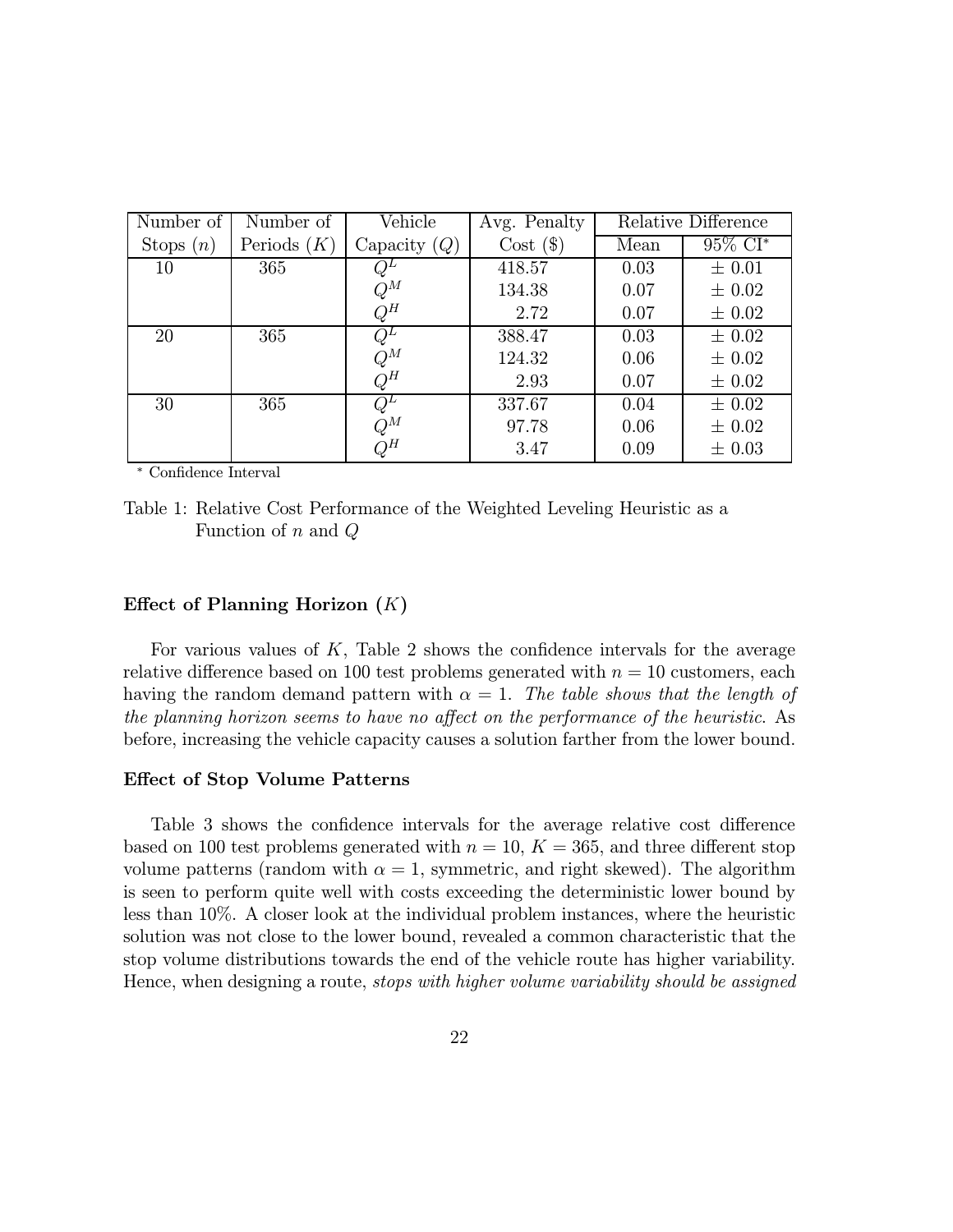| Number of   | Number of     | Vehicle        | Avg. Penalty | Relative Difference |            |
|-------------|---------------|----------------|--------------|---------------------|------------|
| Stops $(n)$ | Periods $(K)$ | Capacity $(Q)$ | $Cost($ \$)  | Mean                | $95\%$ CI* |
| 10          | 90            |                | 105.32       | 0.04                | $\pm 0.01$ |
|             |               | $Q^M$          | 39.51        | 0.06                | $\pm 0.02$ |
|             |               | $Q^H$          | 3.13         | 0.06                | $\pm 0.01$ |
|             | 180           | $Q^L$          | 197.65       | 0.05                | $\pm 0.02$ |
|             |               | $Q^M$          | 66.62        | 0.08                | $\pm 0.02$ |
|             |               | $Q^H$          | 3.12         | 0.08                | $\pm 0.02$ |
|             | 365           | $Q^L$          | 418.57       | 0.03                | $\pm 0.01$ |
|             |               | $Q^M$          | 134.38       | 0.07                | $\pm 0.02$ |
|             |               | $Q^H$          | 2.72         | 0.07                | $\pm 0.02$ |

∗ Confidence Interval

Table 2: Relative Cost Performance of the Weighted Leveling Heuristic as a Function of  $K$  and  $Q$ 

to the beginning of the route.

### Effect of Ratio  $\alpha$  of Stop Volume Delivered by For-hire Carriers and the Company-owned Vehicle

Recall in generating random parameters of the triangular distribution,  $\alpha$  controls the ratio of stop volume delivered by for-hire carriers to that delivered by the company-owned vehicle. For example,  $\alpha = 2$  implies that, on average, for-hire carriers deliver twice as many units than company-owned vehicles. That is, on average 67% of a stop's volume is delivered by for-hire carriers and 33% by the company-owned vehicle. In contrast,  $\alpha = 0.3$  means that, on average, the amount delivered by for-hire carriers is about 30% of units delivered by company-owned vehicle. Table 4 shows the confidence intervals for the average relative difference based on 100 test problems generated with  $n = 10, K = 365$ , and a random stop volume pattern with different values for  $\alpha$ . It shows that the algorithm performs quite well when  $\alpha$  exceeds 1. However, for  $\alpha$  less than 1, the gap is as much as 15%. However, this must not be of much concern as in such cases the costs are lower.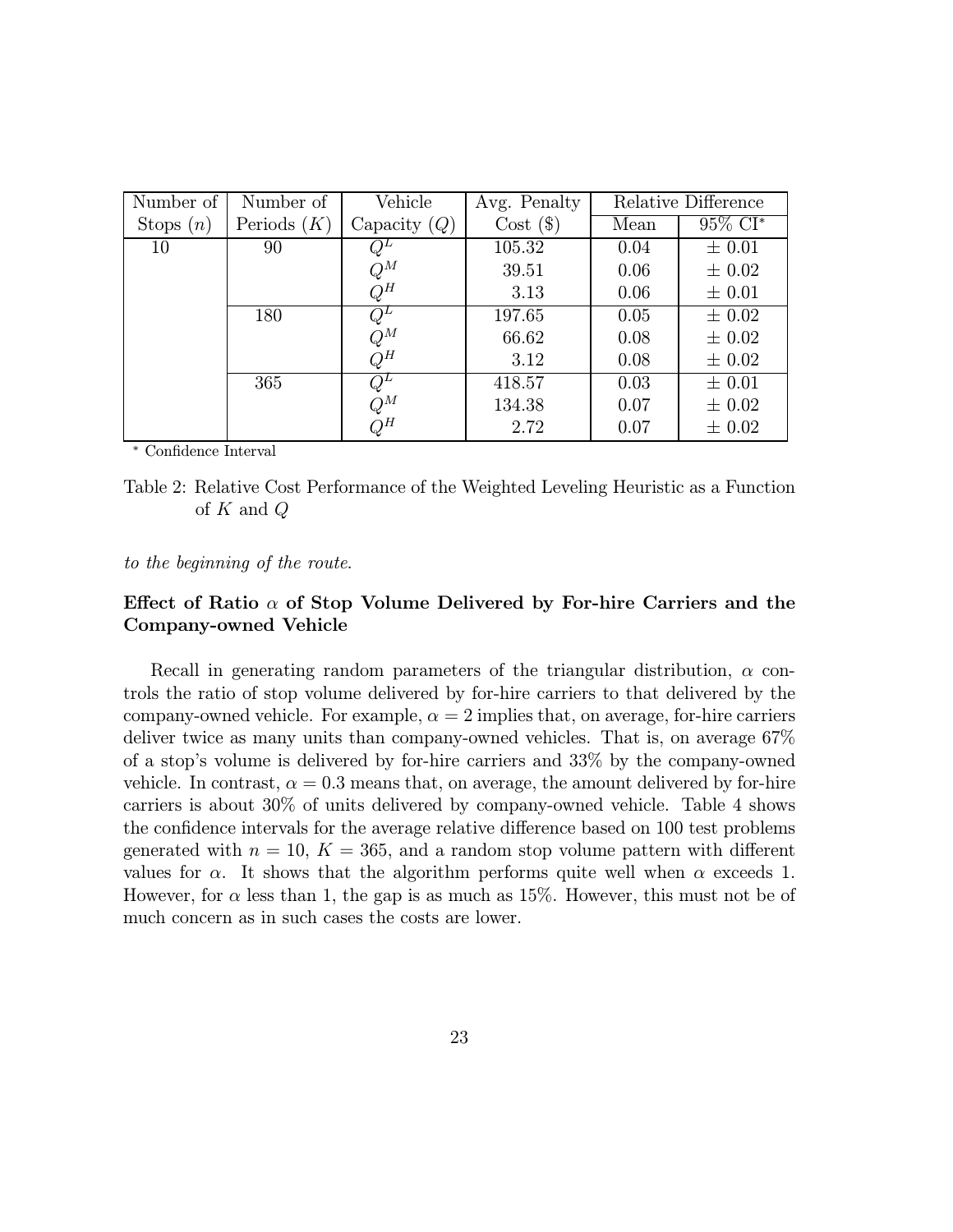| Demand       | Number of     | Vehicle        | Avg. Penalty | Relative Difference |                        |
|--------------|---------------|----------------|--------------|---------------------|------------------------|
| Pattern      | Periods $(K)$ | Capacity $(Q)$ | $Cost($ \$)  | Mean                | $95\%$ CI <sup>*</sup> |
| Random       | 365           |                | 418.57       | 0.03                | $\pm 0.01$             |
|              |               | $Q^M$          | 134.38       | 0.07                | $\pm 0.02$             |
|              |               | $Q^H$          | 2.72         | 0.07                | $\pm 0.02$             |
| Symmetric    | 365           |                | 85.52        | 0.08                | $\pm 0.01$             |
|              |               | $Q^M$          | 16.62        | 0.09                | $\pm 0.01$             |
|              |               | $Q^H$          | 2.74         | 0.03                | $\pm 0.00$             |
| Right Skewed | 365           | $Q^L$          | 1817.81      | 0.01                | $\pm 0.00$             |
|              |               | $Q^M$          | 614.00       | 0.01                | $\pm 0.00$             |
|              |               | $Q^H$          | 2.71         | 0.02                | $\pm 0.00$             |

∗ Confidence Interval

Table 3: Relative Cost Performance of the Weighted Leveling Heuristic for Different Demand Patterns

|          | Number of     | Vehicle        | Avg. Penalty | Relative Difference |            |
|----------|---------------|----------------|--------------|---------------------|------------|
| $\alpha$ | Periods $(K)$ | Capacity $(Q)$ | $Cost($ \$)  | Mean                | $95\%$ CI* |
| 0.3      | 365           |                | 187.11       | 0.10                | $\pm 0.03$ |
|          |               | $Q^M$          | 65.72        | 0.15                | $\pm 0.03$ |
|          |               | $Q^H$          | 2.86         | 0.12                | $\pm 0.03$ |
| 1.0      | 365           | $Q^L$          | 418.57       | 0.03                | $\pm 0.01$ |
|          |               | $Q^M$          | 134.38       | 0.07                | $\pm 0.02$ |
|          |               | $Q^H$          | 2.72         | 0.07                | $\pm 0.02$ |
| 2.0      | 365           | $\bar{Q}^L$    | 2769.47      | 0.01                | $\pm 0.00$ |
|          |               | $Q^M$          | 825.13       | 0.01                | $\pm 0.00$ |
|          |               | $Q^H$          | 2.96         | 0.03                | $\pm 0.01$ |

∗ Confidence Interval

|                               | Table 4: Relative Cost Performance of the Weighted Leveling Heuristic for |  |  |  |
|-------------------------------|---------------------------------------------------------------------------|--|--|--|
| Different Values for $\alpha$ |                                                                           |  |  |  |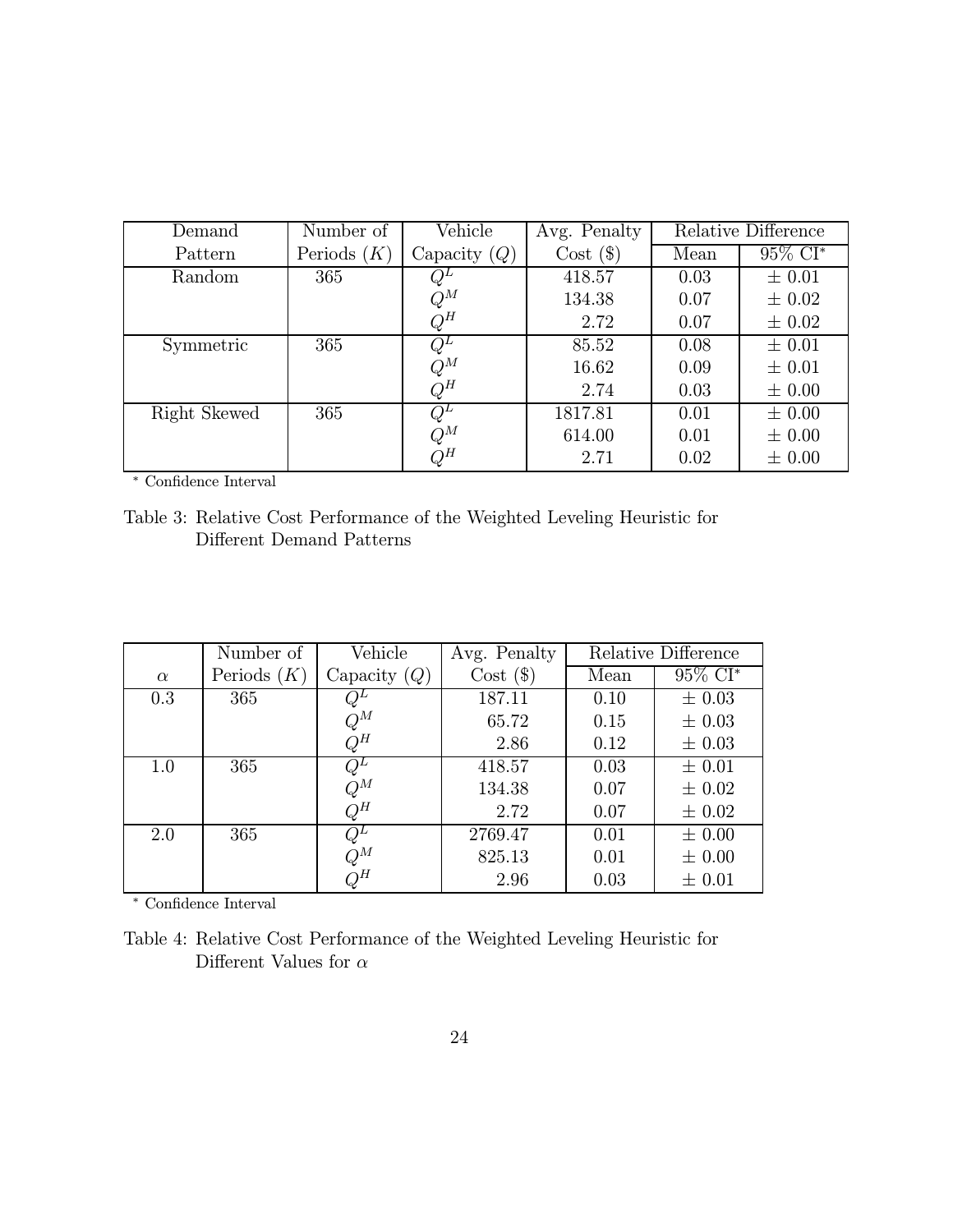#### **Observations**

The computational results summarized in this section show that the proposed heuristic algorithm performs quite well with a gap of less than 8% between its solution and the associated deterministic lower bound. For certain classes of problems (for example, high  $\alpha$  or high vehicle capacity Q), the gap was higher than 10%. However in these cases, the costs are much lower and the solution quality is less of a concern.

# 5 Conclusions

In this paper, a dynamic reverse logistics problem is considered where the forward and reverse distribution of products are integrated at the routing level. Instead of sending vehicles exclusively for collecting the returning materials, utilizing the capacity of the vehicle delivering products as well as collecting returning materials simultaneously is investigated. In particular, the situation is that the recovered materials from the delivered units are available for return the following day. This paper focuses on the Returns Problem for a given vehicle route that requires determining the pickup policy for returning materials. The problem can be formulated as a Markov Decision Process (MDP), which in general is difficult to solve. However, three special cases are identified where the optimal pickup policies can be easily derived. For the general returns problem, it is not clear that a simple optimal pickup policy exists since solutions to small problems show that the value functions are, in general, neither convex nor concave. Therefore, an easily implementable heuristic myopic policy, the Weighted Leveling Heuristic is proposed. The key results and observations of this research are summarized as follows:

- 1. If the stops are placed in a non-increasing order of the penalty costs  $a_i$ , it is shown that the optimal myopic policy is: to pick as many returning units at each stop along the route as available vehicle space allows.
- 2. If the route travel cost is insignificant compared to the penalty cost of not picking up the returning units and a different route can be used in each delivery period, then a myopic policy is optimal, where this easily computable policy simultaneously determines the route and pickup amounts.
- 3. If all stop future volumes are known in advance, the returns problem requires solving an Integer Linear Program (ILP); however, this problem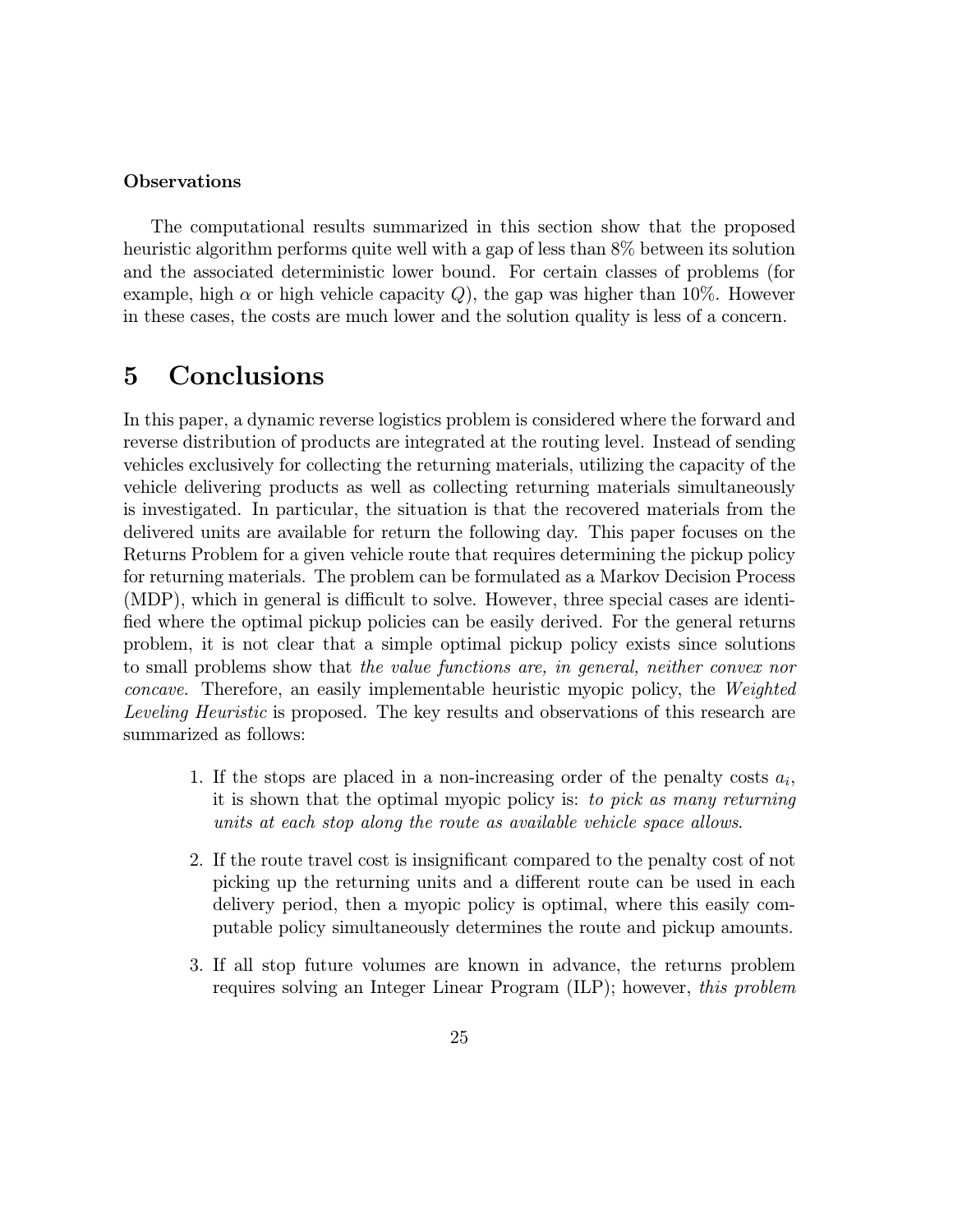can be transformed into a Transshipment Problem, which allows solving large problems efficiently.

4. For the general problem, an extensive computational study with the Weighted Leveling Heuristic showed that the total cost of the heuristic solution was, on average, within 8% of the lower bound and that the total cost generally is higher when the stops toward the end of the route have a volume patterns with high variance; hence, when designing the vehicle route, place stops with high volume variance toward the beginning of the route.

A more challenging and comprehensive problem is to see how the returns policies developed in this paper can be used to find a solution to the joint vehicle routing and product returns problems. This question is addressed in another paper (Alshamrani et al., 2004).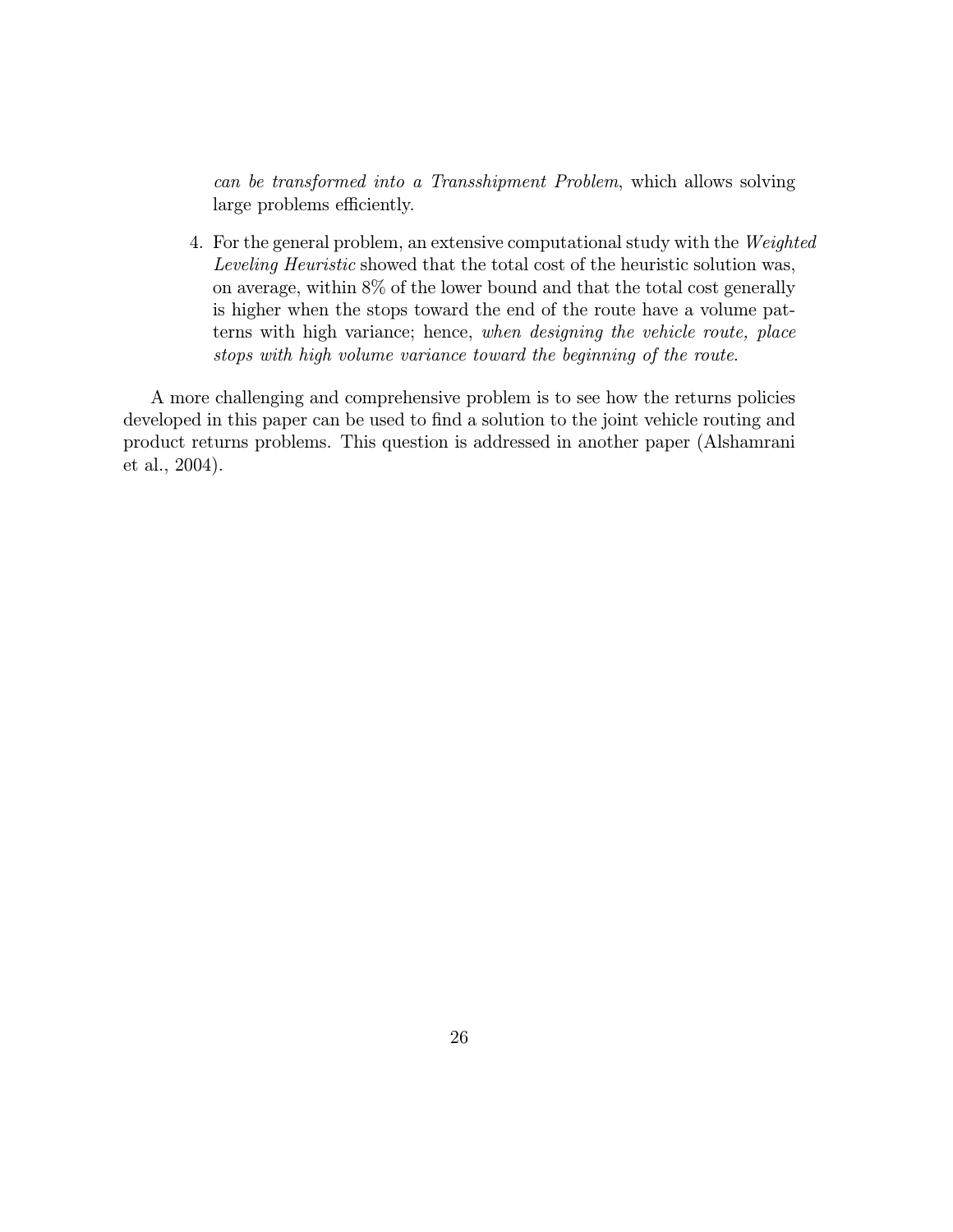# Appendix A Proof of Theorem 3.1

In the proof of this theorem, recall the following definition.

**Definition** For any two non-negative integer *n*-vectors  $\underline{a}$  and  $\underline{b}$ , define

$$
\underline{a} \succ \underline{b}
$$
 if  $\sum_{i=1}^{j} a_i \ge \sum_{i=1}^{j} b_i$ ,  $j = 1, 2, ..., n$ 

Using this definition, the following lemma is proved.

**Lemma A.1:** Let  $\pi'$  represent the policy of picking up as much as possible at each stop and  $\pi$  be any other policy. Then,

1. For a given state  $(\underline{e}, \underline{d}) \in S$ ,

$$
\sum_{i=1}^{j} (e_i - z_i^{\pi'}) \le \sum_{i=1}^{j} (e_i - z_i^{\pi}) \text{ for } j = 1, 2, ..., n
$$

2. If  $(\underline{e}^s, \underline{d}) \in S$  and  $(\underline{e}^l, \underline{d}) \in S$ , such that  $\underline{e}^s \prec \underline{e}^l$ , then

(a)  $\sum_{i=1}^{j} (e_i^s - z_i^{s,\pi'} )$  $\Big) \quad \leq \quad \sum_{i=1}^j \Big(e_i^l - z_i^{l,\pi} \Big)$ ) for  $j = 1, 2, ..., n$ (b)  $\sum_{i=1}^{j} a_i \left( e_i^s - z_i^{s,\pi'} \right)$  $\Big) \quad \leq \quad \sum_{i=1}^j a_i \left( e^l_i - z^{l,\pi}_i \right)$ ) for  $j = 1, 2, ..., n$ 

where  $\underline{z}^{s,\pi'}\left[\underline{z}^{l,\pi}\right]$  is the decision vector when following the policy  $\pi'\left[\pi\right]$  at the state  $(\underline{e}^s, \underline{d})$   $[(\underline{e}^l, \underline{d})]$ .

#### Proof:

(1) This result is a direct implication of the fact that  $z^{\pi'} \succ z^{\pi}$ .

(2a) This result is proved by induction. For  $j = 1$ , we have

$$
z_1^{s,\pi'} = \min(e_1^s, d_1 + C_{\underline{d}}) z_1^{l,\pi} \leq \min(e_1^l, d_1 + C_{\underline{d}})
$$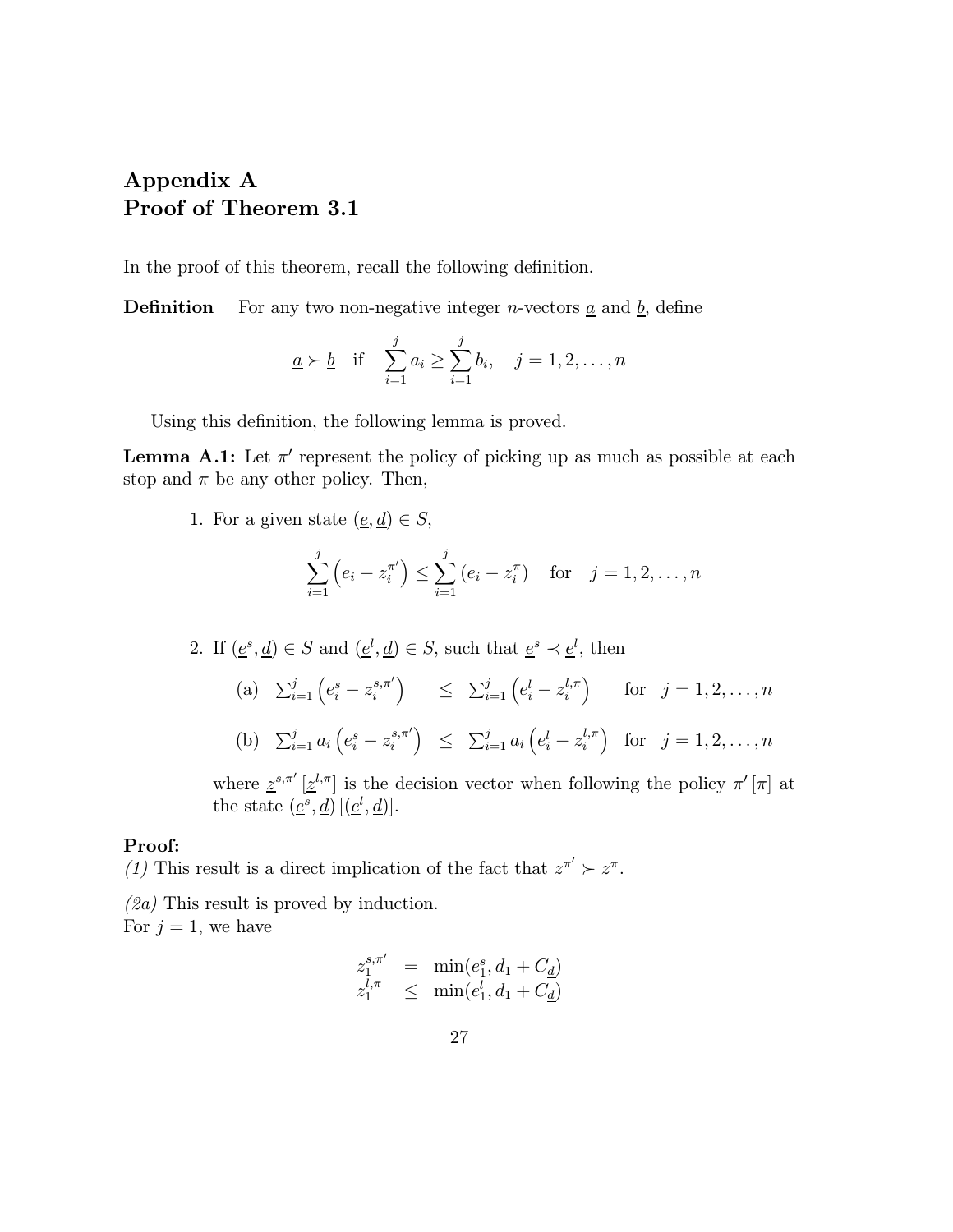If  $z_1^{s,\pi'} = e_1^s$ , then

$$
e_1^s - z_1^{s,\pi'} = 0 \le e_1^l - z_1^{l,\pi}
$$

Otherwise, if  $z_1^{s,\pi'} = d_1 + C_{\underline{d}}$  and since  $e_1^s \leq e_1^l$  and  $z_1^{l,\pi} \leq d_1 + C_{\underline{d}}$ , then

$$
e_1^s - z_1^{s,\pi'} \le e_1^l - z_1^{l,\pi}
$$

Now, assume that

$$
\sum_{i=1}^{j-1} (e_i^s - z_i^{s,\pi'}) \le \sum_{i=1}^{j-1} (e_i^l - z_i^{l,\pi})
$$

At the  $j^{\mbox{th}}$  customer,

$$
z_j^{s,\pi'} = \min\left(e_j^s, d_1 + d_2 + \ldots + d_j + C_{\underline{d}} - z_1^{s,\pi'} - z_2^{s,\pi'} - \ldots - z_{j-1}^{s,\pi'}\right) z_j^{l,\pi} \leq \min\left(e_j^l, d_1 + d_2 + \ldots + d_j + C_{\underline{d}} - z_1^{l,\pi} - z_2^{l,\pi} - \ldots - z_{j-1}^{l,\pi}\right)
$$

**Case 1:**  $z_j^{s,\pi'} = e_j^s$ . Then,

$$
e_j^s - z_j^{s,\pi'} = 0 \le e_j^l - z_j^{l,\pi}
$$

and hence

$$
\sum_{i=1}^j \left(e_i^s - z_i^{s,\pi'}\right) \leq \sum_{i=1}^j \left(e_i^l - z_i^{l,\pi}\right)
$$

Case 2:  $z_j^{s,\pi'} = d_1 + d_2 + \ldots + d_j + C_{\underline{d}} - z_1^{s,\pi'} - z_2^{s,\pi'} - \ldots - z_{j-1}^{s,\pi'}.$ In this case,  $\sum_{i=1}^{j}$  $i=1$  $z_i^{s,\pi'} = C_{\underline{d}} + \sum^j$  $i=1$  $d_i$ . Then,

$$
\sum_{i=1}^{j} (e_i^s - z_i^{s,\pi'}) = \sum_{i=1}^{j} e_i^s - \sum_{i=1}^{j} z_i^{s,\pi'}
$$
\n
$$
= \sum_{i=1}^{j} e_i^s - (d_1 + d_2 + \dots + d_j + C_{\underline{d}})
$$
\n
$$
\leq \sum_{i=1}^{j} e_i^l - (d_1 + d_2 + \dots + d_j + C_{\underline{d}})
$$
\n
$$
\leq \sum_{i=1}^{j} e_i^l - (z_1^{l,\pi'} + z_2^{l,\pi'} + \dots - z_j^{l,\pi'})
$$
\n
$$
= \sum_{i=1}^{j} (e_i^l - z_i^{l,\pi})
$$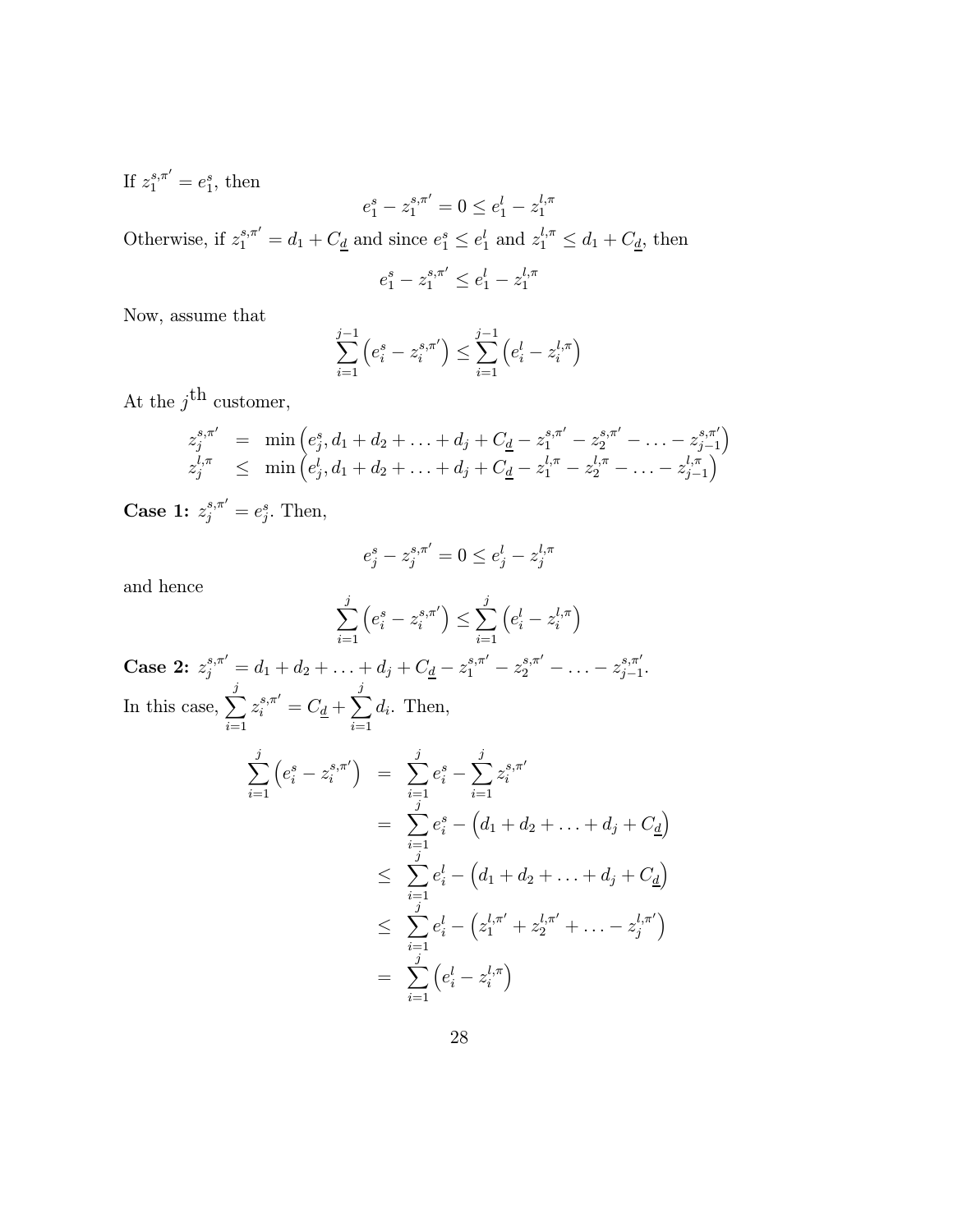(2b) Since  $a_1 \ge a_2 \ge \ldots \ge a_n$ , multiplying the *i*th inequality of Lemma 2(a) by a nonnegative number  $a_i - a_{i+1}$  (where  $a_{n+1} = 0$ ) and adding first j inequalities results in:

$$
\sum_{i=1}^{j} a_i \left( e_i^s - z_i^{s, \pi'} \right) \leq \sum_{i=1}^{j} a_i \left( e_i^l - z_i^{l, \pi} \right) \text{ for } j = 1, 2, \dots, n
$$

**Proof of Theorem 3.1** Let  $(\underline{e}_1, \underline{d}_1) \in S$  is the state at the beginning of the planning

horizon. Consider a demand instance  $(d_{j,l}^c, d_{j,l}^p), j = 1, 2, \ldots, n; l = 1, 2, \ldots, K$ . Let  $\underline{z}_{l}^{\pi'}$ ,  $l = 1, 2, ..., K$  is the pickup vector in period l if policy "pickup as much as possibe" is used in each period.  $\underline{z}_l^{\pi}, l = 1, 2, \ldots, K$  are the associated vectors if some other policy  $\pi$  is followed.

It is proved by induction that if  $\underline{e}_l^{\pi'}$  and  $\underline{e}_l^{\pi}$  represents the vectors of returning units available to be picked up in period l under policy  $\pi'$  and  $\pi$  respectively, then

$$
\underline{e}_l^{\pi'} \prec \underline{e}_l^{\pi}; \quad l=1,2,\ldots,K
$$

It is clear that  $\underline{e}_1^{\pi'} \prec \underline{e}_1^{\pi}$ . Assume that

$$
\underline{e}_l^{\pi'} \prec \underline{e}_l^{\pi} \quad \text{for} \quad l = 1, 2, \dots, k
$$

For period  $k + 1$ , since  $\underline{e}_k^{\pi'} \prec \underline{e}_k^{\pi}$ , then from Lemma 1,

$$
\sum_{i=1}^{j} \left( e_{i,k}^{\pi'} - z_{i,k}^{\pi'} \right) \leq \sum_{i=1}^{j} \left( e_{i,k}^{\pi} - z_{i,k}^{\pi} \right) \quad \text{for} \quad j = 1, 2, \dots, n
$$

Hence,

$$
\sum_{i=1}^{j} \left( e_{i,k}^{\pi'} - z_{i,k}^{\pi'} + d_{i,k}^c + d_{i,k}^p \right) \leq \sum_{i=1}^{j} \left( e_{i,k}^{\pi} - z_{i,k}^{\pi} + d_{i,k}^c + d_{i,k}^p \right) \quad \text{for} \quad j = 1, 2, \dots, n,
$$
\nor,\n
$$
\underline{e}_{k+1}^{\pi'} \prec \underline{e}_{k+1}^{\pi}
$$

Then,

$$
\underline{e}_k^{\pi'} \prec \underline{e}_k^{\pi} \quad \text{for} \quad k = 1, 2, \dots, K \le \infty
$$

From Lemma 1,

$$
\sum_{i=1}^{n} a_i \left( e_{i,k}^{\pi'} - z_{i,k}^{\pi'} \right) \le \sum_{i=1}^{n} a_i \left( e_{i,k}^{\pi} - z_{i,k}^{\pi} \right) \text{ for } k = 1, 2, ..., K \le \infty
$$

Hence in each period, the cost of delaying pick up under policy  $\pi'$  never exceeds the cost of any other policy  $\pi$ .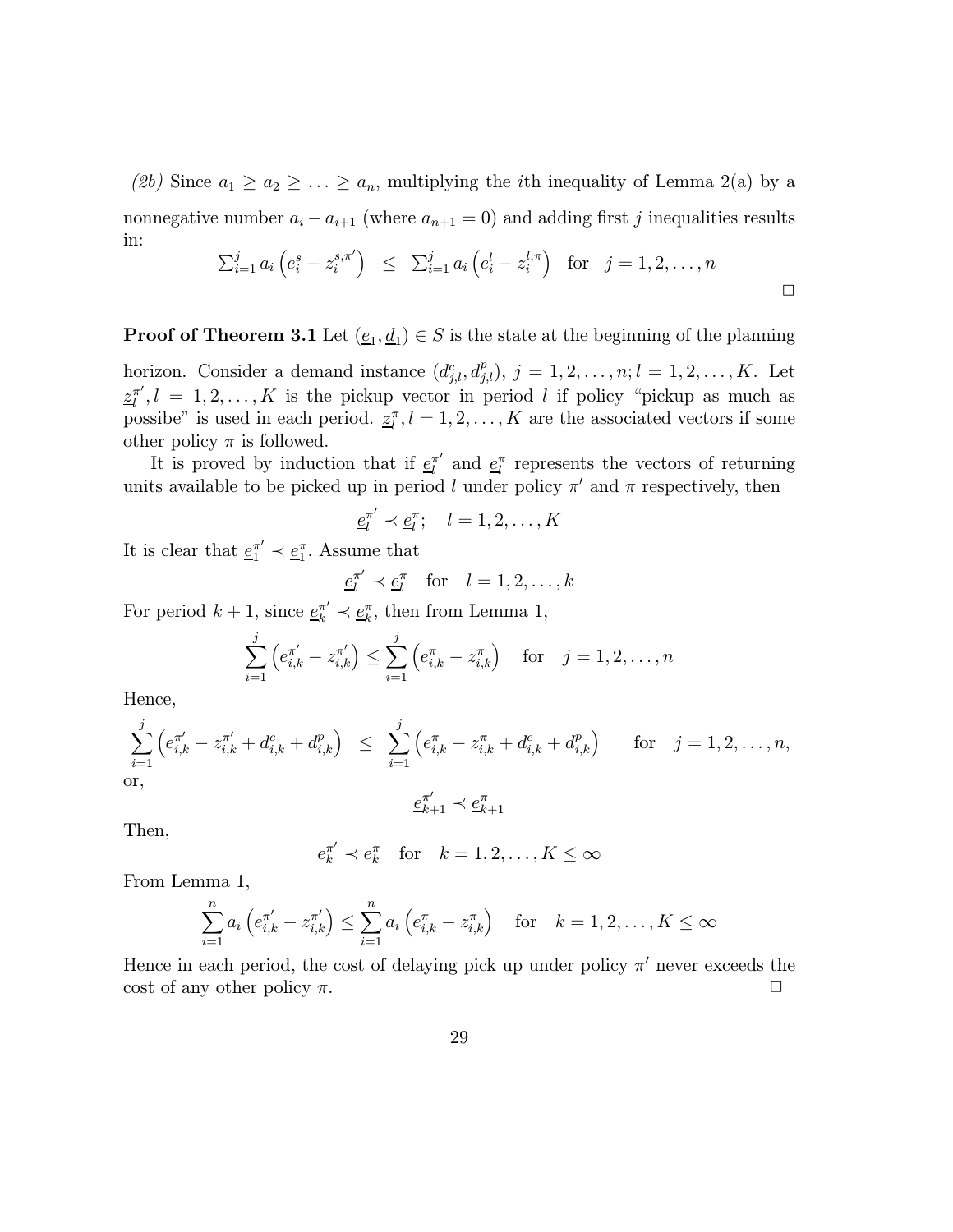# Appendix B Proof of Theorem 3.2

The following two lemmas are needed to prove this theorem.

**Lemma B.1:** If  $0 \lt e \lt e'$  and the stops are numbered such that  $a_1 \ge a_2 \ge \ldots \ge a_n$  $a_n > 0$ , then

$$
\sum_{i=1}^j a_i(e'_i-e_i) \geq \sum_{i=1}^j a_{j+1}(e'_i-e_i) \geq 0, \quad j=1,2,\ldots,n.
$$

where  $a_{n+1} = 0$ .

**Proof:** Since  $\underline{e} \prec \underline{e}'$ ,

$$
\sum_{i=1}^{l} (e'_i - e_i) \ge 0 \quad l = 1, 2, \dots, j, \dots, n
$$

Multiplying the  $l^{\text{th}}$  inequality by the nonnegative term  $(a_l - a_{l+1})$  and combining first  $j$  inequalities results in:

$$
\sum_{l=1}^{j} (a_l - a_{l+1}) \sum_{i=1}^{l} (e'_i - e_i) \ge 0
$$

or

$$
\sum_{i=1}^j a_i(e'_i - e_i) - a_{j+1} \sum_{i=1}^j (e'_i - e_i) \geq 0
$$

 $\Box$ 

**Lemma B.2:** For  $\underline{0} \lt \underline{e} \lt \underline{e}'$ , if  $z^{\pi''}$  is the pickup vector when the policy DYNAMIC  $(\pi'')$  is used at state  $(\underline{e}, \underline{d})$ , and  $z^{\pi}$  is the pickup vector when any policy  $\pi$  is used at state  $(\underline{e}', \underline{d})$ , then:

1. If  $z_j^{\pi''} > 0$ , then  $z_i^{\pi''} = e_i$  for  $i = 1, 2, ..., j - 1$ . 2. If  $z_j^{\pi''} < e_j$ , then  $z_1^{\pi''} + z_2^{\pi''} + \ldots + z_j^{\pi''} = Q$ .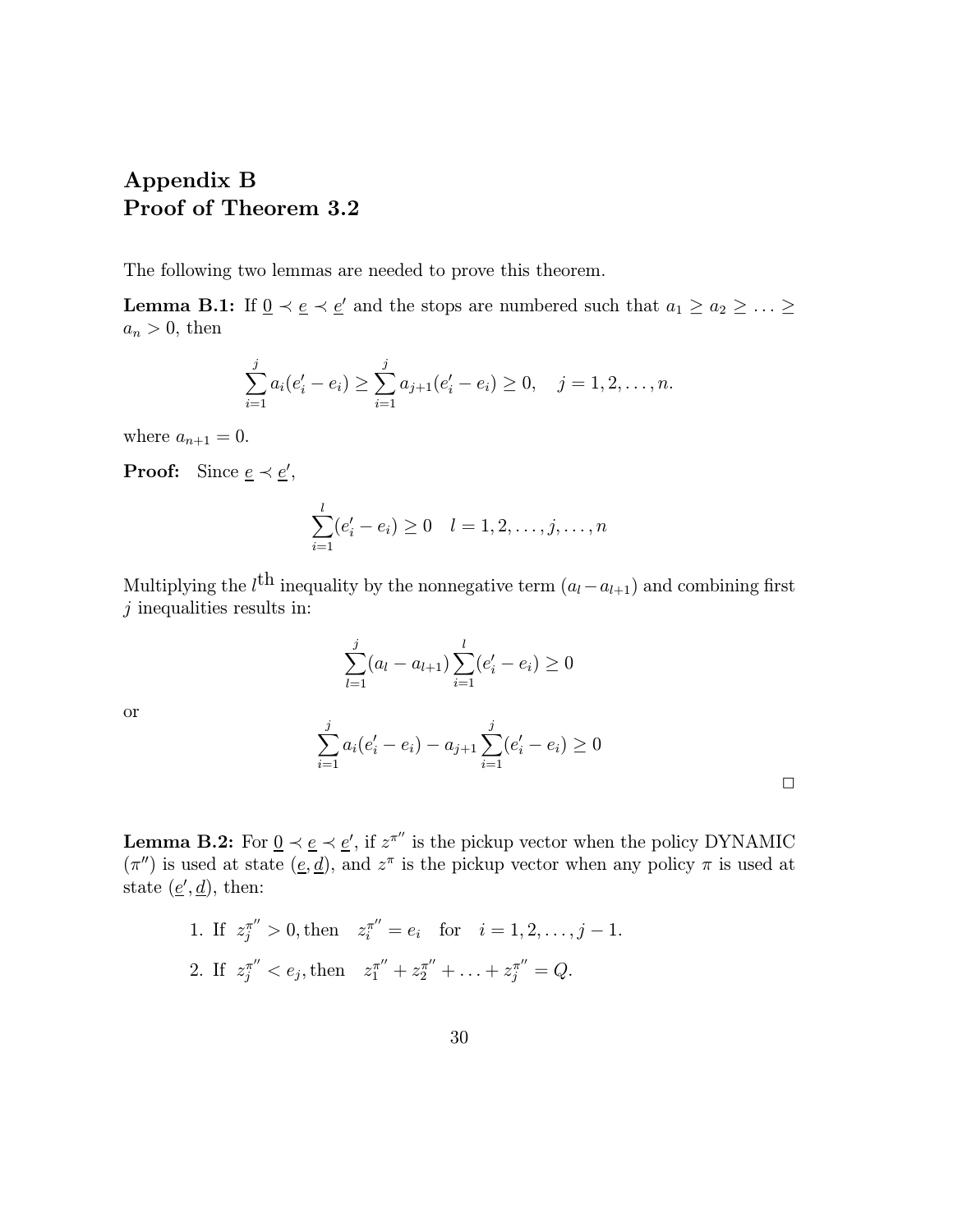3. (a) 
$$
\sum_{i=1}^{j} (e_i - z_i^{\pi}) \leq \sum_{i=1}^{j} (e'_i - z_i^{\pi}), \quad j = 1, 2, ..., n
$$
  
\n(b) 
$$
\sum_{i=1}^{j} a_i (e_i - z_i^{\pi}) \leq \sum_{i=1}^{j} a_i (e'_i - z_i^{\pi}), \quad j = 1, 2, ..., n
$$

#### Proof:

(1) Assume that  $z_j^{\pi''} > 0$  and  $\exists i < j : z_i^{\pi''} < e_i$ . Case 1:  $i \in S_2$ .

In this case, stop i is visited after stop j. Hence, any vehicle capacity given to stop j could instead be used to pick up returning units from stop i. Allowing pickups from stop  $j$  while stop  $i$  has returning materials contradicts the myopic policy of giving priorities to costly stops.

Case 2:  $i \in S_1$ 

Stop j is visited after stop i. Since  $d_i > e_i$ , some vehicle capacity is reserved from stop i for stops with higher priorities in set  $S_2$ . But  $\forall k \leq i$ , with  $k \in S_2$ , stop k is visited after stop  $j$ . This contradicts the myopic policy that reserves the vehicle capacity for  $k$  from stop  $j$  before stop  $i$ .

 $(2)$  Let

- $C_1$  be the set of stops visited by the vehicle before arriving at stop j,
- $C_2$  be the set of stops visited by the vehicle after visiting stop j, and
- R be the unused vehicle capacity after visiting stop  $j$ .

From Part (1) of this lemma,  $\forall k > j$ ,  $z_k^{\pi''} = 0$ ; thus,

$$
z_j^{\pi''} = Q - \sum_{\substack{i \in C_1 \\ i < j}} z_i^{\pi''} - \left(\sum_{i \in C_2} d_i + R\right) \tag{15}
$$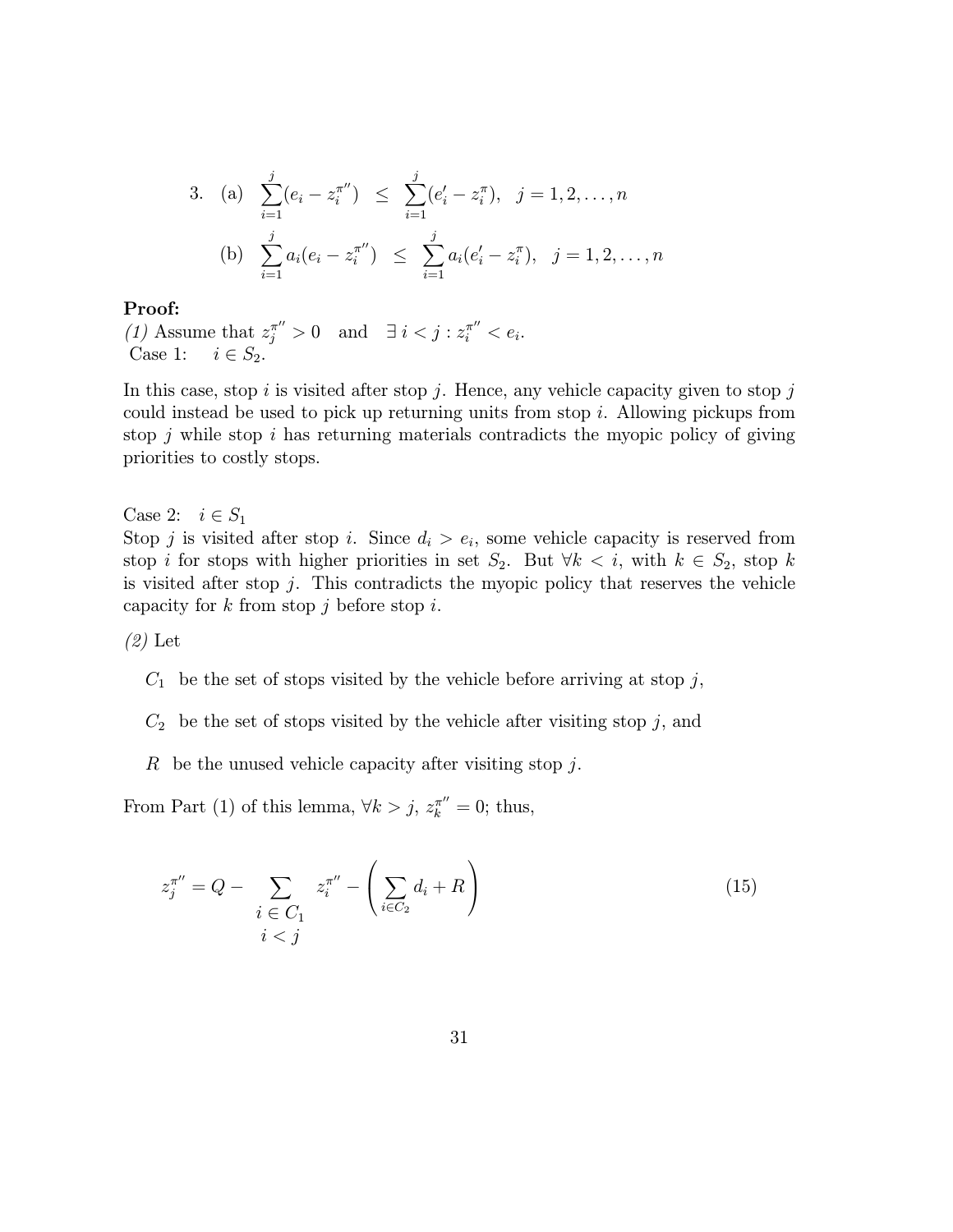Case 1:  $j \in S_1$ . In this case, since  $d_j > e_j, R > 0$ . Now, for the stops in set  $C_2$ , the vehicle can pick up returning materials only from stops in set  $C_2 \cap S_2$  that have higher priority than stop j. Moreover, since  $d_i \leq e_i$  for  $i \in (C_2 \cap S_2)$ , thus

$$
\sum_{\substack{i \in C_2 \\ i < j}} z_i^{\pi''} = \left(\sum_{i \in C_2} d_i + R\right)
$$

Otherwise, some available vehicle capacity is wasted.

Case 2:  $j \in S_2$ . In this case,  $C_2 \subset S_2$ . It is clear that

$$
\sum_{\substack{i \in C_2 \\ i < j}} z_i^{\pi''} = \left(\sum_{i \in C_2} d_i + R\right)
$$

Otherwise, some available vehicle capacity is wasted.

In either case, substituting the value of  $(\sum_{i \in C_2} d_i + R)$  in Equation (15) proves the lemma.

(3) First 3(a) is proved by induction. Note that, for the first stop,  $e_1 \n\t\le e'_1, z_1^{\pi''} =$  $\min(e_1, Q)$ , and  $z_1^{\pi} \leq \min(e'_1, Q)$ . Hence,

$$
(e_1 - z_1^{\pi''}) = \max(0, e_1 - Q)
$$
  
\n
$$
\leq \max(0, e'_1 - z_1^{\pi})
$$
  
\n
$$
= (e'_1 - z_1^{\pi})
$$

Now, assume that j 3−1  $\sum_{i=1} (e_i - z_i^{\pi''}) \leq$ j 3−1  $i=1$  $(e'_i - z_i^{\pi})$ . Consider stop j.

Case 1:  $z_j^{\pi} = e_j$ . Then,

$$
\sum_{i=1}^{j} (e_i - z_i^{\pi''}) = \sum_{i=1}^{j-1} (e_i - z_i^{\pi''}) \le \sum_{i=1}^{j-1} (e'_i - z_i^{\pi}) \le \sum_{i=1}^{j} (e'_i - z_i^{\pi})
$$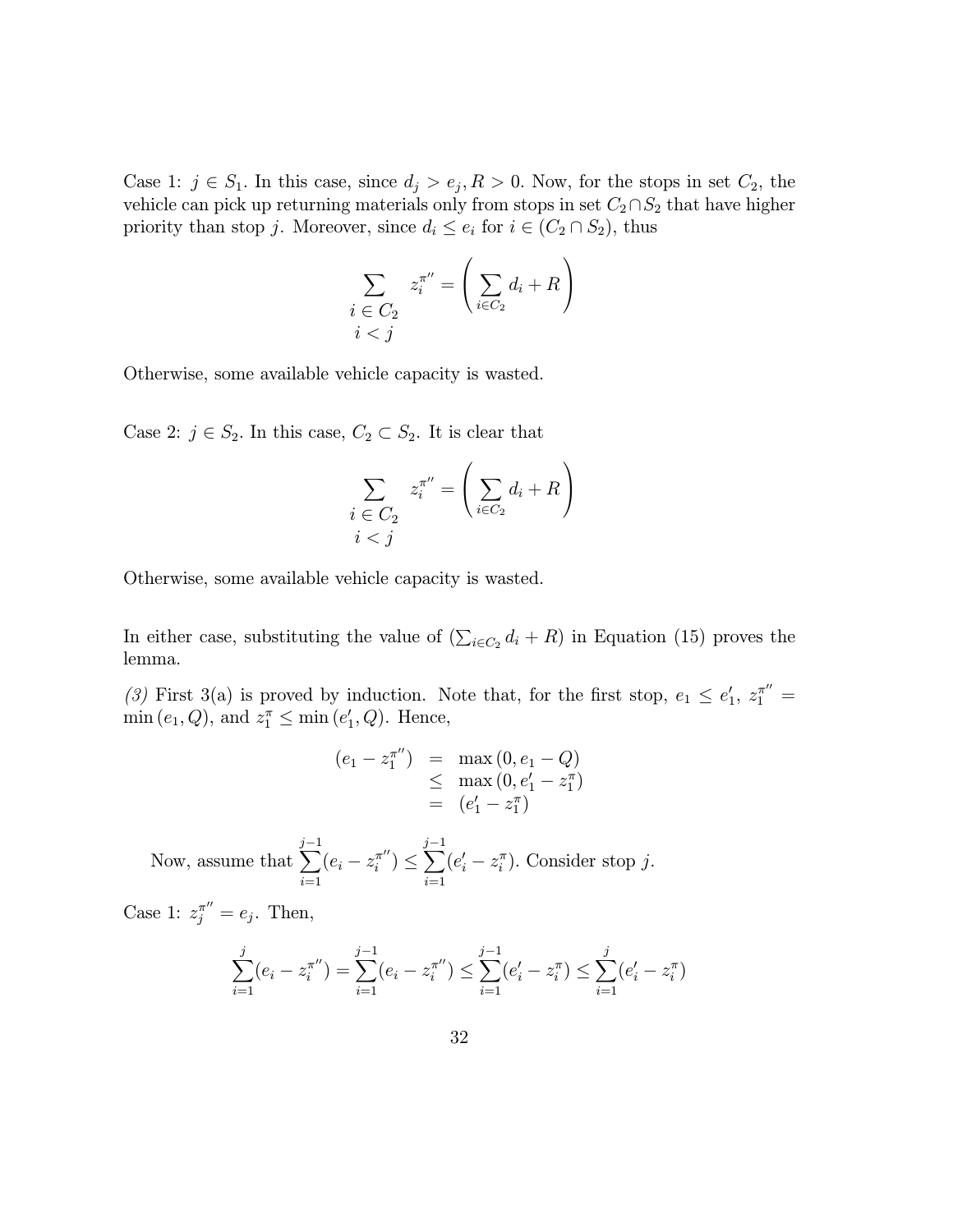Case 2:  $z_j^{\pi''} < e_j$ . From Part (2) of this lemma,

$$
z_1^{\pi''} + z_2^{\pi''} + \ldots + z_j^{\pi''} = Q \ge z_1^{\pi} + z_2^{\pi} + \ldots + z_j^{\pi}
$$

This inequality combined with the fact that  $\underline{e} \prec \underline{e}'$ , gives

$$
\sum_{i=1}^{j} (e_i - z_i^{\pi''}) \le \sum_{i=1}^{j} (e'_i - z_i^{\pi})
$$

To prove 3(b), note that 3(a) implies that  $0 \prec (\underline{e} - z^{\pi''}) \prec (\underline{e}' - z^{\pi})$ . Using results of Lemma B.1 gives

$$
\sum_{i=1}^{j} a_i \left( \left( \underline{e}'_i - z_i^{\pi} \right) - \left( \underline{e}_i - z_i^{\pi''} \right) \right) \ge 0; \quad j = 1, 2, \dots, n
$$

or

$$
\sum_{i=1}^{j} a_i \left( \underline{e}_i - z_i^{\pi''} \right) \leq \sum_{i=1}^{j} a_i \left( \underline{e}'_i - z_i^{\pi} \right); \quad j = 1, 2, \dots, n
$$

 $\Box$ 

#### Proof: [Proof of Theorem 3.2]

Let  $(\underline{e}_1, \underline{d}_1) \in S$  be the state at the beginning of the planning horizon. Consider a demand instance  $(d_{j,l}^c, d_{j,l}^p), j = 1, 2, ..., n; l = 1, 2, ..., K$ . Let  $\underline{z}_l^{\pi''}, l = 1, 2, ..., K$ be the pickup vector in period l if the myopic policy  $\pi''$  is used in each period.  $\underline{z}_l^{\pi}, l = 1, 2, \ldots, K$  are the associated vectors if some other policy  $\pi$  is followed.

It is first proved by induction that if  $\underline{e}_l^{\pi''}$  and  $\underline{e}_l^{\pi}$  represents the vectors of returning units available to be picked up in period l under policy  $\pi''$  and  $\pi$  respectively, then

$$
\underline{e}_l^{\pi''} \prec \underline{e}_l^{\pi}; \quad l = 1, 2, \dots, K
$$

It is clear that  $\underline{e}_1^{\pi''} \prec \underline{e}_1^{\pi}$ . Assume that

$$
\underline{e}_l^{\pi''} \prec \underline{e}_l^{\pi} \quad \text{for} \quad l = 1, 2, \dots, k
$$

For period  $k + 1$ , since  $\underline{e}_k^{\pi''} \prec \underline{e}_k^{\pi}$ , then from Lemma B.1,

$$
\sum_{i=1}^{j} \left( e_{i,k}^{\pi''} - z_{i,k}^{\pi''} \right) \le \sum_{i=1}^{j} \left( e_{i,k}^{\pi} - z_{i,k}^{\pi} \right) \quad \text{for} \quad j = 1, 2, \dots, n
$$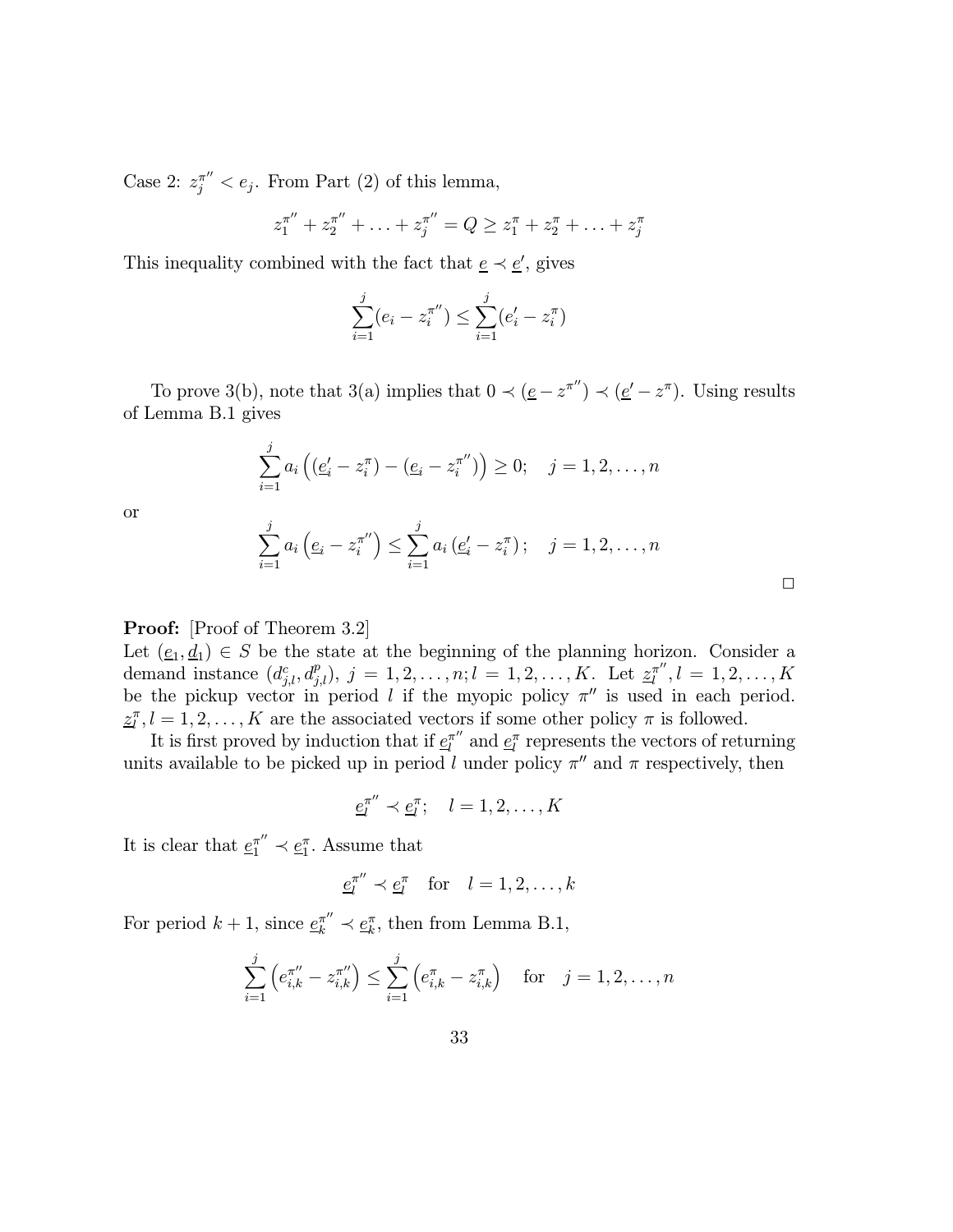Hence,

$$
\sum_{i=1}^{j} \left( e_{i,k}^{\pi''} - z_{i,k}^{\pi''} + d_{i,k}^c + d_{i,k}^p \right) \leq \sum_{i=1}^{j} \left( e_{i,k}^{\pi} - z_{i,k}^{\pi} + d_{i,k}^c + d_{i,k}^p \right) \quad \text{for} \quad j = 1, 2, \dots, n,
$$
\nor,\n
$$
\pi'' \quad \pi
$$

$$
\underline{e}_{k+1}^{\pi''} \prec \underline{e}_{k+1}^{\pi}
$$

Then,

$$
\underline{e}_k^{\pi''} \prec \underline{e}_k^{\pi} \quad \text{for} \quad k = 1, 2, \dots, K \le \infty
$$

From Part (3b) of Lemma B.2,

$$
\sum_{i=1}^{n} a_i \left( e_i^{(k,\pi^{(l)})} - z_i^{(k,\pi^{(l)})} \right) \leq \sum_{i=1}^{n} a_i \left( e_i^{(k,\pi)} - z_i^{(k,\pi)} \right), \quad k = 1,2,\ldots,K
$$

Hence in each period, the cost of delaying pick up under policy  $\pi'$  never exceeds the cost if any other policy  $\pi$  is followed.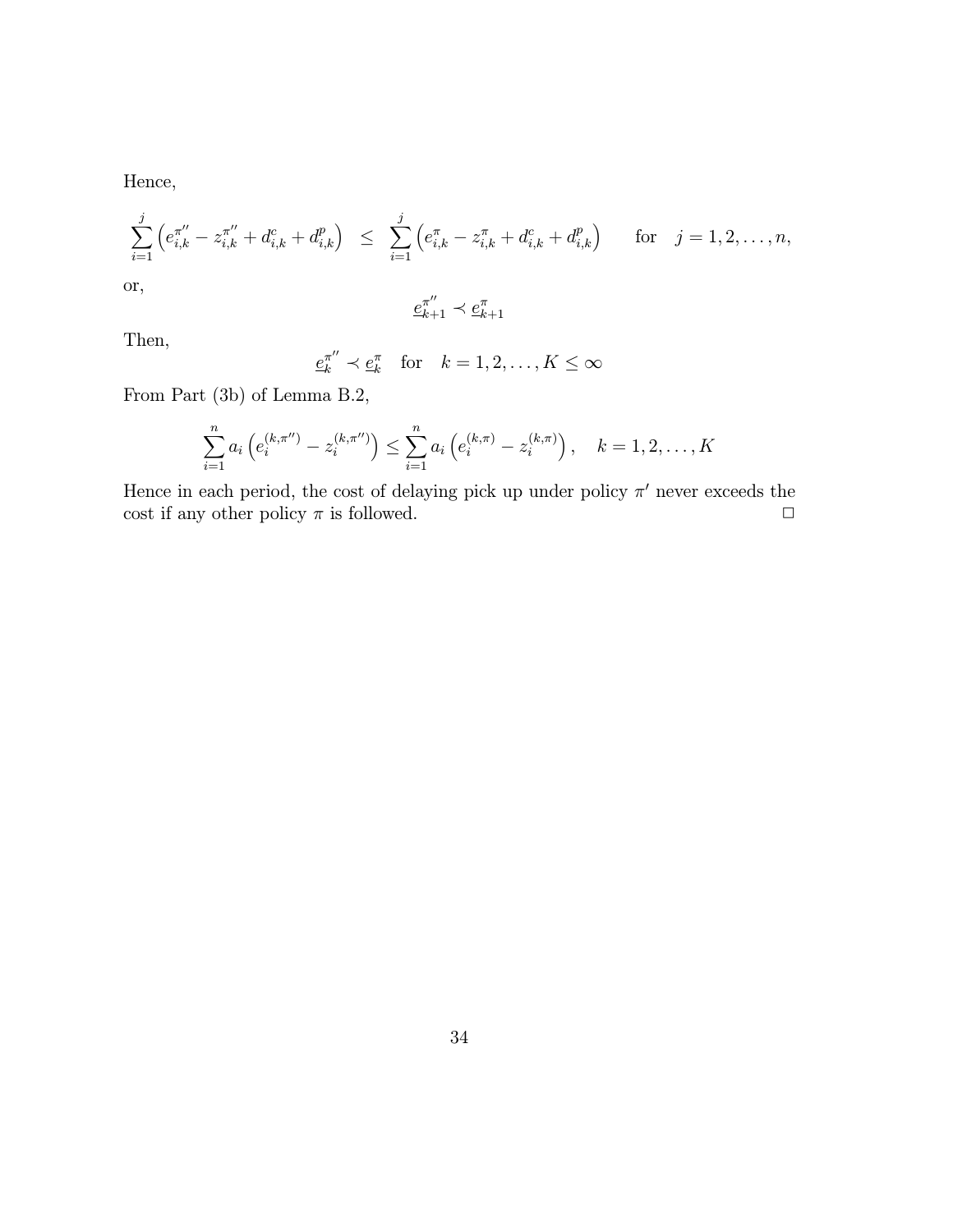# Appendix C Proof of Theorem 4.1

Taking the constant term  $\sum_{i=1}^{n} w_i e_i^2$  out of the objective function and adding slack variables  $x_i$ , problem (P1) is equivallent to the following problem:

(P2) Maximize 
$$
\sum_{i=1}^{n} w_i (2e_i z_i - z_i^2)
$$
  
subject to: 
$$
\sum_{j=1}^{i} z_j + x_i = C_{\underline{d}} + \sum_{j=1}^{i} d_j \qquad i = 1, 2, ..., n
$$

$$
\begin{array}{rcl}\nz_i & \leq e_i & i = 1, 2, ..., n \\
z_i & \geq 0 \text{ and integer}\n\end{array}
$$

Since  $z_i$  is integer, the non-decreasing term  $w_i(2e_i z_i - z_i^2)$  can be replaced by a piecewise linear function  $h_i(z_i)$  with break points at  $z_i = 0, 1, 2, \ldots, e_i$ . The slope  $S_{ik}$  of the piece between  $z_i = k$  and  $z_i = k + 1$  is  $w_i[2e_i(k + 1) - (k + 1)^2] - w_i[2e_i(k - k^2)]$  $2w_i(e_i - k) - w_i$ . Note that for  $k < e_i$ , slopes  $S_{ik} \geq 0$  and are decreasing in k. Hence,  $h_i(z_i)$  is a piecewise concave function. Using this observation and the elementary row operations analogous to one used in Section 3.3, problem (P2) can be written as:

Maximize 
$$
h_1(z_1) + h_2(z_2) + \ldots + h_i(z_i) + \ldots + h_n(z_n)
$$
  
\nsubject to:  
\n
$$
\begin{aligned}\n &x_1 \\
 &x_2 \\
 &x_3\n \end{aligned}
$$
\n
$$
\begin{aligned}\n &x_1 \\
 &x_2\n \end{aligned}
$$
\n
$$
\begin{aligned}\n &x_2 \\
 &x_3\n \end{aligned}
$$
\n
$$
\begin{aligned}\n &x_1 \\
 &x_2\n \end{aligned}
$$
\n
$$
\begin{aligned}\n &x_1 \\
 &x_2\n \end{aligned}
$$
\n
$$
\begin{aligned}\n &x_1 \\
 &x_2\n \end{aligned}
$$
\n
$$
\begin{aligned}\n &x_1 \\
 &x_2\n \end{aligned}
$$
\n
$$
\begin{aligned}\n &x_1 \\
 &x_2\n \end{aligned}
$$
\n
$$
\begin{aligned}\n &x_1 \\
 &x_2\n \end{aligned}
$$
\n
$$
\begin{aligned}\n &x_1 \\
 &x_2\n \end{aligned}
$$
\n
$$
\begin{aligned}\n &x_1 \\
 &x_2\n \end{aligned}
$$
\n
$$
\begin{aligned}\n &x_1 \\
 &x_2\n \end{aligned}
$$
\n
$$
\begin{aligned}\n &x_1 \\
 &x_2\n \end{aligned}
$$
\n
$$
\begin{aligned}\n &x_1 \\
 &x_2\n \end{aligned}
$$
\n
$$
\begin{aligned}\n &x_1 \\
 &x_2\n \end{aligned}
$$
\n
$$
\begin{aligned}\n &x_1 \\
 &x_2\n \end{aligned}
$$
\n
$$
\begin{aligned}\n &x_1 \\
 &x_2\n \end{aligned}
$$
\n
$$
\begin{aligned}\n &x_1 \\
 &x_2\n \end{aligned}
$$
\n
$$
\begin{aligned}\n &x_1 \\
 &x_2\n \end{aligned}
$$
\n
$$
\begin{aligned}\n &x_1 \\
 &x_2\n \end{aligned}
$$
\n
$$
\begin{aligned}\n &x_1 \\
 &x_2\n \end{aligned}
$$
\n
$$
\begin{aligned}\n &x_1 \\
 &x_2\n \end{aligned}
$$
\n
$$
\begin{aligned}\n &x_1 \\
 &x_2\n \end{
$$

As illustrated in Figure C1, this problem is a minimum cost network flow problem with  $n+1$  nodes and  $2n$  arcs. Node 1 is a supply node with a supply of  $C_d + d_1$ , Node i is also a supply node with supply of  $d_i$ ,  $i = 2, 3, \ldots, n$ . Node  $n+1$  is a demand node with demand of  $C_{\underline{d}} + \sum_{i=1}^n d_i$ . The arc  $(i, i + 1)$  is associated with the slack variable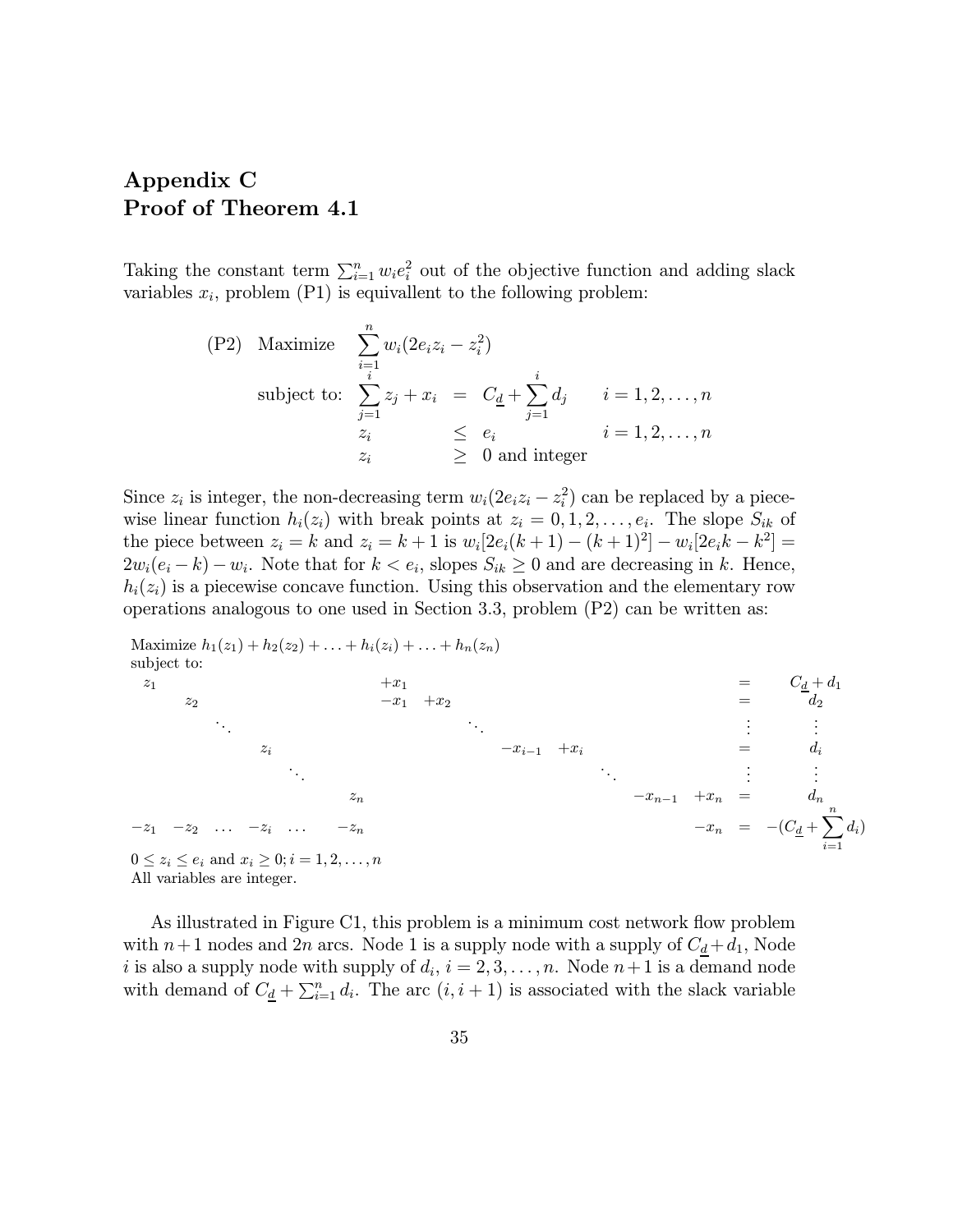

Figure C1: Network Representation of Problem (P2)

 $x_i$ ,  $i = 1, 2, \ldots, n$ . This arc has profit of 0 and is uncapacitated. Arc  $(i, n + 1)$  is associated with the variable  $z_i$  and has a capacity of  $e_i$  and a concave piecewise linear profit function  $h_i(z_i)$ .

Let  $z^* = \{z_i^*\}$  be the pickup vector generated by the GREEDY algorithm. Define  $x_i^* = C_{\underline{d}} + \sum_{j=1}^i d_j - \sum_{j=1}^i z_j^*$ . In the network given in Figure C1, consider any cycle  $(n+1) \rightarrow i_1 \rightarrow i_1 + 1 \rightarrow \ldots \rightarrow i_2 \rightarrow (n+1)$ . If  $z_{i_1}^* > 0$  and  $z_{i_2}^* < e_{i_2}$ , this cycle allows additional flow in a clockwise direction. For such a case, the increamental profit of sending one unit of flow around the cycle is computed as follows.

$$
\left\{\begin{array}{c}\text{Incremental} \\\text{Profit in} \\\text{Clockwise} \\\text{Direction}\end{array}\right\} \hspace{0.2cm} = \hspace{0.2cm} \left\{\begin{array}{c}\text{Additional Profit} \\\text{from Increasing Flow} \\\text{in Arc}\left(i_{2},n+1\right) \text{ by } 1 \\ \text{in Arc}\left(i_{2},n+1\right) \text{ by } 1\end{array}\right\} \hspace{0.2cm} - \hspace{0.2cm} \left\{\begin{array}{c}\text{Loss of Profit from} \\\text{Decreasing Flow in} \\\text{Arc}\left(i_{1},n+1\right) \text{ by } 1 \\ \text{Arc}\left(i_{1},n+1\right) \text{ by } 1\end{array}\right\} \\ = \hspace{0.2cm} \left\{2w_{i_{2}}(e_{i_{2}}-z_{i_{2}}^{*})-w_{i_{2}}\right\} \hspace{0.2cm} - \hspace{0.2cm} \left\{2w_{i_{1}}(e_{i_{1}}-z_{i_{1}}^{*}-1)-w_{i_{1}}\right\}
$$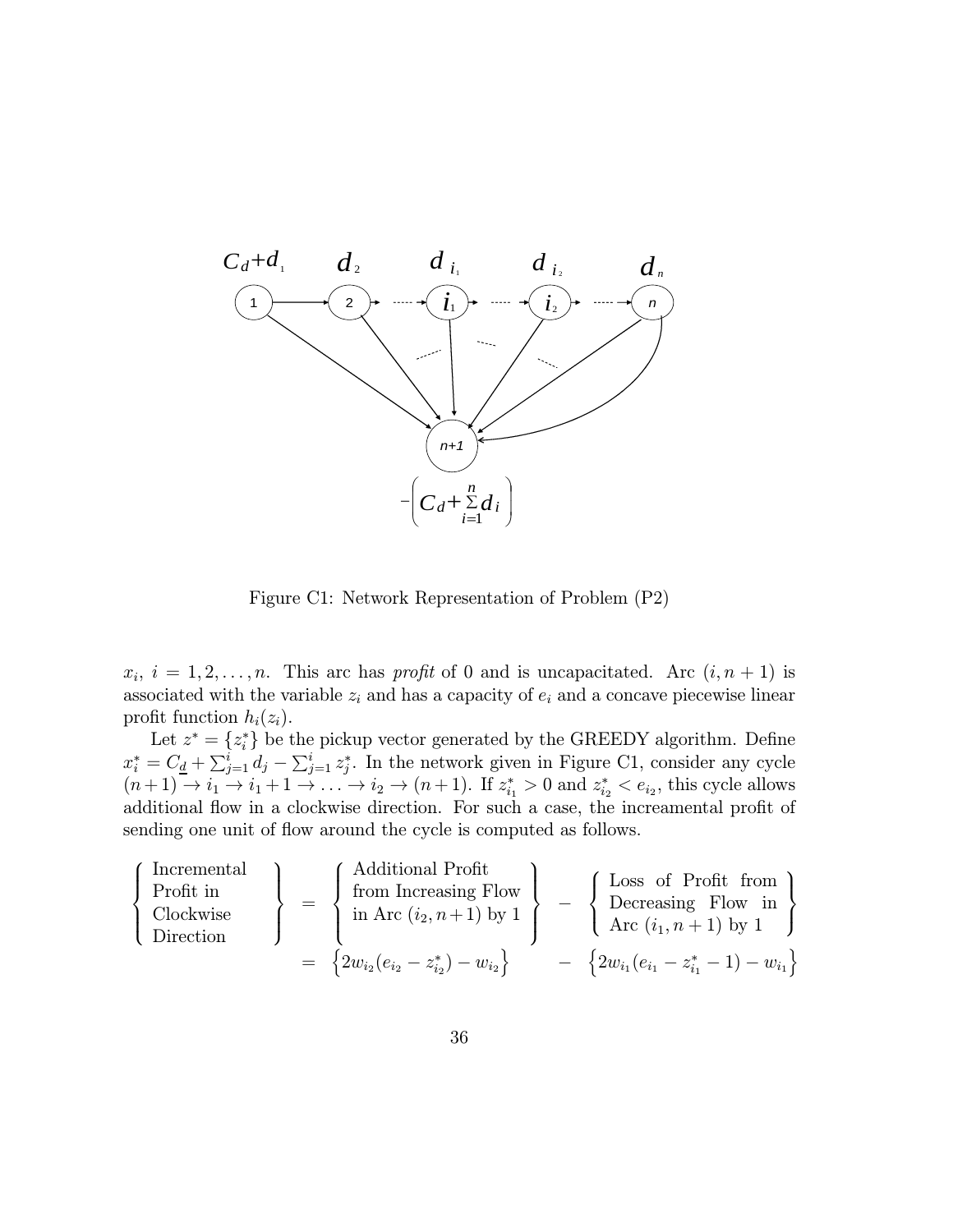This incremental profit is nonpositive, otherwise the greedy algorithm would have incremented  $z_{i_2}$  from  $z_{i_2}^*$  to  $z_{i_2}^* + 1$  rather than incrementing  $z_{i_1}$  from  $z_{i_1}^* - 1$  to  $z_{i_1}^*$ .

Similarly, if  $z_{i_1}^* < e_{i_1}0$ ,  $z_{i_2}^* > 0$ , and  $x_i > 0$ ,  $i = 1, \ldots, (i_2 - 1)$ , this cycle allows additional flow in a counter-clockwise direction . For such a case, the incremental profit of sending one unit of flow around the cycle is computed as follows.

 $\Gamma$  $\int$ 

 $\begin{bmatrix} \frac{1}{2} & \frac{1}{2} & \frac{1}{2} \\ \frac{1}{2} & \frac{1}{2} & \frac{1}{2} \\ \frac{1}{2} & \frac{1}{2} & \frac{1}{2} \\ \frac{1}{2} & \frac{1}{2} & \frac{1}{2} \\ \frac{1}{2} & \frac{1}{2} & \frac{1}{2} \\ \frac{1}{2} & \frac{1}{2} & \frac{1}{2} \\ \frac{1}{2} & \frac{1}{2} & \frac{1}{2} \\ \frac{1}{2} & \frac{1}{2} & \frac{1}{2} \\ \frac{1}{2} & \frac{1}{2} & \frac{1}{2$ 

Incremental  
\nProfit in  
\nCounter-  
\nclockwise Di-  
\nvector

\n
$$
\left\{\begin{array}{c}\n\text{Additional Profit} \\
\text{from Increasing Flow} \\
\text{in Arc}\left(i_1, n+1\right) \text{ by } 1 \\
\text{in Arc}\left(i_1, n+1\right) \text{ by } 1\n\end{array}\right\}\n-\n\left\{\n\begin{array}{c}\n\text{Loss of Profit from} \\
\text{Decreasing Flow in} \\
\text{Arc}\left(i_2, n+1\right) \text{ by } 1\n\end{array}\n\right\}
$$
\n
$$
= \left\{2w_{i_1}(e_{i_1} - z_{i_1}^*) - w_{i_1}\right\}\n-\n\left\{2w_{i_2}(e_{i_2} - z_{i_2}^* - 1) - w_{i_2}\right\}
$$

This incremental profit is nonpositive, otherwise, the greedy algorithm would have increamented  $z_{i_1}$  from  $z_{i_1}^*$  to  $z_{i_1}^* + 1$  rather than increamenting  $z_{i_2}$  from  $z_{i_2}^* - 1$  to  $z_{i_2}^*$ . This is because when the greedy algorithm incremented  $z_{i_2}$  from  $z_{i_2}^* - 1$  to  $z_{i_2}^*$ , condition  $x_i > 0, i = 1_1, \ldots, (i_2 - 1)$  implies that it is also possible to increment  $z_{i_1}$ from  $z_{i_1}^*$  to  $z_{i_1}^* + 1$ .

In summary, corresponding to the solution given by the greedy algorithm, all flow augmenting cycles have a nonpositive incremental profit, hence, the solution is optimum (see Ahuja et al., 1993).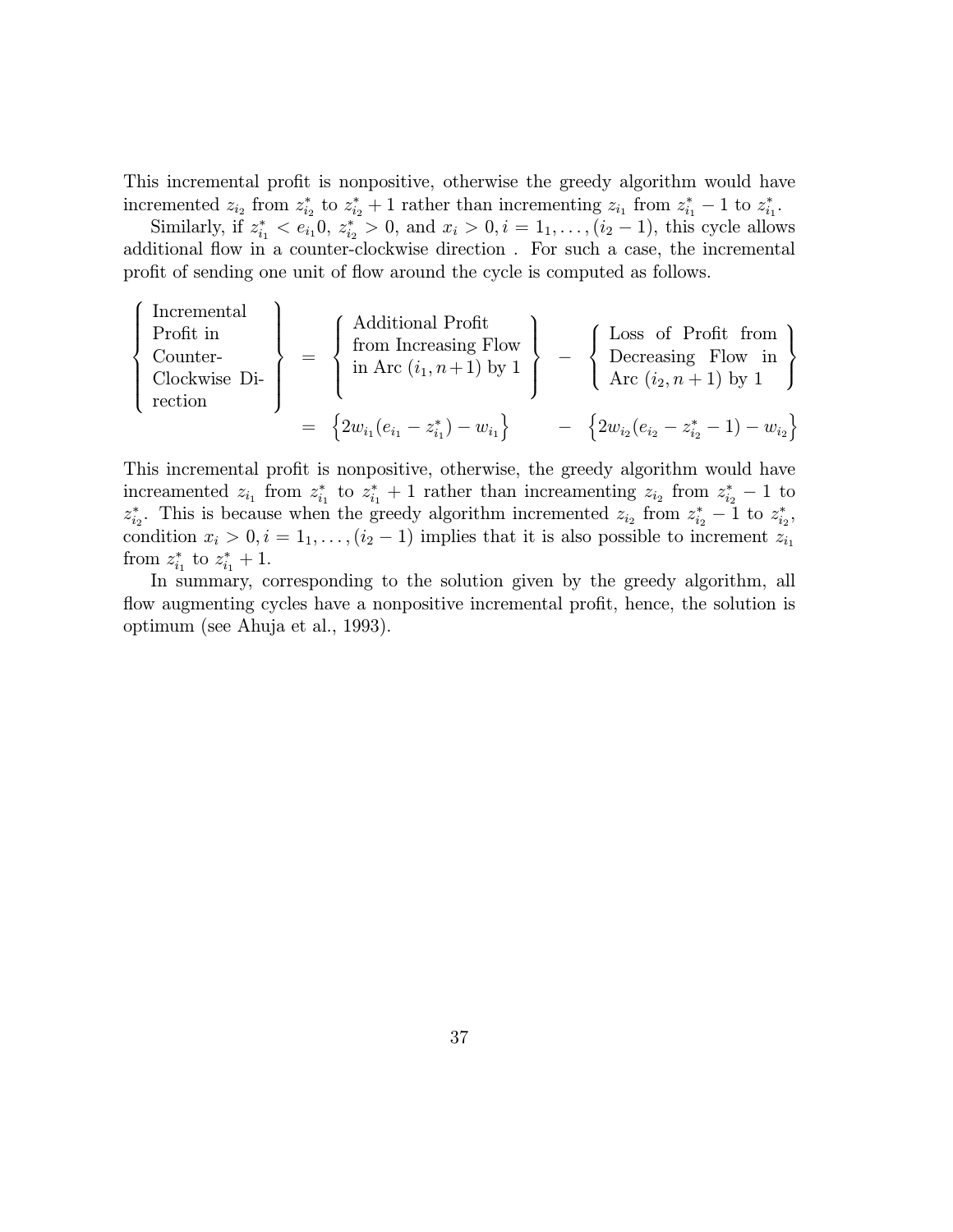### References

Ahuja, R. K., Magnanti, T. L., and Orlin, J. B. (1993), "Network Flows", Prentice Hall, Upper saddle River, NJ.

Alshamrani, A., Mathur, K., and Ballou, R. H. (2004), " Reverse Logistics: Simultaneous Design of Delivery Routes and Returns Strategies", Technical Memorandum, Department of Operations, Case Western Reserve University, Cleveland, Ohio 44106.

Barton, R. R. and Ivey, J. S. (1996), "Nelder-Mead Modifications for Simulation Optimization", Management Science 42, 954-973.

Beullens, P., Van Oudheusden, D., and Van Wassenhove, L. N. (2003), " Collection and Vehicle Routing Issues in Reverse Logistics", in R. Dekker, M. Fleischmann, K. Inderfurth, and L. N. Van Wassenhove (eds.), Reverse Logistics: Quantitative Models for Closed-Loop Supply Chains, Springer-Verlag, Berlin.

Bloemhof-Ruwaard, J., Fleischmann, M., and Nunen, J. (1999), " Reviewing Distribution Issues in Reverse Logistics", in M. Speranza and P. Stohly (eds.), New Trends in Distribution Logistics, Springer, New York.

Carter, C. and Ellram, L. (1998), " Reverse Logistics: A Review of the Literature and Framework for Future Investigation", Journal of Business Logistics 19, 85- 102.

Casco, D., Golden, B., and Wasil, E. (1988), " Vehicle Routing with Backhauls: Models, Algorithms, and Case Studies", in B. Golden and A. Assad (eds.), Vehicle Routing: Methods and Studies, North-Holland, Amsterdam.

Cordeau, J.F., Gendreau, M., and Laporte, G. (1997), " A Tabu Search Heuristic for Periodic and Multi-Depot Vehicle Routing Problem", Networks 30, 105-119.

Dekker, R., Fleischmann, M., Inderfurth, K., and Van Wassenhove L. N. (2003), " Reverse Logistics: Quantitative Models for Closed-Loop Supply Chains", Springer-Verlag, Berlin.

Desaulniers, G., Desrosiers, J., Erdmann, A., and Solomon, M. M., "VRP with Pickup and Delivery", in P. Toth, and D. Vigo (eds.) The Vehicle Routing Problem, SIAM Monographs on Discrete Mathematics and Application, Philadelphia, PA.